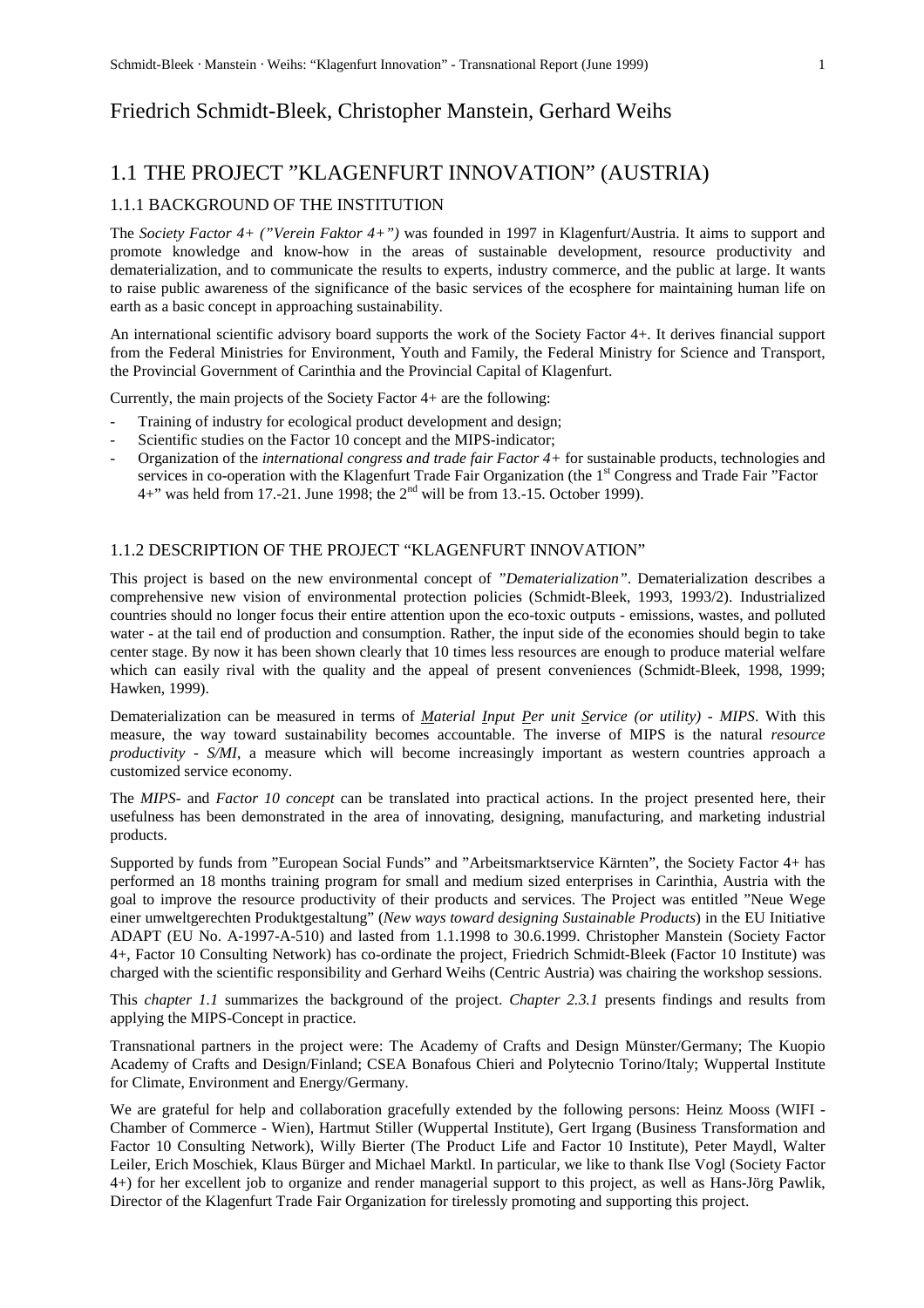# 1.1.3 TARGET GROUPS AND PARTICIPATING COMPANIES

Target groups of this pilot-project were small and medium sized enterprises from Carinthia, Austria in the building and building-related industry sector, the timber and wood industry, and industry in general. The project was designed especially for technical employees, division and plant manager, environmental officer, architects, product manager, designers, marketing persons, buyers, and sales manager.

One of the surprising successes of this project was the great interest which could be generated in the local industry. Some 80 participants from 50 companies signed up the application forms within a short period of time.

#### A HIGH DEMAND FOR ENGINEERS IN THE FIELD OF RESOURCE MANAGEMENT

A recent survey in Austria indicated a considerable shortage of engineers with backgrounds in resource management and dematerialized product design. The Market institute Linz identified in a market analyses a demand for more than 4,000 engineers within the Austrian industry (Market, 1999). The Society Factor 4+ is therefore promoting a proposal for a new *Academy* on resource management and resource productivity in Klagenfurt, Carinthia, which has been proposed to the Federal Ministry for Science in Vienna some weeks ago.

### PARTICIPATING COMPANIES (COMPANIES NAME; BRANCH):

*Dobernig&Riedmann, architects* ⋅ *Eisenbahnsiedlungs GesmbH, public house building* ⋅ *Greenonetec, solar technology* ⋅ *Heraklith Gmbh, producer of insulation materials* ⋅ *Magistrat Klagenfurt, public authority* ⋅ *Mörtl, building, property company* ⋅ *Neue Heimat, public house building* ⋅ *Omansiek, architects* ⋅ *Pichler GesmbH, house technology* ⋅ *Ihr Haus, wood construction* ⋅ *Pucher GesmbH/Ihr Haus, architects* ⋅ *Seppele Thermofloc, insulation materials* ⋅ *Sevalite, building materials* ⋅ *Stoiser&Wolschner, concrete materials, environmental technology* <sup>⋅</sup> *BIGU, carpenter* ⋅ *Bistum Gurk, saw mill, carpenter* ⋅ *Brodnig, wood construction, carpenter* ⋅ *Forstner, agricultural engineering* ⋅ *Gemeinde St. Georgen, local authority* ⋅ *Grünes Auge, natural paintings for wood* <sup>⋅</sup> *Guggenberger, carpenter* ⋅ *Herz-Feuerungstechnik, steel construction* ⋅ *Justin&Keckstein, architects* ⋅ *TB-Verfahrenstechnik, environmental engineering* ⋅ *Kapeller, carpenter* ⋅ *Kärntner Umweltschule, technical environmental academy* ⋅ *Puschnig, wood construction* ⋅ *Wech, carpenter, restoration* ⋅ *Sterling, furniture* <sup>⋅</sup> *Krauss, air condition, sanitary* ⋅ *Zarfl, carpenter* ⋅ *AKS – Umweltservice, Environmental services, cleaning* <sup>⋅</sup> *Hermes Schleifmittel, stones, ceramic* ⋅ *Hirsch Armbänder, watch straps* ⋅ *Kanzian Engineering, Consulting* <sup>⋅</sup> *KELAG, Energy supplier* ⋅ *Ortner, climating, air condition* ⋅ *Pago Fruchtsäfte, fruit juice* ⋅ *Pflüger Edelstahl, metal processing and trading* ⋅ *R&D Consulting, engineering, consulting* ⋅ *R&K Risk Management, technical engineering* ⋅ *Ritter, trading* ⋅ *Seebach, metal processing* ⋅ *Solar-Systems, solar technology* ⋅ *Umlauft, textile renting* ⋅ *Universität, university (economics)* ⋅ *Wild Austria, precision engineering* ⋅ *Wurmitzer, steel processing* <sup>⋅</sup> *Winkler, wood design.*

# 1.1.4 ACTIVITIES IN THE PROJECT "KLAGENFURT INNOVATION"

On the didactical level, new approaches were found to be effective. The participating enterprises were teamed up with advisers/consultants and all were supported by scientific experts on pre-arranged occasions. All parties had their specific tasks:

- The *participating enterprises* (resp. their representatives) and the advisors/consultants joined eight common meetings, during which the experts introduced into the concept of MIPS and its implementation in a step-bystep fashion (see below). The enterprises were invited to choose their own example of a reference product for the purpose of improving its ecological properties, in particular its resource efficiency, with the help of guidelines previously established. Further aims were to increase the usefulness of these reference products for the customers while keeping their price competitive. The very encouraging outcomes of the case studies are summarized below (*see Part II, Chapter 2.3.1*).
- The *advisers or consultants* were experienced persons as regards technological matters in consulting enterprises. They received special training by the Austrian Chamber of Commerce on the theoretical and practical aspects of the MIPS-Concept prior the start of the projects described in this report. The consultants accompanied the enterprises throughout the whole project. They had access to specialized information from the experts at any time during the project.
- The tasks of the *scientific experts* were the training of the advisors/consultants and the theoretical input during the workshops. They were also called upon to give special advise during the project when problems arose.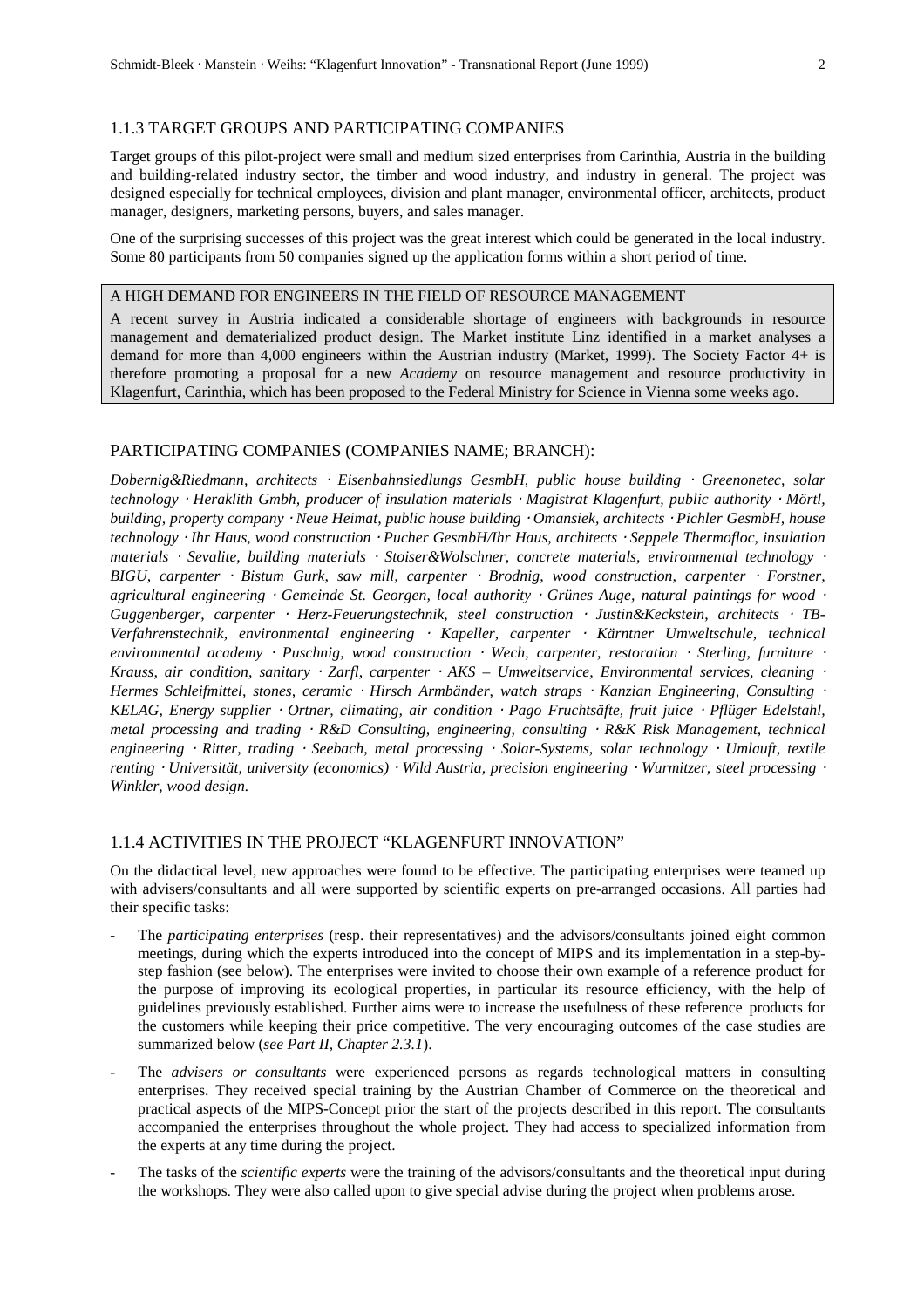The realization of the training concept required several tools, which had to be prepared especially for this project:

- The *series of workshops* was designed in such a way that the MIPS-Concept became transparent for all participants in a step by step fashion, beginning with a general introduction to the rather novel thinking about environmental problems associated with production and consumption of goods, and the technical, managerial, as well as economic consequences of its application on the firm level. Equally, the participants were familiarized with the needs of intensive and creative dialogs among all decision makers within the company be that in the area of managing, purchasing, transportation, other logistical matters, design, construction, production, financing or marketing. The MIPS-Concept was demonstrated as an integrating concept for all essential activities within the firm and beyond - from purchasing to customer relations and services after sale.
- To provide a self-learning environment for the participants, a number of existing literature was made available, particularly a *manual* of the Austrian Chamber of Commerce, which was written by Prof. Schmidt-Bleek and which describes the stepwise approach of applying the MIPS-Concept in companies for the purpose of creating new products and services (Schmidt-Bleek, 1999).
- To help the participating enterprises to appreciate their actual situation, and in the selection of reference products, a portfolio of easy-to-understand *checklist* was prepared, including those which are needed to systematically dematerialize the reference products.
- In order to calculate the Material Input values of products, a new *computer program* (MIC Material Input Calculation) was designed (Manstein, 1999).
- Due to the pilot character of the project, considerable attention was given to the collection and elaboration of *feedback* from the participation enterprises. The participants were motivated to reflect systematically on their handling and thinking by "Play acting" as need arose during the workshops.
- In addition to the present written report "Klagenfurt Innovation" a *video* was produced which explains in a concise manner the major aspects of the MIPS-Concept in English (Schmidt-Bleek/Manstein, 1999). Parts of the training are presented via the *internet* (http://www.faktor4plus.at) and a project *guide* in German including all necessary materials of the project (checklists etc.) has been prepared (Schmidt-Bleek/Manstein, 1999/2).

The milestones of activities are listed below in chronological order:

- *January May 1998:* Developing the training concept and inviting participants
- *February 1998*: "Kick-off" conference and "train the trainer"
- *May 1998*: 1<sup>st</sup> workshop (divided in 3 groups of branches) on: Dematerialization, the MIPS-concept, finding a reference-product and calculating the ecological rucksack of a reference-product
- *Since May 1998*: Starting Project work in companies supported with consulting by trainers within each participating company
- *October 1998*:  $2<sup>nd</sup>$  workshop (divided in 3 groups of branches) on: Improving the utility (service) of reference products and to find new technical solutions (i.e. "lean products")
- *November 1998*: 3<sup>rd</sup> workshop (common workshop with all participants) on: Transferring the MIPS- and Dematerialization concept into business
- *March 1999*: 4<sup>th</sup> workshop (common workshop with all participants) on: Business transformation and new marketing strategies
- *June 1999*: Final conference on project results in the companies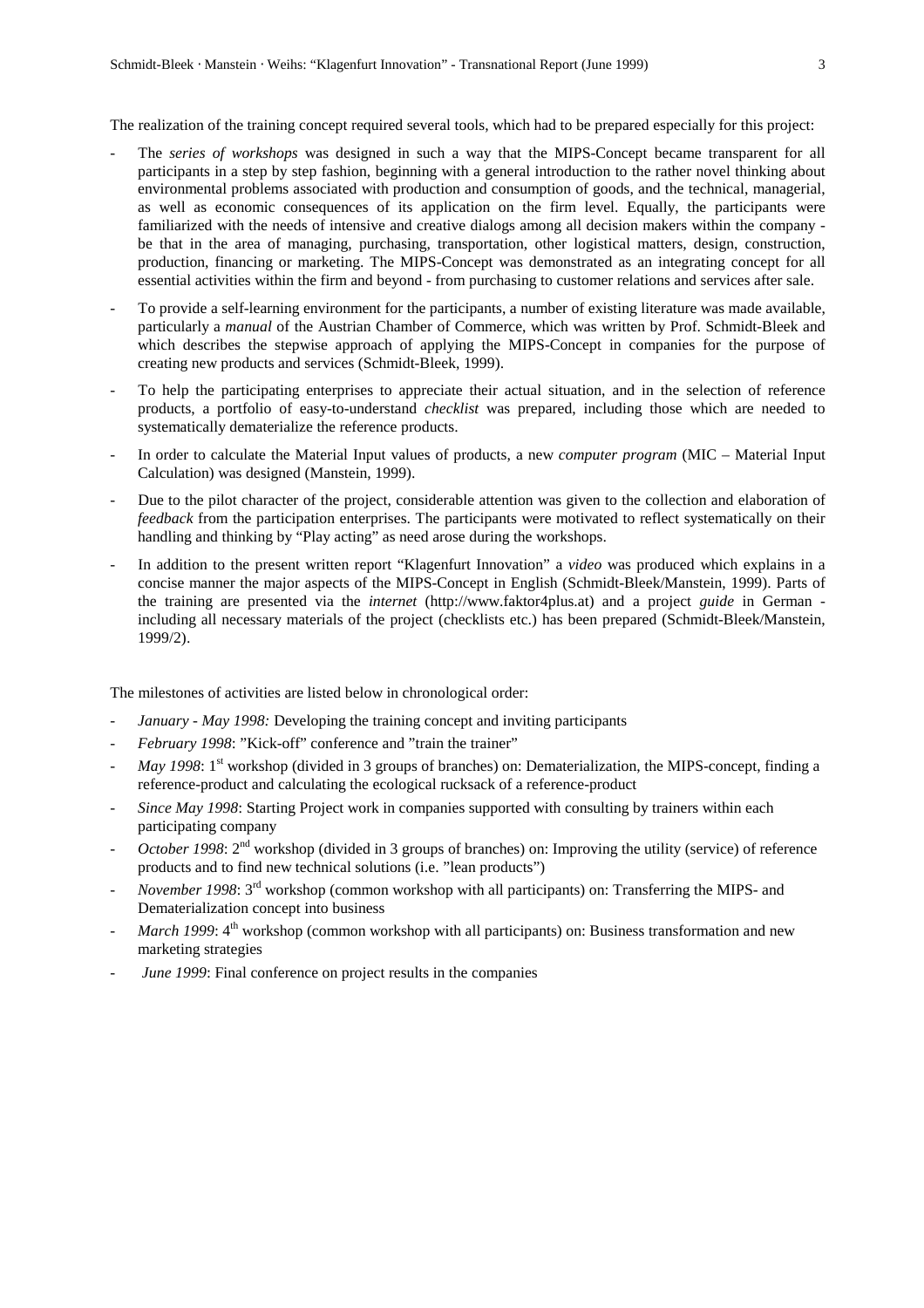# 1.1.5 CONCEPT OF ECOLOGY AND DESIGN – THE REASON FOR A FRESH START IN ENVIRONMENTAL PROTECTION

*"New questions begin to appear, for example how large is the consumption of nature per kg product from cradle to grave?"*

> Prof. Klaus Steilmann (Major enterpreneur)

During the 20th century, the industrialized countries accelerated their hunt for and consumption of natural resources, which they had begun in earnest after the invention of James Watt's wonderful machine some 100 years earlier. The earth's geological and biological fruits are being plowed, dug up, harvested, left behind in the landscape, harnessed, refined, burnt, turned into buildings, infrastructures, vehicles and other goods. They are being "consumed" and discarded with no constraint but the availability of capital, labor, and know-how. These altogether frantic and frequently thoughtless activities continue to be encouraged and favored by subsidies and taxation policies, as well as accounting practices such as GDP.

### THE "THROUGHPUT ECONOMIES"

On the average, up to 90 % of the biomass harvested as well as more than 90 % of the natural abiotic (nonrenewable) materials disturbed by machines in their natural settings are wasted on the way to making products available to the end-user. From this perspective, humankind has hardly any supply problems. Surprisingly, we seem to be serious when calling this dismal situation "high tech", "high chem", and "eco- something" or other.

The "throughput economies" of the west have become the world-wide standard of success. Already, man-induced material flows easily rival in quantity those put in motion by geological forces on the continents. The per capita resource consumption has clearly outpaced the population increases and continues to do so. Some 80 tons of nonrenewable materials are removed yearly from natural settings to satisfy the present per capita needs of Americans and Europeans. If all people lived like that, a complete layer of 5 mm denatured non-renewable material could be put on the continents every year, or a continuous layer of half a meter in depth in 100 years. If the car density (cars per person) of the United States was ever to be reached in China, some 20 % of her arable land would have to be devoted to roads and parking spaces in order to accommodate the new mobility. If the Chinese ever insisted on a similar *per capita* beer consumption as the Austrians are proud of today, more than the present world production of barley would disappear in eastern stomachs in liquid form. If six billion people were to copy successfully the life style of the "advanced" industrial nations, three new planets earth would be needed. It seems self-evident, that timely changes in this resource consumption for life styles are needed, if humankind does not wish to suffer terminal convulsions in the non-too-distant future.

Classical environmental protection remains a costly and rather insufficient answer to the ecological crisis. It typically works at the end-of-the-pipe and implies additional costs in money and resources. This still allows businesses and politicians to argue conveniently that economies need to prosper in the first place in order to afford environmental protection at all, implying "property is a necessary condition for environmental protection".

As long as "to prosper" means to maintain per capita consumption rates of resources similar to the ones prevailing in highly industrialized countries to date, the pollution control strategy remains profoundly unecological as well as uneconomic. Nevertheless, protecting health and the environment from particularly dangerous substances remains a necessity.

It is therefore not accidental, that classical pollution control measures failed to be internationally harmonized at a meaningful level - as demonstrated again by the meager success during the United Nations meetings in Kyoto, 1997, and Buenos Aires, 1998 devoted to curbing the emission of  $CO<sub>2</sub>$  and some other gases relevant to climatic changes. Even the United States have pronounced that they cannot afford their share to protect the essential services of the ecosphere. The environmental order and command legislation in technically advanced countries is obviously not market driven. It has spawned a secondary economy which cleans up the "real" economy and its technology. Whether or not it functions well thus depends to a very large extent upon the prosperity of nations and can consequently not at all be expected to be adopted in the majority of countries around the world.

Small wonder, therefore, that twenty five years of costly pollution control efforts have not prevented environmental deterioration from increasing on a global scale. Only that now toxic industrial emissions and effluents are found more in the poorer countries, while they used to be characteristic of the "the North" twenty-five years ago.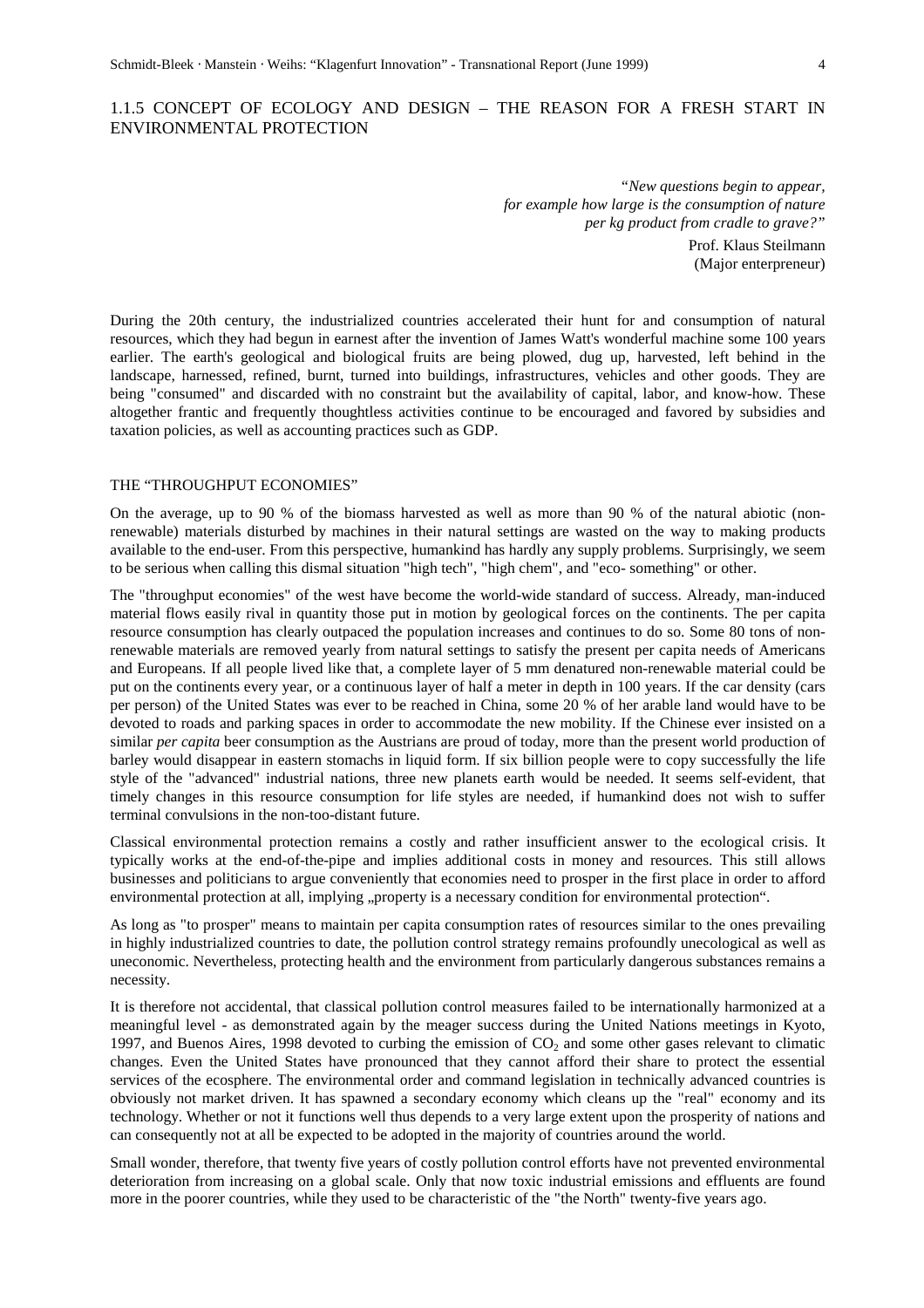Moreover, the wealth of the industrialized countries is based to a considerable degree upon man-induced material flows in the "Third World", as for instance in the form of natural timber, overburdens from mining mineral resources, and the use of water resources for the production of agricultural products and aluminum. To satisfy Germany's thirst for orange juice, four times as much land would have to be devoted to orange production as is now being occupied by fruit trees in Germany.

# NEW THINGS TO BE CONSIDERED

Irreversible disturbances of ecological equilibria are caused directly by technical interference with environmental resources or processes, irrespective of how much material wealth is produced with the masses translocated from their natural settings, and irrespective of how much and what kind of emissions or wastes are produced. Hence the availability of the critical life-supporting services of the ecosphere - such as clean air, drinking water, and climatic stability - are undermined by our very resource consumption.

The impact of all this disruption is increasing, and is beginning to be reflected in economic terms. For example, there is an increase in the number and severity of natural catastrophes such as storms, floods and droughts, to which the insurance market is responding by sharply raising premiums. Central America will take many years to recover from the devastating hurricane Mitch in early November, 1998. The United States has lost some 50 % of its topsoil by erosion, virtually all of it during this century. In the Ruhr valley in Germany, some 70 000 hectares of land have subsided due to former deepmining of coal, with the consequence that waters have to be pumped around the clock forever to keep this area from flooding. Millions of people could otherwise lose their homes.

The massive material translocations - as well as the emissions of toxic materials and greenhouse gases - are exceeding the capacity of the ecosphere to absorb them and they are shifting ecological balances.

Environmental policies must henceforth be directed toward the input side of the economy. When considering resource flows through technically advanced societies in a "material added" fashion it turns out that the sector which manufactures goods for the end-use markets contributes relatively little to our environmental problems. Policy attention must rather be focused primarily upon the material intensity of goods - from cradle to grave. Purchasing practices by industry and end users therefore should become rapidly important targets for environmental protection policies. The economic as well as ecological goal must be the dematerialization of our technical world. If we wish to move toward sustainability we have to radically improve the resource productivity of our economies.

#### GOALS FOR TOMORROW – CURBING MATERIAL FLOWS

A radical reduction of the material throughput in "advanced countries" is imperative during the coming decades, while end use satisfaction as it exists today in industrialized countries must be maintained - or even improved. In this sense, the industrialized nations are the real "development countries" (Schmidt-Bleek, 1993, 1993/2, 1998).

In order to reliably achieve the necessary dematerialization, decision makers in politics and business, but also the consumers, need directionally safe, understandable, and internationally compatible information about the relative resource intensity of goods on the market, because one can hardly manage that which cannot be measured and compared.

And national accounts must lay open the consumption of natural materials - including their ecological rucksacks that are invested on a yearly basis in order to create wealth and provide security to people (World Resource Institute, 1997).

But this is not enough. While the improvement of the technical eco-efficiency is imperative for the realization of a sustainable economy, even the most extreme dematerialization of material artifacts alone will not suffice *à la longue*. Rebound (boomerang-) effects must be avoided: As history shows, technical advances in investing less resources per unit wealth have traditionally been "eaten up" by increasing consumption (Bonniot/Manstein, 1998). A change in the traditional development of consumption patterns is urgently called for: a revision of use - offering new forms of satisfaction, well being, and prosperity.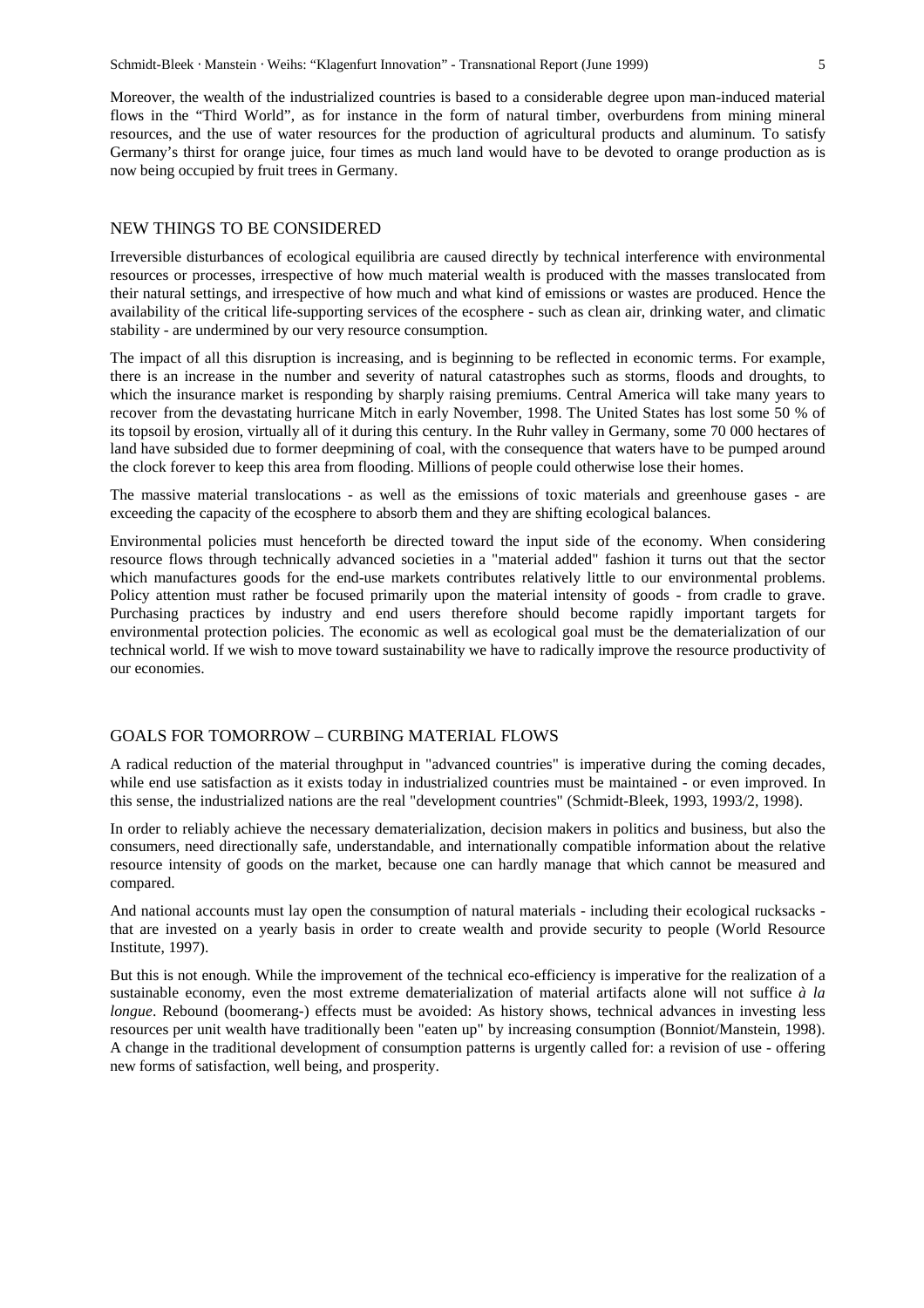#### INVENTING THE RIGHT TECHNOLOGY

Under the impression of alarmingly high pollution levels that were reached in the 1960's, and in particular their consequences for public health, the industrialized countries launched a first wave of response to the environmental degradation: Pollution control standards were defined for ambient air and water quality, and later for emissions (Schmidt-Bleek, 1999). Diluting the emissions was the least costly way to go.

When this approach no longer seemed to suffice, end-of-the-pipe solutions came about in the seventies. Still today, catalytic converters in cars are considered ecological devices. During the eighties, recycling became the new wave. Not only was the flux of waste to be lowered in this fashion, but the need of natural resources was to be reduced also. Inspite of all efforts so far, only about 1 % of all non-renewable natural material fluxes are recycled - at staggering costs.

In the early nineties "Integrated Technologies" and "Cleaner Production Methods" began to appear, avoiding known pollutants through altered processes and consuming less energy. But the basic quality and superiority of existing technologies and products were still not questioned in earnest. Consequently, technological dinosaurs are still being "ecologized" with "cleansing machines" at the tail end of the old ones, driving up the costs as well as the consumption of resources per unit wealth generated. The present-day automobile (that in fact is basically an almost 100 year old technology) is a perfect example. Instead of responding to the question, how the statistically well known inner-city transportation of people by automobiles could be dematerialized by eco-intelligent solutions, the dinosaurs are still fitted with expensive catalytic converters, whose longtime functioning nobody can guarantee. Close to three tons of non-renewable materials must be taken from nature in order to build such a "cleansing" device. Is that "good environmental technology"? Or are devices of this nature rather preventing the development of technical systems with which profits can be made while simultaneously offering precautionary environmental protection?

Instead of focusing more or less exclusively upon cleaning up our technologies and reducing the loss of heat we need to increase dramatically the rate of innovating a completely new world of dematerialized "service delivery machines" which give comfort and security to people at a greatly reduced rate of natural resource inputs. The products and services of the future will disturb and consume less natural resources. They will require instead a considerable higher input of know-how, know-when, know-where, and know-who. They will be part of a customized economy which focuses on the availability and accessibility of services rather than on the possession of goods.

#### FACTOR 10

In 1992, Schmidt-Bleek proposed to halve the global natural material disturbed yearly by technology in order to move decisively toward sustainability (Schmidt-Bleek, 1993, 1993/2). It should be noted that this is an absolute target for lowering the yearly totality of natural resources disturbed in their original settings. Therefore, showing the material input per unit of GDP as a measure for dematerialization can be very misleading because even while the GDP outpaces the consumption of natural resources, the resource input may still increase.

Since western style wealth, generated at present for less than 20 % people of the world, consumes in excess of 80% of the natural resources disturbed and harvested globally, the "rich of this world" will have to invent ways to generate their wealth with some 10 % (or a factor of 10 less) of their present consumption in order to let the "poorer" nations claim their fair share of resources - and the worldwide total flow of natural resources could still be halved.

In the future, western style processes, products, buildings, infrastructures, and services would therefore need to be de-materialized by an average factor of 10 (compared to present conditions) in order to move reliably toward sustainability. With increasing world population - or increasing numbers of people living as singles in any society the factor 10 would have to grow, too.

Increasing the resource productivity by a factor of 10 or more is strategically important since it implies that system solutions must be sought, and in many cases entirely new technical approaches be developed in order to provide services with high quality in a more sustainable future. In most instances, neither "good housekeeping" nor mere "ecological adjustment" or "cleaning" of present-day technologies - and most certainly not any end-of-the-pipe solutions - will suffice to reach a tenfold increase in resource productivity.

Increasing the Eco-efficiency by a factor of 10 or more in industrialized countries is essential for regaining the ecological stability. Less than a Factor 10 will not suffice to make enough environmental space available for the development of more than 150 countries within the confines of the sustainability goal of halving the yearly global translocation of natural resources.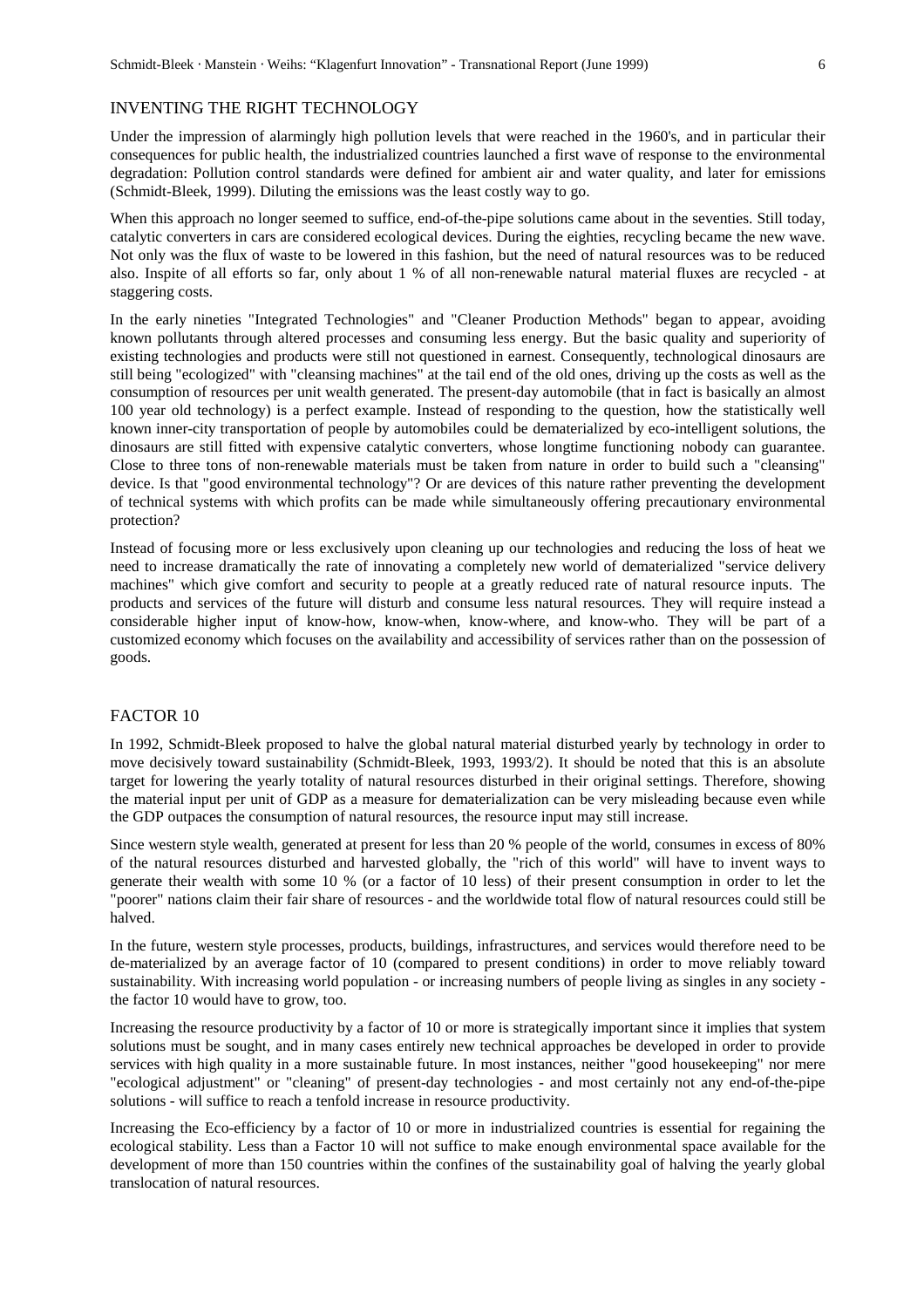Factor 10 is not an economic goal, it constitutes physical guard rails for western economies to grow within. It indicates how much industrialized countries have to increase their resource productivity in order to approach sustainability.

Austria wrote the factor 10 goal into her Environment Plan already in 1995. In 1994, UNEP-IE and the Business Council of Sustainable Development suggested a factor 20 as a goal for sustainability. In 1997, the European environment ministers supported factors 4 to 10 as a strategic goal.

Dozens of consultations in medium and small sized enterprises in central Europe have produced convincing evidence that factors of 3 to 8 increase in resource productivity for products can be routinely achieved within a company by making better choices of materials (that is by giving preference to materials with smaller ecological rucksacks than had been previously embodied in their products), and utilizing a wide variety of options for reducing waste, packaging and transportation intensities. To increase the dematerialization further, the utility of the products can be raised in many cases, their longevity improved, as well as cascading uses and recycling options foreseen when designing new products (Schmidt-Bleek, 1999; Schmidt-Bleek/Manstein, 1999/2).

#### MAKING SUSTAINABILITY ACCOUNTABLE: MIPS

As outlined in Agenda 21 of the UNCED in Rio de Janeiro in 1992, there is a need for indicators of sustainability. Some national and international bodies as well as scientific institutions have since begun work on this subject (Adriaanse, 1993). The European Environment Agency in Copenhagen has recently moved proactively in this area (EEA, 1998), based, in part, on the work of the Factor 10 Club (Faktor 10 Club, 1995).

When attempting to develop measures for describing the ecological stress potential of goods and services, of individuals, firms, enterprises, regions, countries and the world economy as a whole, such measures should meet the following conditions:

# CONDITIONS FOR INDICATORS OF SUSTAINABILITY

- 1. They must be simple, yet reflecting essential environmental stress factors. They must be scientifically defensible, albeit not scientifically complete.
- 2. They should be based on characteristics that are common to all processes, goods and services.
- 3. The selected characteristics should be measurable or calculable, irrespective of geographic locations.
- 4. Obtaining results with these measures should be cost-effective and timely.
- 5. The measures should permit the transparent and reproducible estimation of environmental stress potentials of all conceivable plans, processes, goods and services from cradle to grave.
- 6. Their use should always yield directionally safe answers.
- 7. They should have a bridge to economic models and thinking.
- 8. They should be acceptable and usable on all levels: locally, regionally and globally.

In 1992, Schmidt-Bleek proposed the *Material (including energy) Input Per unit of Service* (utility or function) the *MIPS* - as a robust initial measure for estimating the (life-cycle-wide) ecological stress potential of goods and services. MIPS meets the conditions outlines above. With MIPS, the concept of sustainability - to the extent that it governed primarily by resource consumption - can be operationalized on the micro-economic level when applied in conjunction with the goal of dematerializing industrialized countries by a Factor 10 or more .

MIPS is computed in mass input per total units of service delivered by the (service delivering) product over its entire useful life span. Resource extraction, manufacturing, transport, packaging, operating, re-use, re-cycling, and re-manufacturing are accounted for, and so is the final waste disposal. As such MIPS is akin - in terms of total material inputs (or "environmental costs" or "natural subsidies") - to the costs per unit service *("COPS")*, the actual price of a haircut for instance or the price for a flight ticket. Recently, the price of a new car was offered in terms of COPS during an advertising campaign in Germany for the first time. According to this source, the Smart cost about 30 Pfennige (ca 15 Cents) per driven km.

The value for *"S"* is the total number of units of service delivered by the product during its life time. (in the MIPSconcept, products are *"service delivers machines"*). This number is usually considerably larger than that is implied by the guarantee on products.

The MIPS - which could be called the eco-intensity of a product or service **-** is the inverse of *S / MI*, the measure of *resource productivity*. Both include the material inputs from cradle to grave. Both account for the energy inputs in terms of material fluxes associated with these energy inputs in addition to the natural material inputs. For electricity or solar heat inputs, the system wide material intensity per unit energy input is taken as MI value.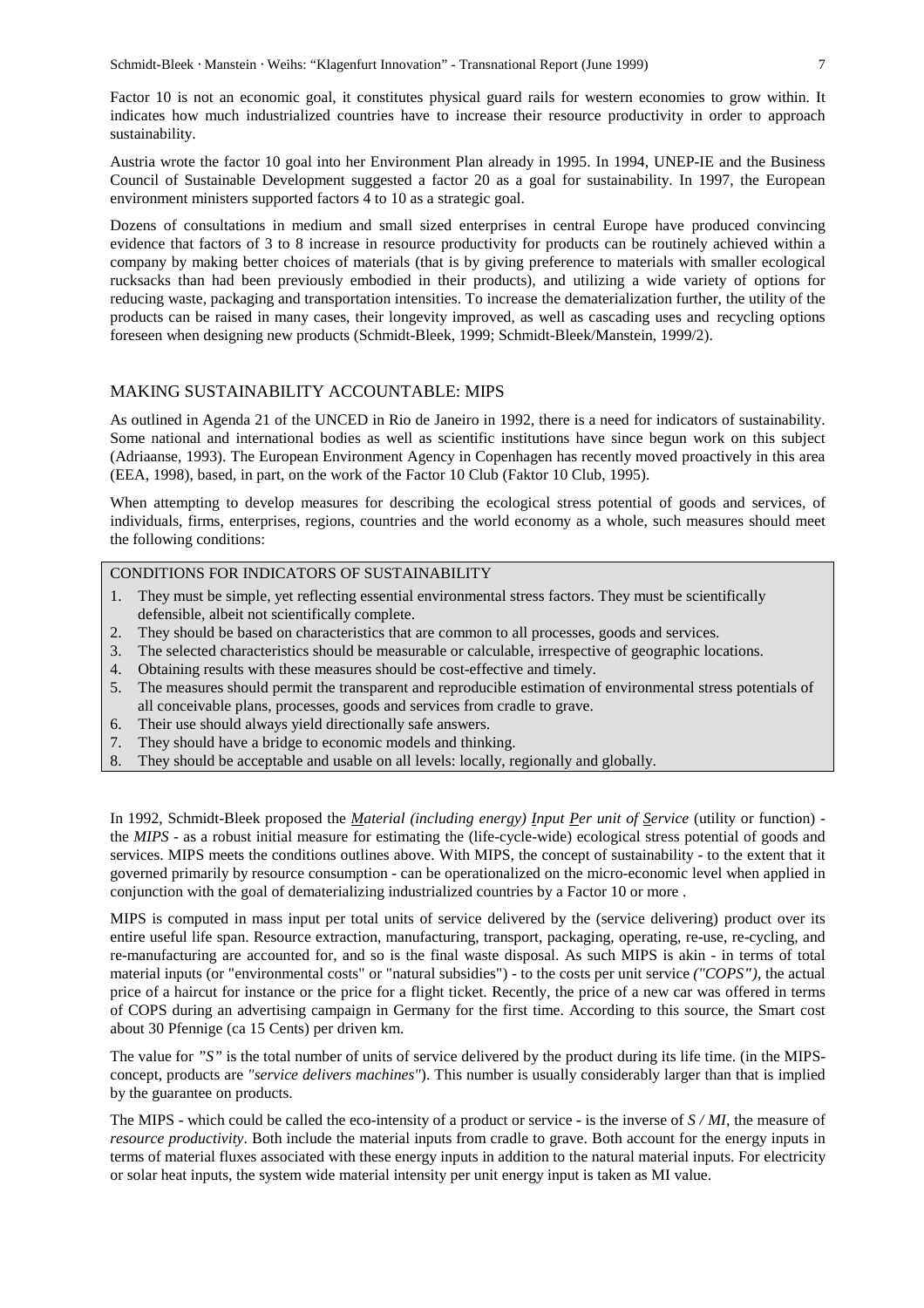When measuring the resource productivity S/MI, "Service" corresponds to "utility" and must first be defined before its specific natural resource consumption can be determined. For example: what is the system wide MI for cleaning 5 kg of cloth? Or: what is the MI for one person-kilometer in an automobile?

The resource productivity can be improved by either lowering MI for a given S, or by increasing S with a fixed quantity of resources. Both changes can be achieved through technological as well as managerial personal changes/innovations. For example, by increasing the longevity of goods, or by leasing rather than selling a product, and by sharing buildings, infrastructures, vehicles or machines can the total number of service units be improved dramatically, without a corresponding increase in the total input of natural raw materials.

If one assesses the environmental impact potential of technology only on the basis of energy consumption, serious errors can result. For instance, when assessing the MIPS of identical quantities of electricity delivered to the grid on a system-wide basis, German brown coal turns out to be ca. 50 times as material (plus energy) intensive as wind powered or natural gas burning systems, and some 8 times as material (plus energy) intensive as those using hard coal or photo voltaic cells.

Another example is the aluminum car of a major European producer. Whereas the energy-only calculation shows that this car becomes more "ecological" than its steel cousin after some 120 000 km due to its reduced weight, more then 600 000 km must be driven before the lighter car begins to show its better resource productivity on a per kilometer basis (Schmidt-Bleek, 1998; Manstein,1996).

MIPS could be considered to be the entry point (or "base set") for a step-system approach in Eco-balancing products and services, based on *LCA´s* (Schmidt-Bleek, 1993/2).

In the future, the total ecological quality of goods and services could probably best be represented three terms that would all have to cover the total life span of products and services, namely:

THREE FORMS FOR ECOLOGICAL QUALITY

*MIPS* for their material and energy consumption

*FIPS* for their land use (F is the first letter in "Fläche", the German word for area)

and

*TOPS* for their eco-toxic potential,

all with respect to their ability to satisfy specific human needs.

#### ECOLOGICAL RUCKSACKS

The sum total of natural materials utilized (in kg) to make one kg of technical base (raw or starting) materials available (e.g. wood, iron, aluminum, copper, cement) is called the *"rucksack factor"* of base materials (Schmidt-Bleek, 1998).

The ecological rucksack of products is defined as the total quantity (in kg) of natural resources (MI) that is disturbed in its natural setting in order to generate a product - counted from the cradle to the point when the product is ready for use - minus the weight (in kg) of the product itself (Schmidt-Bleek, 1993).

We defined five different types of rucksacks in order to describe the overall natural resource intensity of products. They correspond to the 5 environmental spheres that have been traditionally distinguished in environmental sciences and policies: water, air, soil, renewable biomass, and non-renewable (abiotic) materials. The factor 10 goal for dematerialization is applicable to all (Schmidt-Bleek, 1998/2).

For industrial products, the rucksacks of water typically exceeds that of non-renewable material inputs by a factor of 10 or more. An even higher ratio applies to approximately fo the amount of mechanical soil movements (largely by plugging) in the production of food stuff when compared to the biotic (renewable) outputs. In the case of agricultural and forestry products, the erosion in tons associated with the production of 1 ton of product can also be taken as a measure of material (soil) flow intensity. These numbers range from approximately 0.1 to 5 tons erosion per tone of product (Schmidt-Bleek, 1998).

On the average, industrial products carry abiotic rucksacks that are about 30 times their own weight. This means that only about 5 % of the non-renewable natural material disturbed in the ecosphere typically end up in a technically useful form. In the case of a PC, the ecological (abiotic) rucksack weighs at least 200 kg per kg of product. This number calls seriously into question the expectation that modern communication can *eo ipso* contribute to a noticeable dematerialization of life styles.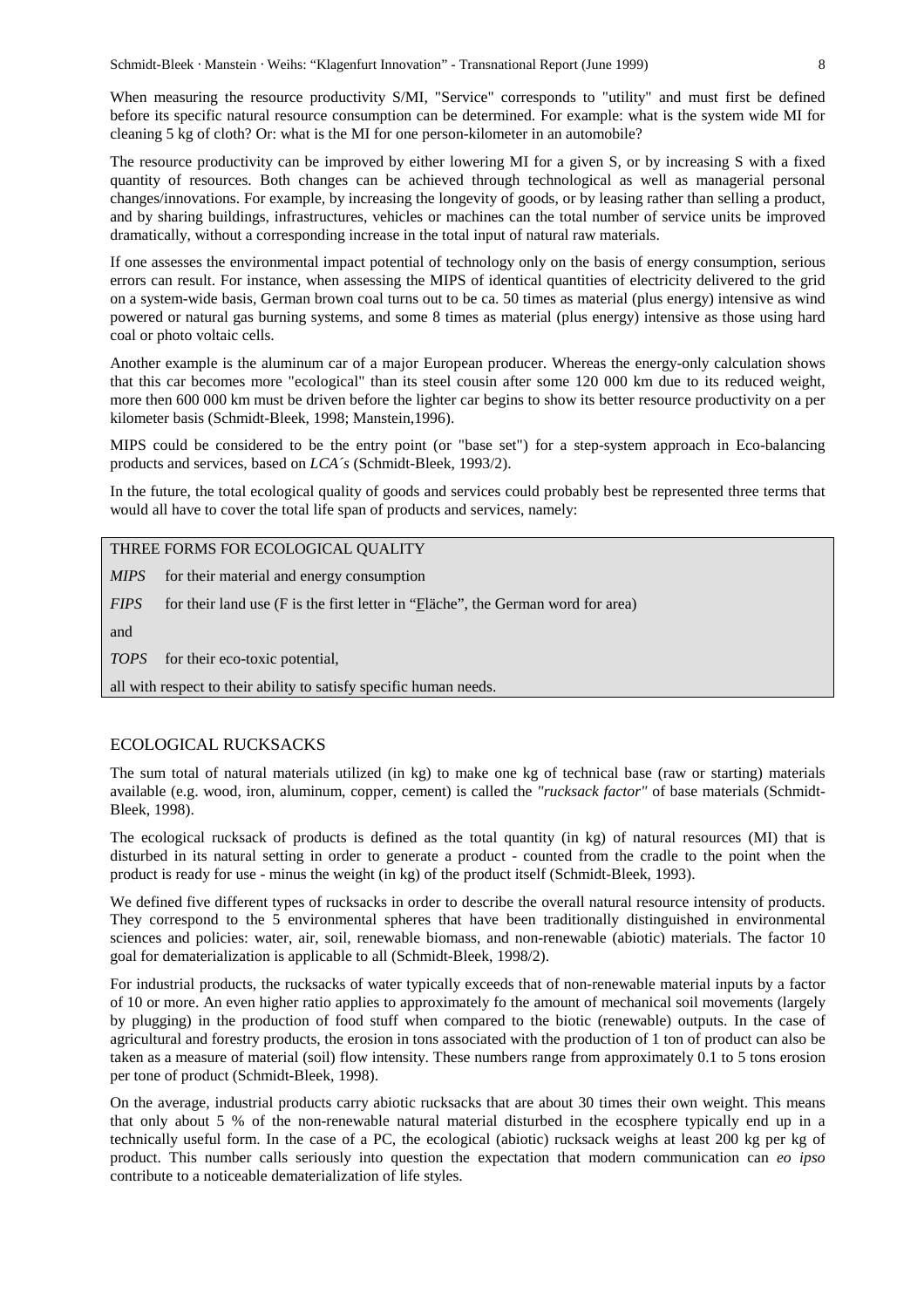For base materials (such as iron, plastic or copper), the MI values (rucksack factors) represent a new kind of material property. These factors allow the comparison of technical starting materials as regards their resource intensities and thus allow the computation of the rucksack of products, so long as the material compositions of these products are known.

At the Wuppertal Institute in Germany, MI values (rucksack factors) were assessed for a large variety of materials that make up industrial products (Schmidt-Bleek, 1998/2). For the time being, they should be considered as preliminary average figures. They allow the design of dematerialized products. Christopher Manstein has developed a practical software package "MIC – Material Input Calculation" that permits important conclusions to be drawn very fast when comparing the resource intensity of products (Manstein, 1999).

Typical approximate MI values (rucksack factors for non-renewable resources) of *base materials* are as follows: sand = 1.2 kg/kg, glass = 2 kg/kg, plastics = 5 to 11 kg/kg, steel = 7 kg/kg, paper = 15 kg/kg, aluminum = 85 kg/kg, copper =  $500 \text{ kg/kg}$ , Platinum =  $500\,000 \text{ kg/kg}$ .

More detailed Rucksack factors are available on the internet homepage of the Wuppertal Institute: http://www.wupperinst.org/projekte/mipsonline.

In this report we attach a English list of rucksack factors of the most important basic materials.

#### RUCKSACK-FACTORS OR MI-VALUES

As mentioned before the Rucksack-Factors or Material-Input-Values in the MIPS-concept are defined for fife different categories: water, air, soil, renewable biomass, and non-renewable (abiotic) materials.

For practical reasons we are using in the training project "Klagenfurt Innovation" just one category with "MATERIALS".

A MI-value of 85 kg/kg, in the case of aluminum for instance, means that the sum of material resources to produce this kilogram of Aluminum was 85 kg, without any water and air!

#### WHY MIGHT ENTREPRENEURS CARE ABOUT FACTOR 10 AND MIPS?

To reach sustainable conditions, the physical dematerialization of the economies is unavoidable. Beyond this general goal on the global scale, could one expect any advantages for individual entrepreneurs?

In contrast to present end-of-the-pipe prescriptions in environmental legislation, the paradigmatic change as foreseen by the MIPS and Factor 10 Concept gives *entrepreneurs* enormous flexibility and freedom to seek best possible dematerialized technical solutions for satisfying customer demands on a competitive basis. No longer would a "protective shield" around existing "service delivery machines" be the focus of attention but rather their power to create low-priced end-use-satisfaction with fun and few resources.

Resource prices will increase in the future because the global demand rises sharply. What counts probably more is that governments in industrial societies may well be forced to begin financing their business by taxing resources rather than labor (Paleocrassas, 1999; Lehner, 1999). This will give entrepreneurs the chance to expand their work force and avoid high priced purchases by concentrating on *"low-MIPS"* innovations, both for improving their production methods and their products.

Legal instruments designed to increase the relative scarcity of resources can obviously not be cast in the traditional form of environmental legislation. They would have to take the form of tradable permits, taxation (e.g. through a natural resource added tax), restricting monopolies, and the shifting/abolishing of subsidies. They would be economic instruments, supported by order and command legislation. A great number of present standards and norms would have to be reviewed with the goal to deregulate the situation in order to allow dematerialization. (Note: technical safety regulations always cost extra resources!). This applies particularly in the building sector. In Germany, millions of aluminum ladders are still installed on roofs to ascertain safe movement for chimney sweepers who no longer sweep chimneys from the top of houses.

As "Charterway" of Mercedes among many actual examples proves, leasing one's own products - selling services instead - can be a very profitable business. Leasing rather than selling products improves the resource productivity dramatically. Not only can the *capacity utilization* be increased by several factors. Leasing rather than selling is also a powerful incentive to improve the modular design of "service delivery machines" (products) and increase their longevity. Leasing rather than selling can also shield the entrepreneur from the financial consequences of sharp variations on the market. Leasing rather than selling often leads to a closer relationship between entrepreneurs and end-users, improving customized services as a benefit to the consumer on the one side, and a better protection of the entrepreneur from competition on the other side.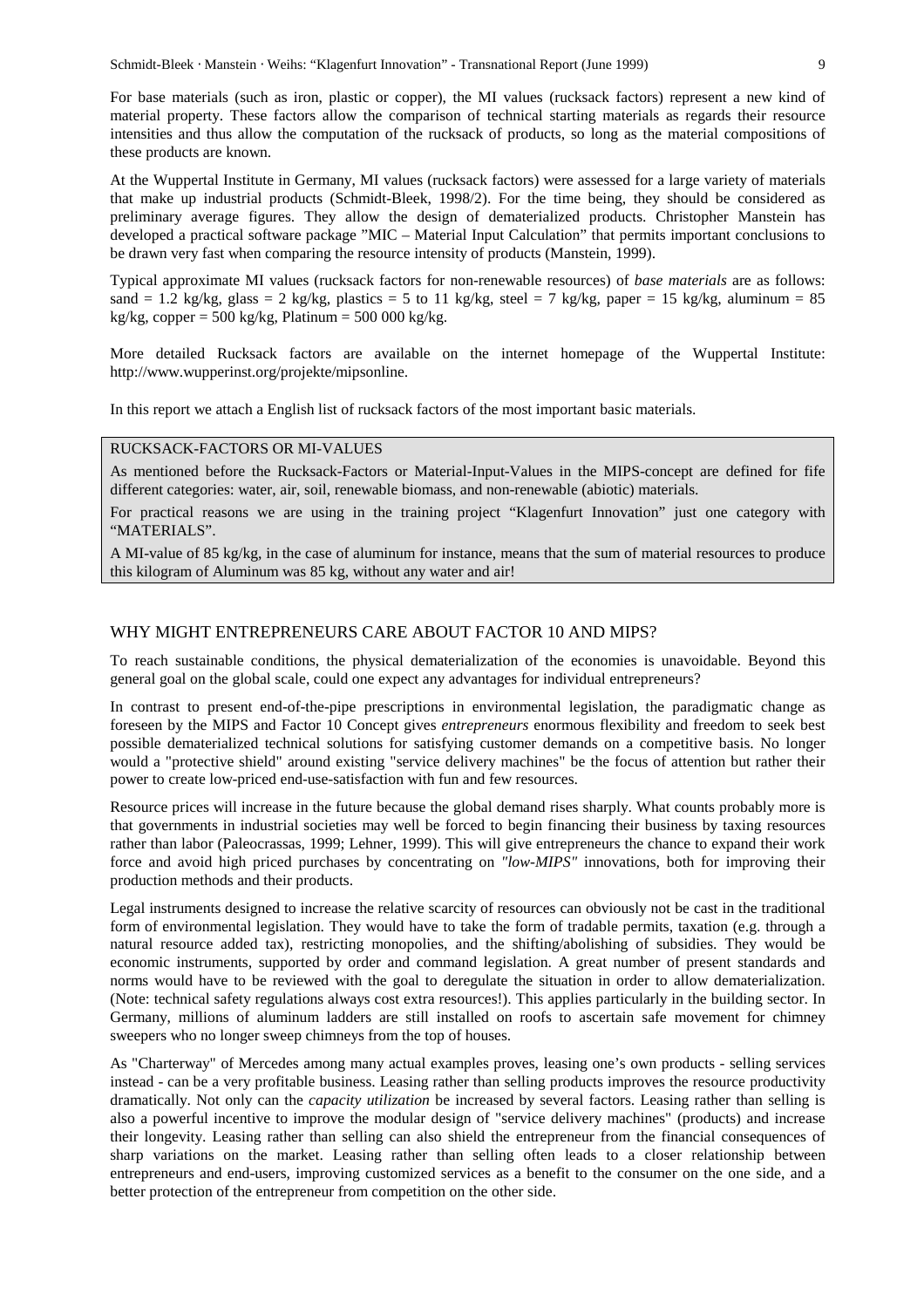# **List of materials: MI-Factors of basic materials**

| Metals (kg/kg)                         |                | Granite, -slabs (polished)        | 1,9            | Methanol                         | 0,88           |
|----------------------------------------|----------------|-----------------------------------|----------------|----------------------------------|----------------|
| Aluminium, primary                     | 85             | Hardboard                         | 2,9            | Sodium hydroxide, 50%            | 6,1            |
| Aluminium, secondary                   | 3,5            | Chalky sandstone                  | 1,3            | Naphtha*                         | 2,9            |
| Lead                                   | 16             | Coalfibre (PAN)                   | 61             | Pentane                          | $\overline{2}$ |
| Raw iron                               | 5,6            | Perlit-foam                       | $\mathbf{2}$   | Phenol                           | 3,2            |
| Iron with zinc (small parts)**         | 9              | PUR-hardfoam                      | 7,3            | Polyester resin                  | 5,4            |
| Ferronickel (33% Ni)                   | 47             | Foamglass                         | 6,7            | Polyethylene, PE                 | 5,4            |
| Chromium (53% Cr)                      | 16             | Plywood board                     | $\overline{c}$ | Propylene                        | 3,9            |
| Gold (540.000)                         | $5,4E+5$       | Stone wool                        | $\overline{4}$ | <b>PVC</b>                       | $\,8\,$        |
| Copper, primary                        | 500            | Stoneware,                        | 2,9            | Nitrogen, liquid*                | 2,3            |
| Copper, secondary                      | 10             | XPS-foam                          | 11,3           | Sulphuric acid, 100%             | 0,5            |
| <b>Brass</b>                           | 350            | Cement, iron & steel works        | 2,2            | Nitric acid, 100%                | 1,05           |
| Molybdenum                             | 100            | Cement, Portland-                 | 3,2            | Hydrochloric acid, 37%           | $\mathfrak{Z}$ |
| Nickel                                 | 141            | Brick, roof-                      | 2,1            | Starch                           | 1,1            |
| Platinum (320.000)                     | $3,2E+5$       | Brick, porous                     | 2              | Water glass, 35%                 | 1,2            |
| Silver                                 | 7500           | Brick, full-                      | 2,1            |                                  |                |
| Steel, Oxygen-                         | $\tau$         |                                   |                | Electricity/Heat*                |                |
| Steel, Electro-                        | 3,4            | Wood (kg/kg)**                    |                | Mini-BHKW (kg/kWh & MJ)*         | 0,16           |
| Steel, V2A (18%Cr, 9% Ni)              | 21             | Spruce: round wood                | 1,9            |                                  |                |
| Steel, V4A (17%Cr, 12% Ni)             | 24             | Spruce: boards, beams, slats      | 2,2            | <b>Energy Source (kg/kg)</b>     |                |
| Titanium                               | 1000           | Spruce: floor, shuttering         | 2,8            | Petrol $(H_u 42,8)^*$            | 2,9            |
| Zinc                                   | 23             | Spruce: windows, doors, etc.      | 3,5            | Brown coal, D $(H_u 8,8)^*$      | 10             |
|                                        |                |                                   |                | Vapour (3,1 MJ/kg)*              | 0,4            |
| <b>Mineral Materials (kg/kg)</b>       |                |                                   |                | Natural gas $(H_u 41/kg)^*$      | 1,3            |
| Aluminium Oxide $(Al2O3)$              | 7,4            | Others (kg/kg)                    |                | Raw oil, $(H_u 42, 6)^*$         | 2,3            |
| <b>Borax</b>                           | 5,8            | Aramid fibre                      | 37             | Light oil heating $(H_u 42,8)^*$ | 2,5            |
| Boron acid                             | 7,6            | Cotton                            | 22             | Heavy oil heating $(H_u 40.7)^*$ | 2,6            |
| CaO (burned limestone)                 | 3,2            | Container glass (0% recycled)     | 3              | Refinery gas*                    | 2,6            |
| Colemanit                              | 8,4            | Container glass (88% recycled)    | 0,9            | Hard coal, D $(H_u 29,4)^*$      | 2,6            |
| Diabas, broken                         | 1,4            | Colour, red lead                  | $\,8\,$        | Hard coal, Import $(H_u 27.5)^*$ | 5,8            |
| Diamonds (5.300.000)                   | $5,3E+6$       | Colour, wall-                     | 2,2            | Hard coal coke $(H_u 29)$        | 4,2            |
| Fluorspar                              | 2,9            | Glass fibre (E-glass)             | 6,2            |                                  |                |
| Gypsum                                 | 1,8            | Rubber                            | 5              | Electricity (kg/kWh)             |                |
| Graphite (synthetic)                   | 20             | Indiarubber                       | $\overline{4}$ | Europemix (UCPTE)*               | 2,0            |
| Potassium salt                         | 5,7            | Cellulose*                        | 12             | Germany, public net*             | 4,7            |
| Limestone                              | 2,5            | Linoleum                          | $\overline{c}$ | Austria, public net*             | 0,8            |
| Kaolin                                 | 3,1            | Acrylic paint                     | 2,7            | <b>OECD-countries</b>            | 1,55           |
| Gravel                                 | 1,2            | Latex                             | 6              | Brown coal (600MW)*              | 0,89           |
| $\mathop{\mathrm{Loom}}$               | 1,5            | Leather                           | $\mathbf{2}$   | Hard coal (745 MW)*              | $11\,$         |
| Magnesium (miner.)                     | 10             | Paper                             | 15             | Natural gas(620 MW)*             | 0,23           |
| Quartz sand (Glass sand)               | 1,4            | Card                              | 3              | Heavy oil (400 MW)*              | 0,65           |
| Sand                                   | 1,2            | Polyesterfibre                    | 3,6            | Wind power $(33 \text{ kW})^*$   | 0,07           |
| Soda                                   | 4,5            | Porcelain                         | 10             | Wind power $(300 \text{ kW})^*$  | 0,06           |
| Salt (NaCl)                            | 1,2            | Viscose                           | 7,5            | Photovoltaic, multi. (300 kW)*   | 1,8            |
|                                        |                |                                   |                | Hydroelectricity (Austria)*      | 0,21           |
| <b>Building Materials (kg/kg)</b>      |                | <b>Chemical Materials (kg/kg)</b> |                |                                  |                |
| Insulation recycled paper              | 1,7            | Acetone                           | 3,2            | Transports (kg/tkm)              |                |
| Concrete, B25                          | 1,3            | Ammoniac (NH3)                    | 3,6            | Rail transport                   | 0,9            |
| Concrete, pore- $(500 \text{ kg/m}^3)$ | 2,3            | Chlorine (Cl2)                    | 6,1            | Goods traffic                    | 1              |
| Bitumen*                               | 2,6            | Epoxy resin                       | 13,7           | Ocean shipping                   | 0,006          |
| EPS-foam                               | $11\,$         | Ethylbenzol                       | 4,5            | Inland water ways                | 0,35           |
| Fibre-board, medium-thick              | $\overline{2}$ | Ethylene                          | 3,9            |                                  |                |
| Glass wool                             | 4,7            | Formaldehyde                      | 1,11           | Disposal (kg/kg refuse)*         |                |
| Flat glass                             | $\mathfrak{Z}$ | Carbamide                         | 3,5            | Domestic refuse dump             | 1,1            |
|                                        |                |                                   |                |                                  |                |

Source: Wuppertal Institute (and: \*C. Manstein; \*\*estimation Irgang/Manstein)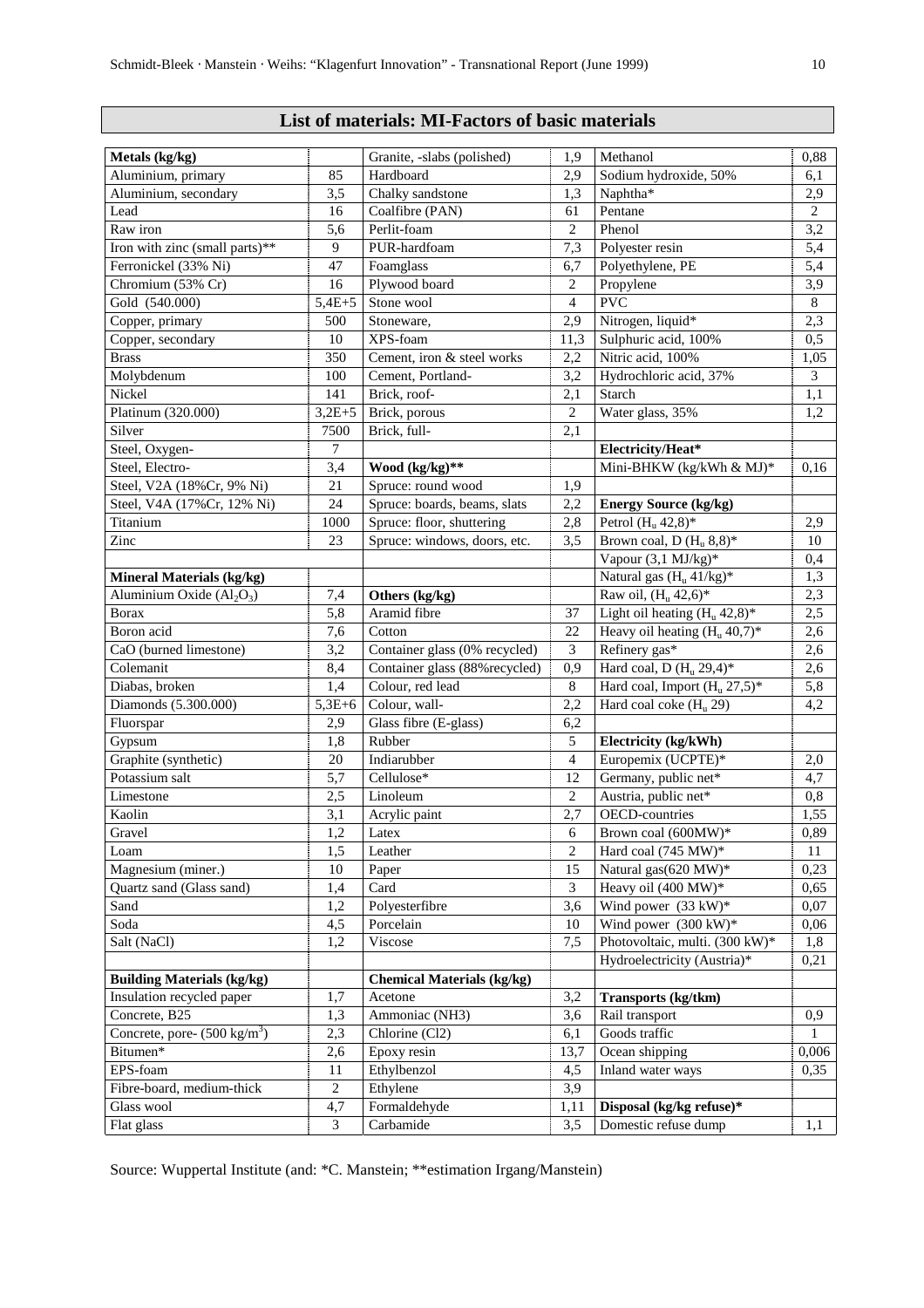When entrepreneurs achieve decreasing dependence on natural resources through eco-intelligent innovations, they will:

# ADVANTAGES FOR ENTREPRENEURS

- be interested in convincing governments to replace present environmental order and demand legislation with economic instruments, stimulating innovation and productive competition;
- give support to and derive income from eco-efficient innovations paving the way to a knowledge driven service economy;
- motivate the innovative spirit of their co-workers and improve their cooperation;
- experience new opportunities for "gaining the future";
- renew the emphasis on local and regional achievements and opportunities, resulting in more independence of "globalization";
- create job opportunities;
- create new chances for small and medium sized companies;
- get the benefit of cost reduction as they save resources, even at low resource prices;
- gain sustainable long term competitiveness;
- shift from capital intensity bred inertia to the agility of service providers with higher return to equity:
- hedge against resource bottlenecks and price instability;
- create new markets, first-movers making the greatest and most long-lived gains not only in market share but also in respect, standing and influence.

## TOWARD ECO-INTELLIGENT PRODUCTS AND CONSUMPTION

As we have seen, one of the necessary conditions for moving decisively toward sustainability in industrialized countries is the innovation of radically dematerialized products and systems, as well as the change of consumption habits.

In fact, in order to reach a factor 10 or more, technical innovations are frequently not enough. System changes, reaching beyond the immediate decision sphere of individual manufacturers or end-user are usually called for. System changes may involve whole supply chains, changes in tax and incentive structures, and revisions of use.

As we have also seen: When striving for improvements in resource productivity in terms of MIPS, either lowering MI for a given S, or increasing S with a given quantity of resources can be applied. We have also understood that both changes can be achieved through technological as well as managerial personal adjustments and innovations.

This means that from a resource conserving point of view, designing *eco-intelligent products*, services or infrastructures requires to extract from each investment of natural materials the largest possible number of service units for the longest possible time span.

It also follows that the capacity/size of "utility delivers machines" should - wherever possible - be adapted to the actual needs. Thus, public transportation systems that are oversized or that have a short life time are ecologically counterproductive. Equally, buildings which are constructed with safety marging in static's far beyond calculated needs and apartments which cannot easily be adjusted to changing needs, are ecologically (as well as financially) sub-optimal utility-delivery-machines. And certainly computers which are short-lived while offering a glut of functions that hardly anybody uses are not very intelligent machines from either an ecological or a financial point of view.

Here follow some definitions that could be helpful for orientation when discussing technical and economic issues in the context of dematerializing the economy.

In recent literature, the term *Eco-efficient* appears more and more frequently. This word was coined by Frank Bosshart, assistant to Stephan Schmidheyni during the preparations of the Business Council For Sustainable Development before the 1992 UNCED (United Nations Conference on Environment and Development) meeting in Rio. It is a term referring to both, economy and ecology:

*"Eco-efficiency is reached by the delivery of competitively priced goods and services that satisfy human needs and bring quality of life, while progressively reducing ecological impacts and resource intensity throughout the life cycle, to a level at least in line with the earth's estimated carrying capacity"* (Business Council for Sustainable Development, 1993).

Eco-efficiency is therefore a concept for improving the ecological character of production related activities while maintaining/improving their profitability.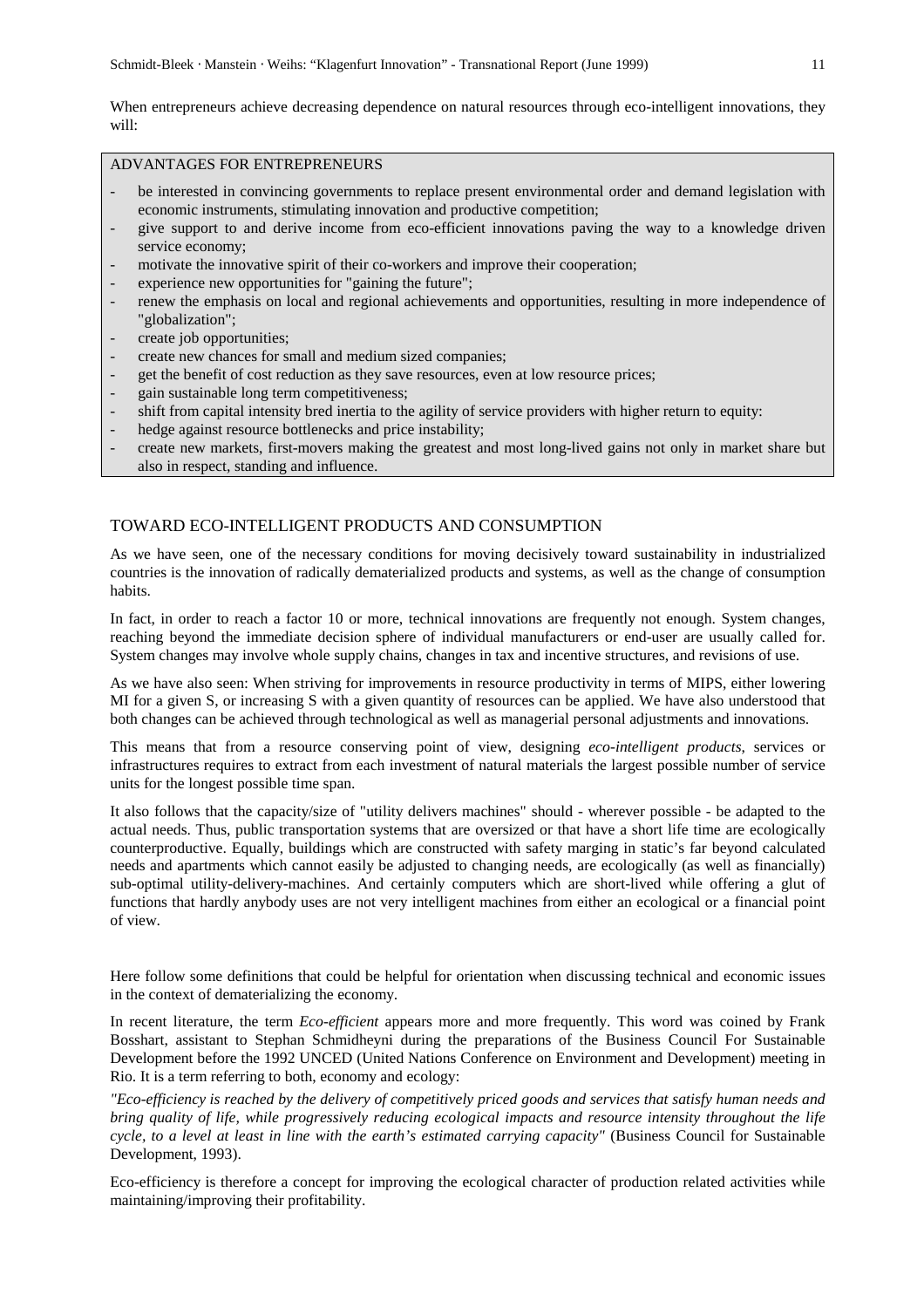More recently, a plethora of different definitions has been assigned to *eco-efficiency*, making orientation rather difficult. However, the term has found a wide acceptance, perhaps in part because it allows wide interpretations. *One could say that it is an operational concept which implies the use of less nature for producing more output under profitable conditions and which serves people.* It provides no measure for gaining sustainability. But the *MIPS- and the Factor 10 concepts* are entirely compatible with it. The MIPS-concept provides a framework for quantifying essential parts of Eco-efficiency, it addresses the consumption side of the economy, and the Factor 10 provides a goal against which one may determine how much effort is still needed in industrialized societies to approach sustainable conditions.

When considering the respective *resource productivity* of goods, one is not really comparing *efficiencies*. Efficiency increases normally refer to the output improvement of existing machines and processes at fixed inputs. Such improvements rarely surpass a few percentage points. Historically, less than 1 % per year has been achieved on the average. Improvements in the order of factor 2 would therefore tend to take some 50 years to accomplish.

The resource productivity on the other hand can follow the path of progress that was achieved by the development of labor productivity: Labor productivity did not rise by any significant increase of labor *efficiency* improvements. The typical traditional shoe-maker or tailor could not possibly increase his or her speed of work more than perhaps 10 or 20 % with the old tools. It was the application of more and more intelligent machines that allowed *"labor productivity"* to rise sharply. In a similar way, energy and material productivity can be increased far beyond the technical potential of efficiency increases of current technological systems. As indicated before, the way toward decisive ecological improvements must start with the question "what is the desired utility?", followed by whatever new and old technical solutions can be employed with an overall minimum of natural resources. Increasing resource productivity is not bound to a specific technology, increasing the efficiency of technology leaves no choice.

As the originally defined term eco-efficiency also refers exclusively to the production sector of the economy, potentially important adjustments in consumption and society as a whole are not addressed. And thirdly, this term does not consider the importance of minimizing the use of space, the "consumption" of surface area of the earth (the third important natural resource that we need for wealth production in - addition to energy and material).

For these reasons, one might wish to use the term eco-intelligent - or "low-MIPS" - when referring to systems, goods, services, utilities, consumption, and processes that are more promising than others as regards reaching sustainability, while providing wealth to all people.

#### ECO-INTELLIGENT GOODS ARE:

Competitively priced services and products (objects, tools, machines, buildings and infrastructures) that yield maximum possible utility - in terms of individual customers preferences - for the longest possible time, with a minimum of natural material, energy, surface coverage and dispersion of toxic materials - from cradle to grave. Among resource productivity experts, Eco-intelligent goods are usually referred to as "low-MIPS".

# FIVE RULES FOR ECO-INTELLIGENT PRODUCTS

- 1. The number of service units obtainable from products ("service delivery machines") must be as high as possible during their entire useful life. Built-in obsolescence must stop.
- 2. The life-long material input into processes, products, and services must be as low as possible.
- 3. The life-long energy inputs into processes, products, and services must be as low as possible
- 4. The land use (surface coverage) per unit service must be as low as possible, from cradle to grave.
- 5. The dispersion of toxics must be minimal.

#### ECO-INTELLIGENT PRODUCTION SYSTEMS ARE:

Competitively priced technical and organizational procedures, conducted with the help of Eco-intelligent goods while minimizing the consumption of natural material, energy, surface coverage, the generation of wastes, and the dispersion of toxic or Eco-toxic materials.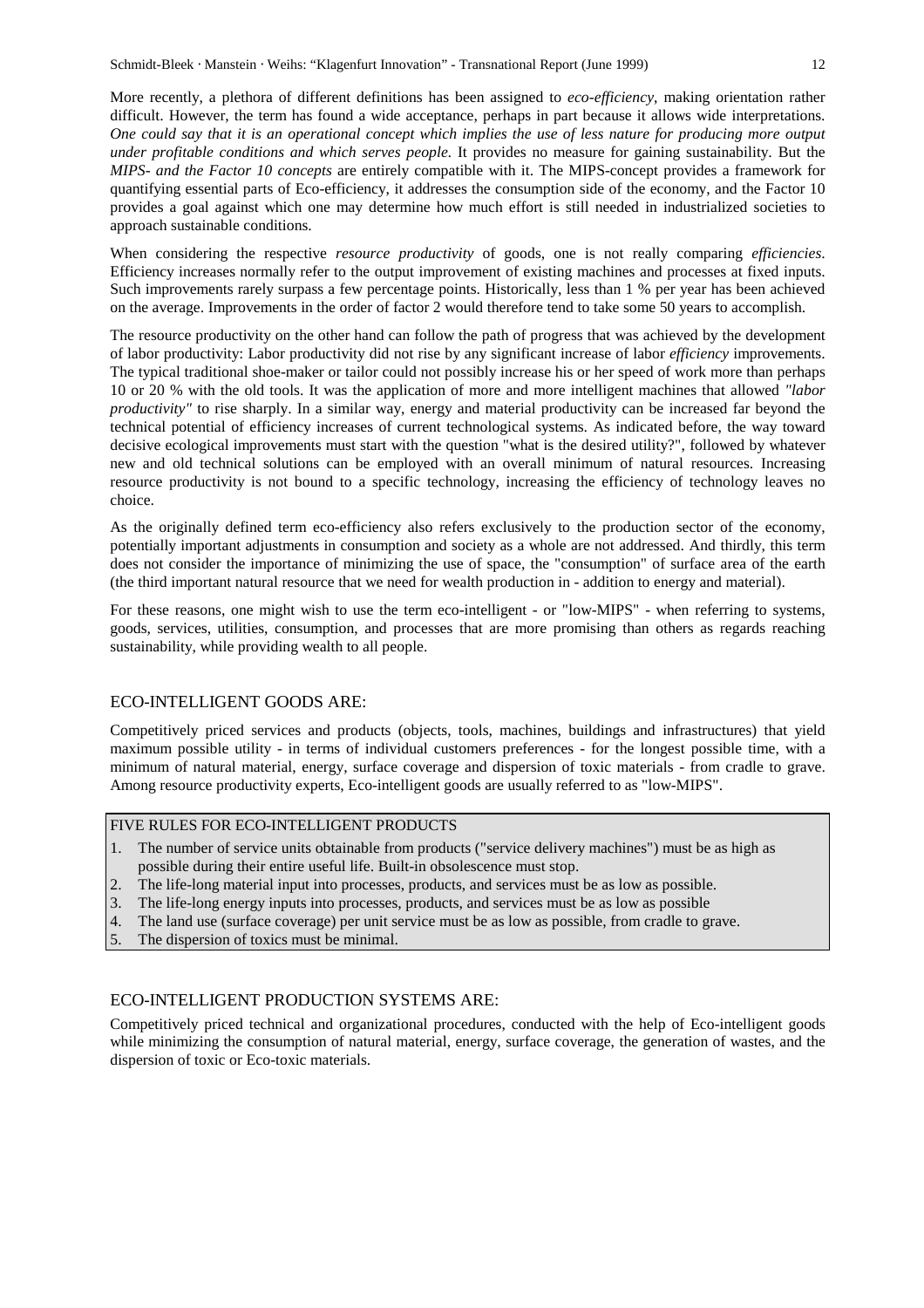#### LITERATURE

(Adriaanse, 1993); A. Adriaanse 1993: "Environmental Policy Performance Indicators". SDU Publishers, the Hague 1993.

(Bonniot/Manstein, 1998); O. Bonniot and C. Manstein: Rebound effects in industry. In: J. Benner, R. Graaff, T. Schmidt and Co-workers, "Rebound effects in energy saving", Rotterdam, May 1998.

(Business Council for Sustainable Development, 1993); Business Council for Sustainable Development, Getting Eco-Efficient. Report of the BCSD,  $1<sup>st</sup>$  Antwerp Eco-efficiency Workshop, 1993, Geneva.

(EEA, 1998): Background paper for Eco-efficiency workshop "Making Sustainability Accountable", 28 - 30 October, 1998, European Environment Agency, Kobenhavn.

(Faktor 10 Club, 1995) Carnoules Declaration of the international Factor 10 Club, available from the Factor 10 Institute, La Rabassier, F-83660 Carnoules).

(Fussler, 1996) C. Fussler, "Driving Eco-Innovation", Pitman, London, 1995.

(Hawken, 1999) P. Hawken, Natural Capitalism, Ltlle Brown, New York, 1999.

(Lehner, 1999): F. Lehner and F. Schmidt-Bleek: "Die Wachstumsmaschine - der ökonomische Charm der Ökologie", Droemer, München, 1999.

(Manstein, 1996) C. Manstein: Sustainability in Industry. New Concepts in Energy and Material Conservation: Material Intensity Analysis. Second Seminar on Industry and Environment, Helwan/Egypt 1996.

(Manstein, 1999), C. Manstein: Material Input Calculation MIC: This new software can be ordered: Society Factor4+ Klagenfurt, Messepaltz 1, A-9021 Klagenfurt/Austria.

(Market 1999) Bedarfs- und Aktzeptanzanalyse zum Vorschlag eines Studienganges "Ressourceneffiziente Produkt- und Prozeßtechnik" an das österreichische Wissenschaftsministerium in Wien, Linz, 1999 (*market analysis for a new study on "resource-efficient product- and process engineering" proposed to the Austrian Ministry for Science in Vienna, Linz, 1999*).

(Paleocrassas, 1999): Y. J. Paleocrassas, "Factor 10 and Fiscal Reforms", a Report by The Factor 10 Club, 1999. Available from the Factor 10 Institute, La Rabassiere, F-83660 Carnoules.

(Schmidt-Bleek, 1993): F. Schmidt-Bleek and Co-workers, A Series of Articles in "Fresenius Environmental Bulletin", Special Edition 8/93, Birkhaeuser, Basel, Boston, Berlin, 1993.

(Schmidt-Bleek, 1993/2): F. Schmidt-Bleek, "Wieviel Umwelt braucht der Mensch - MIPS, das Mass für oekologisches Wirtschaften", Birkhaeuser, Basel, Boston, Berlin, 1993. (English translation: "The Fossil Makers", available from the Factor 10 Institute, La Rabassiere, F-83660 Carnoules).

(Schmidt-Bleek, 1995): F. Schmidt-Bleek, U. Tischner, "Produktentwicklung, Nutzen Gestalten, Natur Schonen", WIFI Brochure No. 270, Wirtschaftskammer, Vienna, 1995.

(Schmidt-Bleek, 1998): F. Schmidt-Bleek, "Das MIPS Konzept - Faktor 10", Droemer Knaur, Muenchen, 1998.

(Schmidt-Bleek, 1998/2): F. Schmidt-Bleek and Co-workers, "MAIA, Einführung in die Material-Intensitäts-Analyse nach dem MIPS-Konzept", Birkhaeuser, Basel, Boston, Berlin, 1998.

(Schmidt-Bleek, 1999): F. Schmidt-Bleek, "Öeko-design, vom Produkt zur Dienstleistungserfüllunsmaschine", Wirtschaftskammer - WIFI - Oesterreich, Wien, 1998.

(Schmidt-Bleek/Manstein, 1999): F. Schmidt-Bleek, C. Manstein, Eco-intelligent products and MIPS, a video production by Society Factor 4+, Klagenfurt, 1999.

(Schmidt-Bleek/Manstein, 1999/2): F. Schmidt-Bleek, C. Manstein, Klagenfurt Innovation, Ein EU-Projekt zur umweltgerechten Produktgestaltung mit 50 kleinen und mittleren Unternehmen aus Kärnten/Österreich, Alekto Verlag, Klagenfurt, 1999.

(World Resource Institute, 1997): A joint report by the World Resources Institute, the Wuppertal Institut, the Netherlands Ministry for Housing, Spatial Planning, and Environment, and the Japanese Institute for Environmental Studies, Washington, D.C., April, 1997. This report is based upon the Bringezu Methodology (Wuppertal Institut) for assessing Total Material Flows (TMF) for economic units.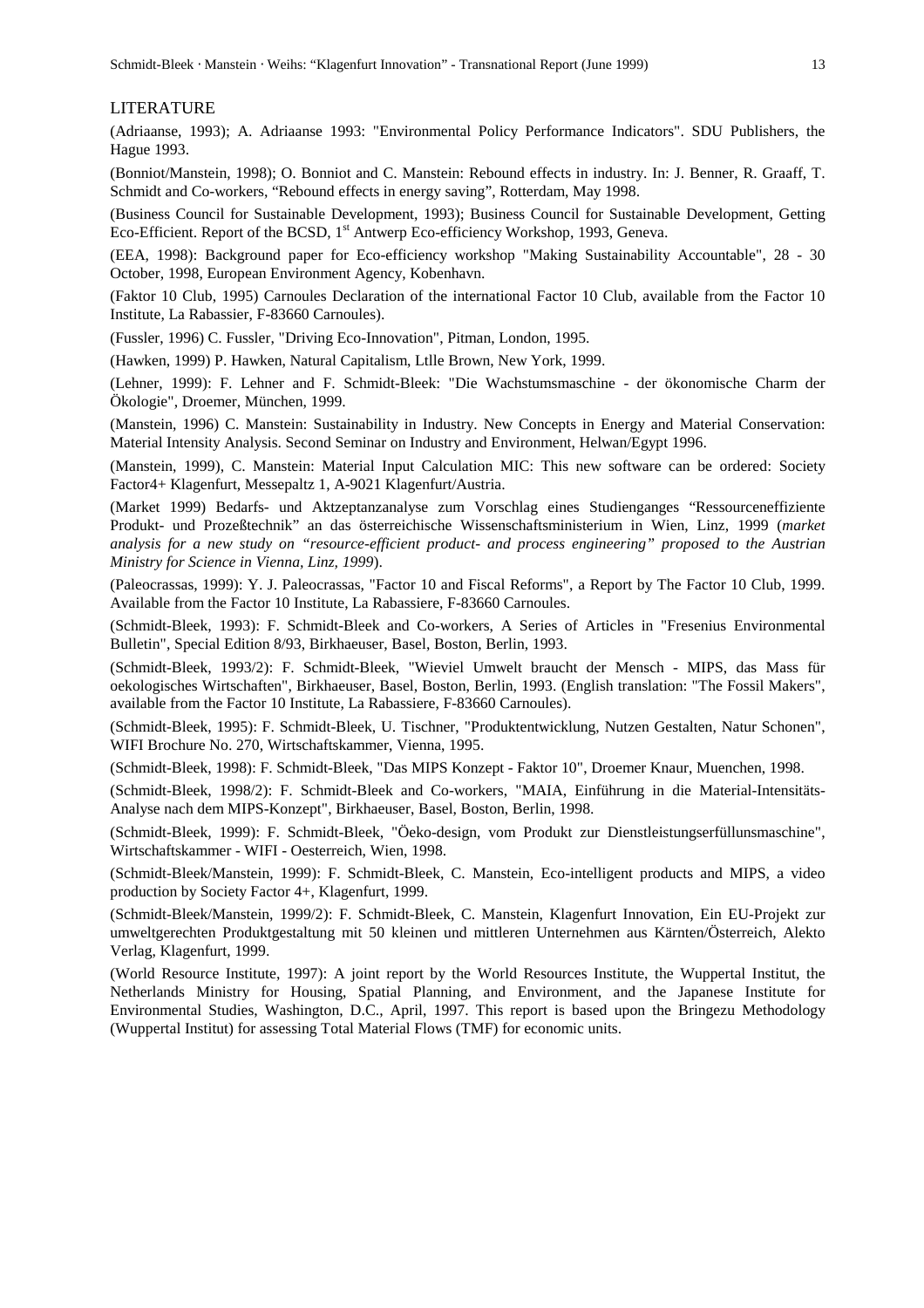# 2.3 ASPECTS OF ECODESIGN

# Friedrich Schmidt-Bleek, Christopher Manstein

# 2.3.1 APPLYING THE MIPS-CONCEPT IN PRACTICE: THE TRAINING-CONCEPT OF THE PROJECT "KLAGENFURT INNOVATION" AND SELECTED RESULTS FROM COMPANIES PROJECTS

*The basic goal for the Eco-design of products is to obtain a maximum of utility at the price of a minimum of natural resources and minimal emission of toxic substances.*

The following comments are partly extracts from the recently published guide (which appeared in German) on innovating eco-intelligent products through ecodesign (Schmidt-Bleek, 1999). This guide is based upon a considerable number of practical experiences with small and medium sized companies in Switzerland, Sweden, Austria and Germany.

## INCREASING THE RESOURCE PRODUCTIVITY OF PRODUCTS

Eco-design of products begins with the definition/description of the utility - or the bundle of services - which the end-user expects from a product. This utility must then be generated with the least possible quantity of natural resources, from cradle to grave.

During the planning stage of a product, eco-design focuses upon the following:

- the selection of materials with small ecological rucksack factor and low eco-toxicity;
- the least possible resource consumption during the entire life span of the product, its recycling and disposal
- the production conditions;
- the construction:
- the conditions of use:
- the options for future uses and re-manufacturing;
- the minimization of transport and packaging;
- the purchasing and the marketing conditions.

# THE TRAINING-CONCEPT IN THE PROJECT "KLAGENFURT INNOVATION"

Increasing the resource productivity of products can proceed in five main steps:

- 1. Reviewing present manufacturing conditions for a *"reference product"* in the sense of attempting to improve *"good housekeeping"*: leaks of energy, storage conditions, transport intensity, and in particular the production generation of waste during manufacturing.
- 2. Replacing materials with large ecological rucksacks (e.g. copper) in an existing product with low-MIPS materials (e.g. plastics), and imbedding the least feasible total quantity of materials in the product: lowering the *MI in MIPS*.
- 3. Increasing the number of service units which can be extracted from the product during its life time: *increasing S* in MIPS.
- 4. Innovating new technical approaches/solutions for satisfying customer's needs: "*Lean Products*".
- 5. Developing new *purchasing and marketing strategies*.

Based on these five strategies of increasing the resource productivity of products, we developed a so-called "Step-Concept" as training modules for the project "Klagenfurt Innovation". This concept consists on theoretical elements (i.e. workshops) and practical elements (i.e. consulting in the participating companies). The aim was to relate the elements and aspects from the training and workshops to a selected product in each company, the socalled "Reference Product". Each participating company was asked to develop a special in-house project during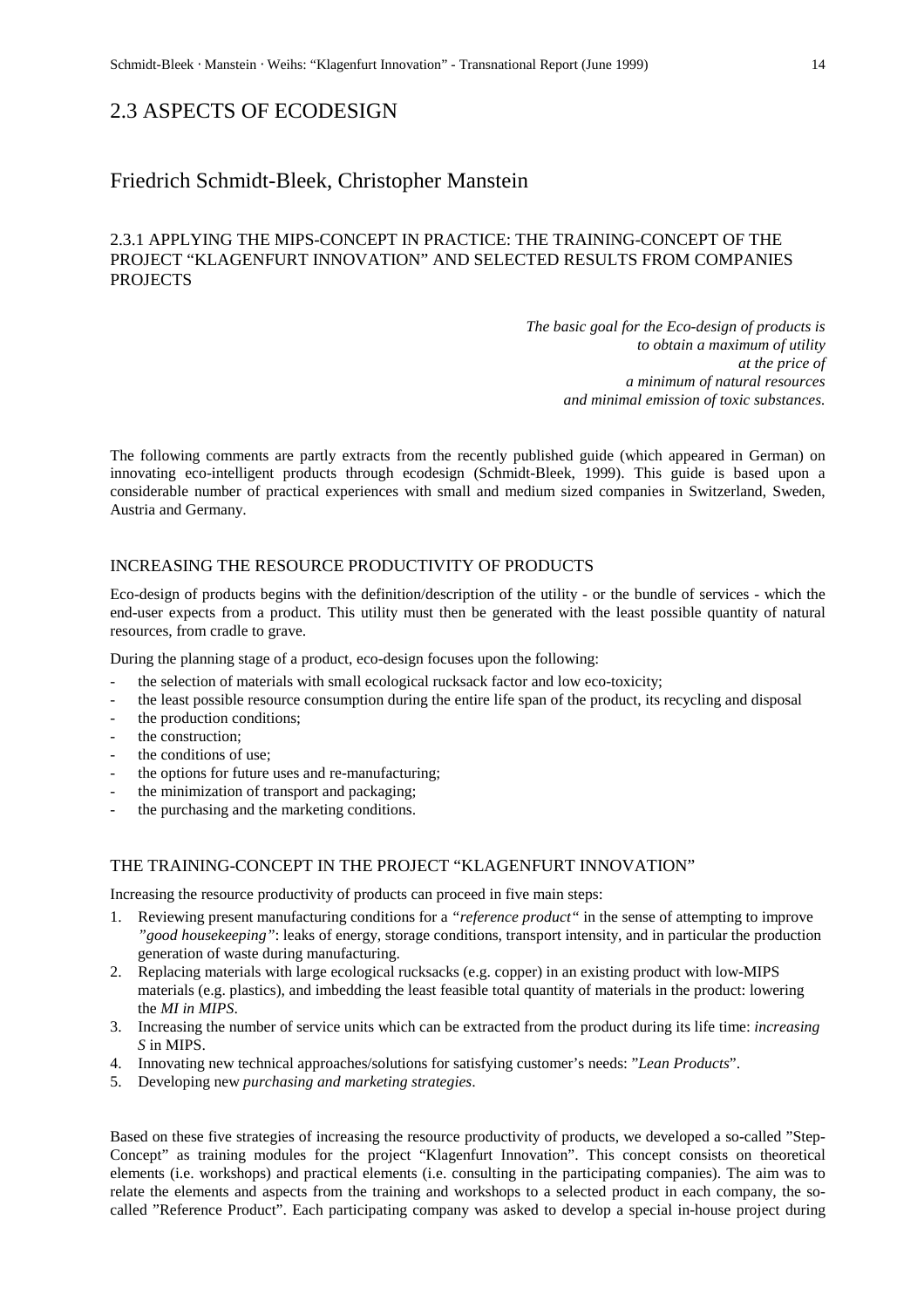the period of "Klagenfurt Innovation". Responsible members of the staff had to be nominated for the entire lengths of the project before work started. The full backing and interest of the owner/top manager had to be assured.

*Selected results of these projects-works* can be formed at the end of this chapter.

## STEP 1: SELECTING A REFERENCE PRODUCT

The "Reference product" is chosen by the participating company. On the one hand this product should show a good selling record and on the other hand it should be considered to have superior ecological qualities. The aim is to examine and demonstrate improvement options as regards dematerializing the reference product, without lowering quality standards. Of course, the procedures can later be transferred to other products of a company. For any selection of the reference product*, Checklist I* may be helpful.

#### STEP 2: DETERMINING THE MATERIAL INPUT (MI) OF THE REFERENCE PRODUCT

Before systematic dematerialization of the reference product (increasing its resource productivity) can proceed, the complete material composition of the existing product need be carefully assessed. This information is usually not on hand before consultations begin. This situation is usually found to be before somewhat akin to the time before chemicals legislation was in place: large chemical firms did not have complete inventories of all products they were ready to sell or had previously already placed on the market during the few years prior to the time when existing chemicals inventories were legally required: Companies do not necessarily know the exact material composition of their products.

A complete listing for all material components in the finished product must be established in kg. The wastes for each component generated during manufacturing are added in kg, and the sum for each component multiplied with the appropriate "rucksack factor". A selected list of rucksack factors or MI-factors can be found in *Chapter 1.1.5* of this report.

Similarly, the packaging for the product, the energy input and electricity consumption during manufacturing, and the (average) transportation in tkm of materials from the production site to the customer, need be assessed. In the case of producing the final product somewhere out in the open (e.g. a building or a bridge) the average distance to transporting construction materials from the vendor to the construction site must also be noted.

The result is the MI of the reference product in kg per kg product (natural materials disturbed in the environment from cradle to the finished product).

We also developed a practical software package *"MIC – Material Input Calculation*" that permits an easy calculation of the Material Input (Manstein, 1999). For those who are not able to use MIC the *Checklist II.a and II.b* may be helpful.

# COMPARING MIPS AMONG "LIKE" PRODUCTS

Like products are functionally equivalent, delivering comparable services. Their MIPS-values can be computed by dividing the MI by the number of service units that the manufacturer guarantees. Alternatively one can also assume some reasonable S value, based on experience with the product. Service units can for instance be defined in terms of person- km for vehicles, or flying-hours for planes, in number of deliverable units of utility during the useful life time, like loads of clean wash from a washing machine, or cups of coffee by a coffee machine, in person-years of occupation for a house etc.

Obviously services or utilities cannot be measured as such. However, their relative values can be compared by relating them to measurable quantities like MI, hours of labor input or price.

A comparable ("like" or functionally equivalent) product can be similarly analyzed and the two MIPS (resource intensities) or S/MI (resource productivity) for the competing products directly compared. Here, again, comparability of the utilities delivered is a key issue.

Detailed conventions and instructions for computing the material intensity of materials and products can be found in a recently published *handbook* of the Wuppertal Institute (Schmidt-Bleek 1998/2).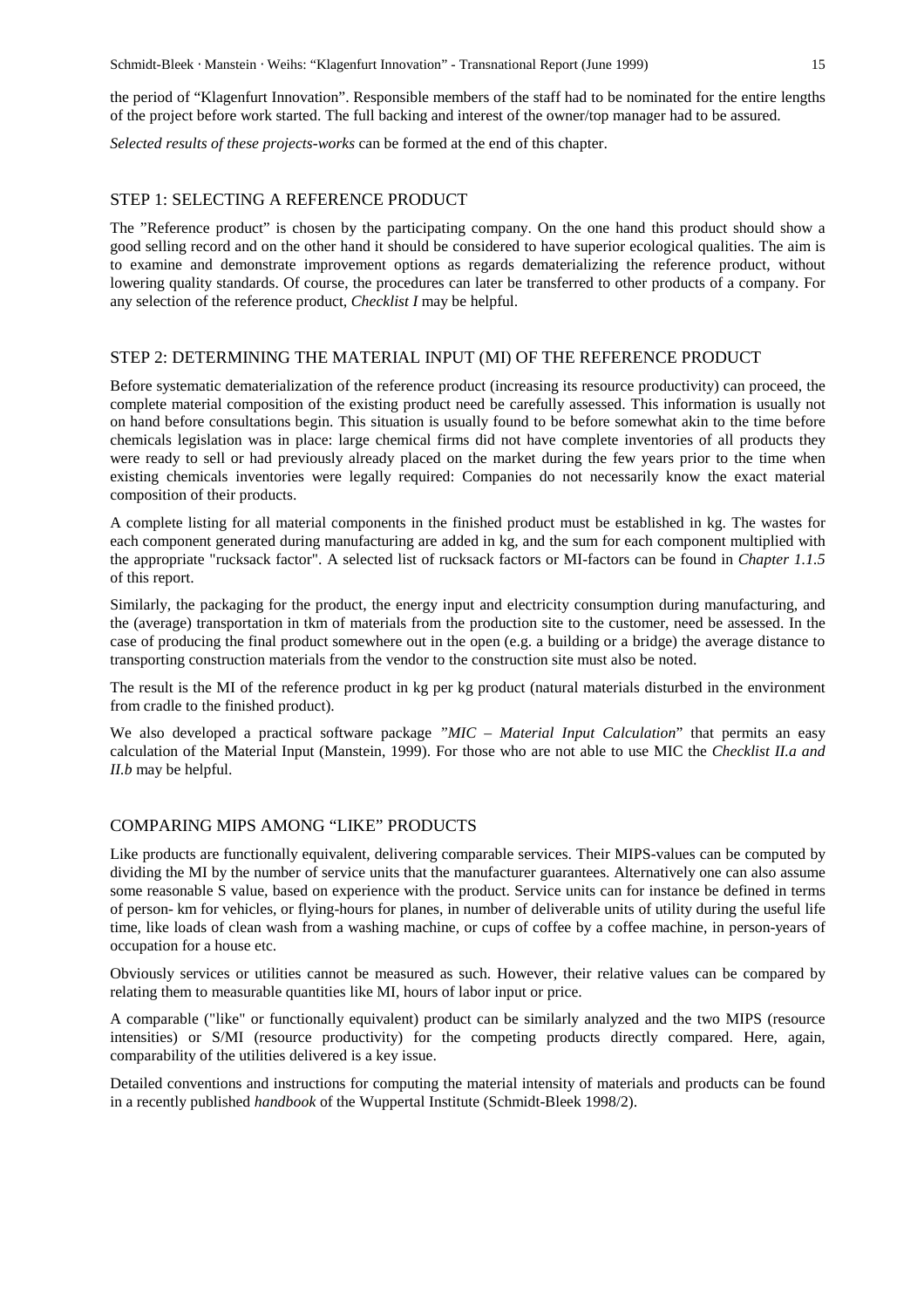| "KLAGENFURT INNOVATION"                                             |                                                   |             |             |  |  |  |  |  |  |
|---------------------------------------------------------------------|---------------------------------------------------|-------------|-------------|--|--|--|--|--|--|
|                                                                     | <b>Checklist I: Selecting a Reference Product</b> |             |             |  |  |  |  |  |  |
| <b>Product or Service:</b>                                          | "Product A"                                       | "Product B" | "Product C" |  |  |  |  |  |  |
| <b>Production per year:</b>                                         |                                                   |             |             |  |  |  |  |  |  |
| Unit:                                                               |                                                   |             |             |  |  |  |  |  |  |
| <i>Economic "Success"</i> ( $0 = low$ , $1 = medium$ , $2 = high$ ) |                                                   |             |             |  |  |  |  |  |  |
| Profit share of total<br>production                                 |                                                   |             |             |  |  |  |  |  |  |
| Competitive advantage                                               |                                                   |             |             |  |  |  |  |  |  |
| Customer complaints                                                 |                                                   |             |             |  |  |  |  |  |  |
| Future chances                                                      |                                                   |             |             |  |  |  |  |  |  |
|                                                                     |                                                   |             |             |  |  |  |  |  |  |
|                                                                     |                                                   |             |             |  |  |  |  |  |  |
| <b>SUM:</b>                                                         |                                                   |             |             |  |  |  |  |  |  |
| <b>AVERAGE:</b>                                                     |                                                   |             |             |  |  |  |  |  |  |
|                                                                     |                                                   |             |             |  |  |  |  |  |  |
| Environmental "Success" ( $0 = low$ , $1 = medium$ , $2 = high$ )   |                                                   |             |             |  |  |  |  |  |  |
| Energy consumption                                                  |                                                   |             |             |  |  |  |  |  |  |
| Material consumption                                                |                                                   |             |             |  |  |  |  |  |  |
| Renewable resource inputs                                           |                                                   |             |             |  |  |  |  |  |  |
| Waste intensity during<br>production                                |                                                   |             |             |  |  |  |  |  |  |
| Dangerous materials                                                 |                                                   |             |             |  |  |  |  |  |  |
| Weight                                                              |                                                   |             |             |  |  |  |  |  |  |
| Longevity                                                           |                                                   |             |             |  |  |  |  |  |  |
| Reparability                                                        |                                                   |             |             |  |  |  |  |  |  |
| Multi-Functionality                                                 |                                                   |             |             |  |  |  |  |  |  |
| Material composition<br>complexity                                  |                                                   |             |             |  |  |  |  |  |  |
| Re-cycling potential                                                |                                                   |             |             |  |  |  |  |  |  |
| Combustion potential                                                |                                                   |             |             |  |  |  |  |  |  |
| Impact after disposal                                               |                                                   |             |             |  |  |  |  |  |  |
|                                                                     |                                                   |             |             |  |  |  |  |  |  |
|                                                                     |                                                   |             |             |  |  |  |  |  |  |
|                                                                     |                                                   |             |             |  |  |  |  |  |  |
| <b>SUM:</b>                                                         |                                                   |             |             |  |  |  |  |  |  |
| <b>AVERAGE:</b>                                                     |                                                   |             |             |  |  |  |  |  |  |

Source: C. Manstein, G. Weihs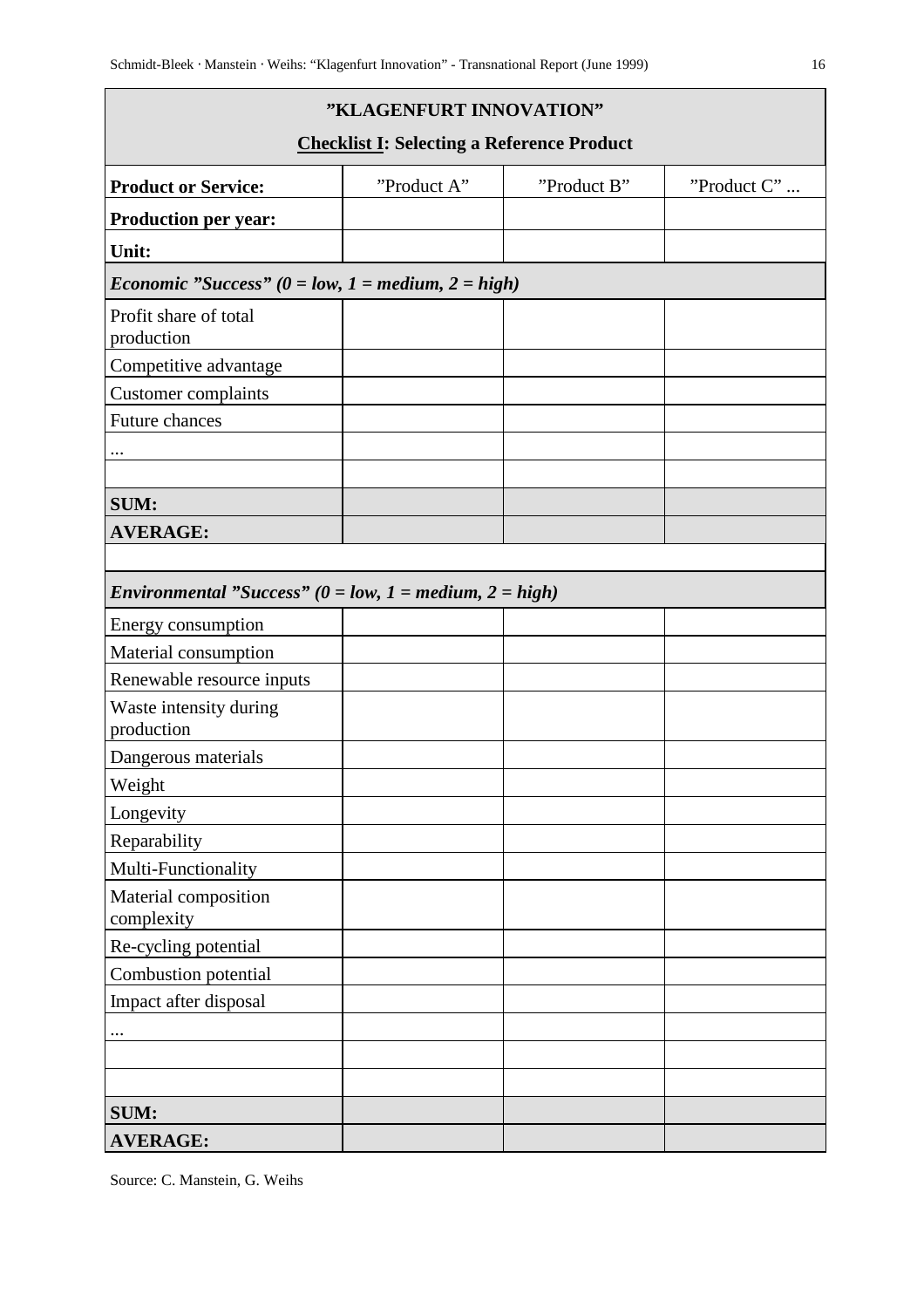# **"KLAGENFURT INNOVATION"**

# **Checklist II.a: Calculating the Material Input (MI)**

| Materials /<br>components | Mass /<br>Product<br>[kg] | Waste /<br>Product<br>[kg] | Sum<br>Mass<br>$+$ Waste<br>[kg] | MI-<br>Factor                                                                                                                                                                                                                                                                                                                      | Material-<br>Input (MI)<br>[kg] | Comments |
|---------------------------|---------------------------|----------------------------|----------------------------------|------------------------------------------------------------------------------------------------------------------------------------------------------------------------------------------------------------------------------------------------------------------------------------------------------------------------------------|---------------------------------|----------|
|                           |                           |                            |                                  |                                                                                                                                                                                                                                                                                                                                    |                                 |          |
|                           |                           |                            |                                  |                                                                                                                                                                                                                                                                                                                                    |                                 |          |
|                           |                           |                            |                                  |                                                                                                                                                                                                                                                                                                                                    |                                 |          |
|                           |                           |                            |                                  |                                                                                                                                                                                                                                                                                                                                    |                                 |          |
|                           |                           |                            |                                  |                                                                                                                                                                                                                                                                                                                                    |                                 |          |
|                           |                           |                            |                                  |                                                                                                                                                                                                                                                                                                                                    |                                 |          |
|                           |                           |                            |                                  |                                                                                                                                                                                                                                                                                                                                    |                                 |          |
|                           |                           |                            |                                  |                                                                                                                                                                                                                                                                                                                                    |                                 |          |
|                           |                           |                            |                                  |                                                                                                                                                                                                                                                                                                                                    |                                 |          |
|                           |                           |                            |                                  |                                                                                                                                                                                                                                                                                                                                    |                                 |          |
|                           |                           |                            |                                  |                                                                                                                                                                                                                                                                                                                                    |                                 |          |
|                           |                           |                            |                                  |                                                                                                                                                                                                                                                                                                                                    |                                 |          |
|                           |                           |                            |                                  |                                                                                                                                                                                                                                                                                                                                    |                                 |          |
|                           |                           |                            |                                  |                                                                                                                                                                                                                                                                                                                                    |                                 |          |
|                           |                           |                            |                                  |                                                                                                                                                                                                                                                                                                                                    |                                 |          |
|                           |                           |                            |                                  |                                                                                                                                                                                                                                                                                                                                    |                                 |          |
|                           |                           |                            |                                  |                                                                                                                                                                                                                                                                                                                                    |                                 |          |
|                           |                           |                            |                                  |                                                                                                                                                                                                                                                                                                                                    |                                 |          |
| Sum:                      |                           |                            |                                  |                                                                                                                                                                                                                                                                                                                                    |                                 |          |
| b) Packaging materials:   |                           |                            |                                  |                                                                                                                                                                                                                                                                                                                                    |                                 |          |
| Materials /               | Mass /                    | Waste /                    | Sum                              | $MI-$                                                                                                                                                                                                                                                                                                                              | Material-                       |          |
| components                | Product                   | Product                    | <b>Mass</b>                      | Factor                                                                                                                                                                                                                                                                                                                             | Input (MI)                      | Comments |
|                           | [kg]                      | [kg]                       | $+$ Waste<br>[kg]                | $[kg/kg] % \begin{center} \includegraphics[width=\textwidth]{figures/cdf} \end{center} % \vspace*{-1em} \caption{The average frequency of the number of times, and the average frequency of the number of times. The average frequency of the number of times, and the average frequency of the number of times.} \label{fig:cdf}$ | [kg]                            |          |
|                           |                           |                            |                                  |                                                                                                                                                                                                                                                                                                                                    |                                 |          |
|                           |                           |                            |                                  |                                                                                                                                                                                                                                                                                                                                    |                                 |          |
|                           |                           |                            |                                  |                                                                                                                                                                                                                                                                                                                                    |                                 |          |
|                           |                           |                            |                                  |                                                                                                                                                                                                                                                                                                                                    |                                 |          |
| Sum:                      |                           |                            |                                  |                                                                                                                                                                                                                                                                                                                                    |                                 |          |

Source: C. Manstein, F. Schmidt-Bleek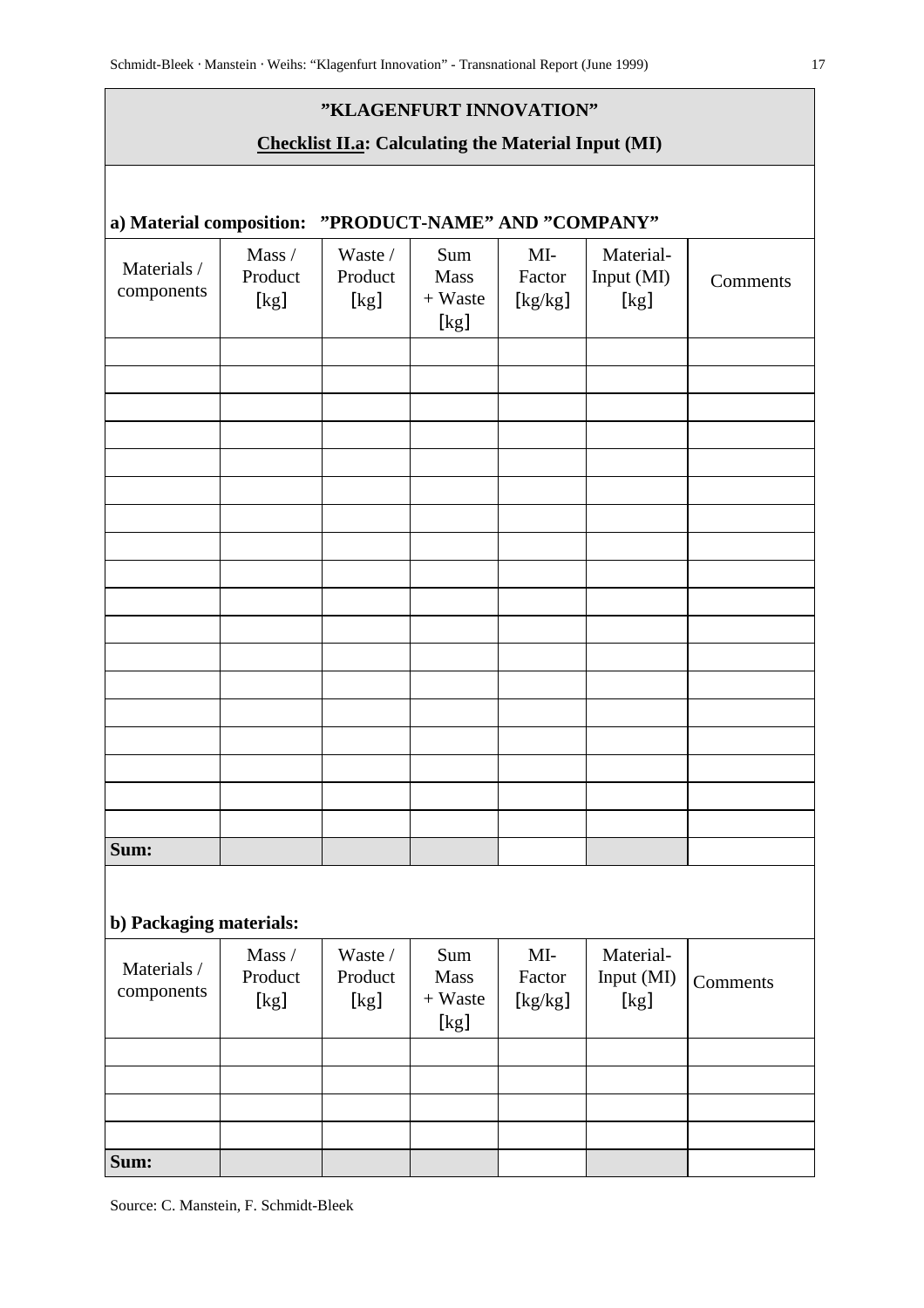# **"KLAGENFURT INNOVATION"**

# **Checklist II.b: Calculating the Material Input (MI)**

# **c) Energy consumption: "PRODUCT-NAME" AND "COMPANY"**

| Energy<br>(Oil, natural Gas<br>$etc.$ ) | Quantity<br>[kg] | MI-<br>Factor<br>[kg/kg] | Material-<br>Input (MI)<br>[kg] | Comments |
|-----------------------------------------|------------------|--------------------------|---------------------------------|----------|
|                                         |                  |                          |                                 |          |
|                                         |                  |                          |                                 |          |
|                                         |                  |                          |                                 |          |
|                                         |                  |                          |                                 |          |
|                                         |                  |                          |                                 |          |
| Sum:                                    |                  |                          |                                 |          |

# **d) Electricity consumption:**

| Electricity<br>(Public net, wind<br>energy etc.) | Quantity<br>[kWh] | MI-<br>Factor<br>[kg/kWh] | Material-<br>Input (MI)<br>[kg] | Comments |
|--------------------------------------------------|-------------------|---------------------------|---------------------------------|----------|
|                                                  |                   |                           |                                 |          |
|                                                  |                   |                           |                                 |          |
|                                                  |                   |                           |                                 |          |
|                                                  |                   |                           |                                 |          |
| Sum:                                             |                   |                           |                                 |          |

# **e) Transports:**

| Transport-<br>system               | Transport-<br>Distance<br>[km] | Transported<br><b>Mass</b><br>$[t]$ | Distance<br>x Mass<br>[t·km] | $MI-$<br>Factor<br>[kg/tkm] | Material-<br>Input (MI)<br>[kg] | Comments |
|------------------------------------|--------------------------------|-------------------------------------|------------------------------|-----------------------------|---------------------------------|----------|
|                                    |                                |                                     |                              |                             |                                 |          |
|                                    |                                |                                     |                              |                             |                                 |          |
|                                    |                                |                                     |                              |                             |                                 |          |
|                                    |                                |                                     |                              |                             |                                 |          |
| Sum:                               |                                |                                     |                              |                             |                                 |          |
| <b>Total Sum:</b><br>$\bf{a) - e}$ |                                |                                     |                              |                             |                                 |          |

Source: C. Manstein, F. Schmidt-Bleek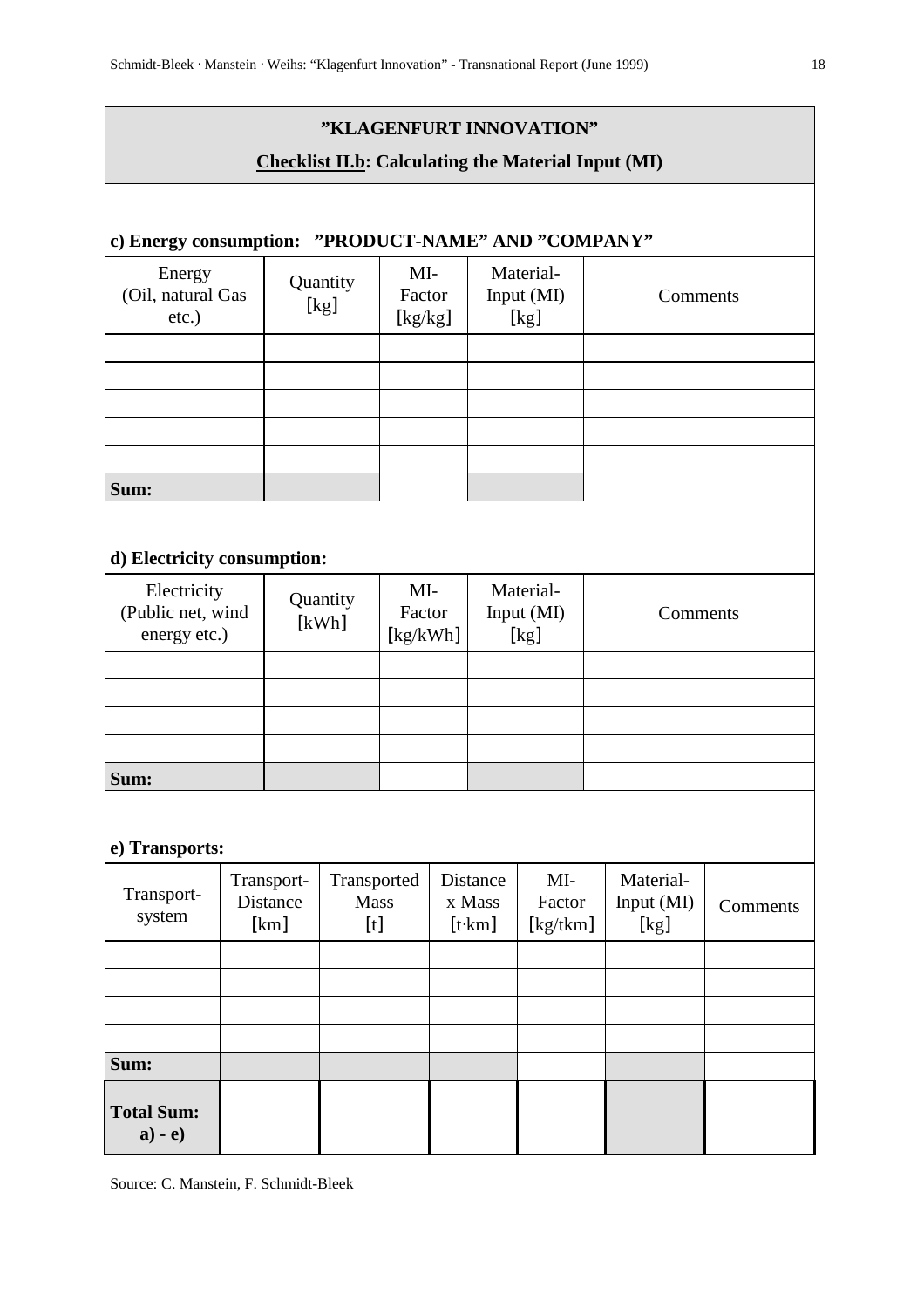### STEP 3: DEMATERIALIZING THE REFERENCE PRODUCT

Next, the listing as described in checklist II.a and II.b above can be analyzed for opportunities to dematerialize the reference product:

#### ⇒ *MATERIAL SUBSTITUTION:*

Replacing materials with large ecological rucksacks (e.g. copper) in an existing product with low-MIPS materials (e.g. plastics), and imbedding the least feasible total quantity of materials in the product: lowering the MI in MIPS.

When analyzing the various rucksack components for instance of a house built of wood (not counting the technology inside), it was found that the foundation ( armored cement) and the gold-plated windows made up each ca. 1/3 of the total MI. Changing the foundation design and replacing the gold-plated windows with normal ones, adding instead venetian blinds to all windows - nearly tripled the resource productivity of the house. Compared to a brick building with "like" service characteristic and life time expectation, the wooden house yielded a more than threefold higher resource productivity.

Another example would be a solar collector by the company Greeneonetec (a participant in the project "Klagenfurt Innovation"). After establishing the MI for the existing product (a solar-product that had been "ecologized" before in a traditional sense and sold very well), the copper parts were replaced with plastics, leading to a dematerialization of about a factor of 7 !

# REPEATED MISUNDERSTANDINGS

Repeated misunderstandings lead us to the following note: dematerializing a product does not mean that it must be made in a smaller size, even though this may be sensible in certain cases (e.g. a city car). To produce a chair for instance which stands 10 cm tall is a nonsensical preposition. Rather, the task is to create a new service delivery machine, in this case a chair-like device, which allows sitting (conveniently, safely.....) with an tenfold smaller consumption of natural resources from cradle to grave. This may even be a very similar chair but has a much longer lifetime.

#### "ECOLOGICAL HOUSEKEEPING"

Although many companies especially in Austria have been quite successful in past with the UNEP-initiated "Cleaner production" program, it was found that "ecological housekeeping" could still be improved considerably in a number of cases:

### ⇒ *WASTE MINIMIZATION*

In general, the actual situation in Austrian companies with respect to waste avoidance during production is rather satisfactory. Nevertheless, further reduction-potentials should be analyzed in each case, like internal and external cascading use of waste materials and energy or other strategies for "zero emission" (Pauli, 1996 ).

#### ⇒ *MINIMIZATION OF TRANSPORT*

Improvement of the transportation capacity utilization so as to meet real needs in terms of timing, distances, quantities, weights and sizes of shipments. For example: renting capacity instead of owning, hiring out ones own truck when it is not in use, purchasing local or regional products, and marketing preferentially to near markets.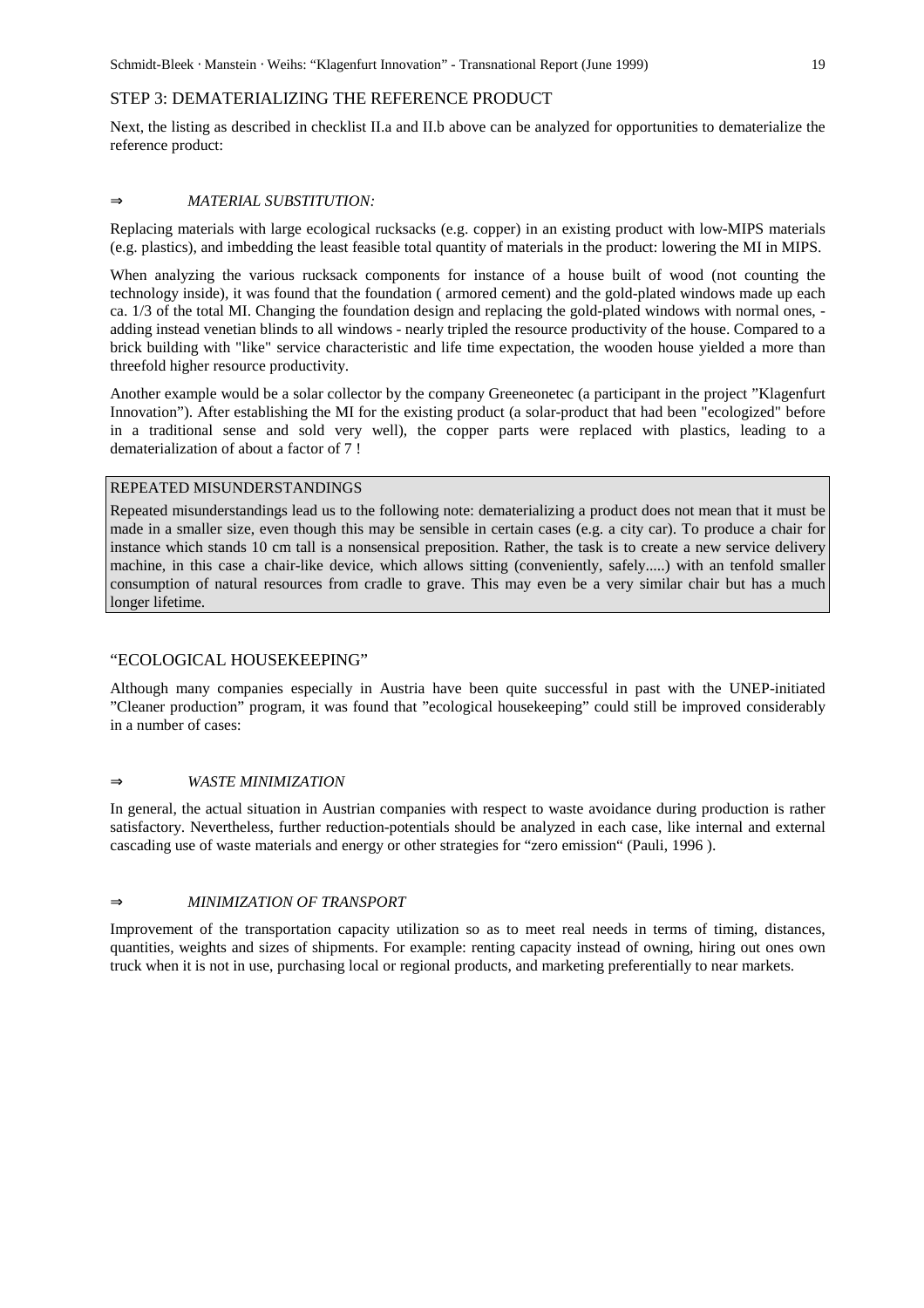#### ⇒ *OPTIMIZING OF PACKAGING*

Packaging should reflect the choice of low-MIPS materials (e.g. plastic instead of paper) and should be kept to a minimal necessary size and weight if used only once. Re-usable packaging systems should be rented or designed wherever it is feasible (considering distances of transportation). In all cases, cascading or consecutive uses of packaging should be considered. For instance, the packaging of a bicycle could serve later as a puppet theatre for children, glass containers could serve for storing home-made confiture or as vases for flowers, and plastic packaging for roof tiles as building materials etc. In some cases it is possible to use parts of dis-assembled products as packaging during shipping.

### ECO-INTELLIGENT PACKAGING

One of the most eco-intelligent pachaging system on the market is the so-called "trow-away camera". Essentially it consists of 30 grams of plastic with lens and service to house, use, and protect a film. In order to utilize the content (obtain the pictures), the package has to be return to the point of origin or another dealer who is automatically part of the system. The film is removed and processed, the container is being returned to the fil-producer and re-filled – and returned to the market up to 80 times. The system thus forces the return of the packaging to designated points without any extra costs with a succes rate very close to 100%. Not surprisingly, this system leads to the lowest-MIPS photographs while yielding entirely satisfactory pictures for hobby purposes.

# ⇒ *AVOIDING DANGEROUS SUBSTANCES*

Conscientious application of existing regulations should suffice in most cases.

#### ⇒ *RESULTS*

The systematic analysis of existing products and their MI-improvements as outlined above leads regularly to increases in resource productivity by factors of 2 to 5 without loss in the quality of performance.

For the practical implementation of *Step 3 "Dematerializing The Reference Product" we developed a series of checklist and questions which are helpful to find new solutions (see the following checklists III a-c).*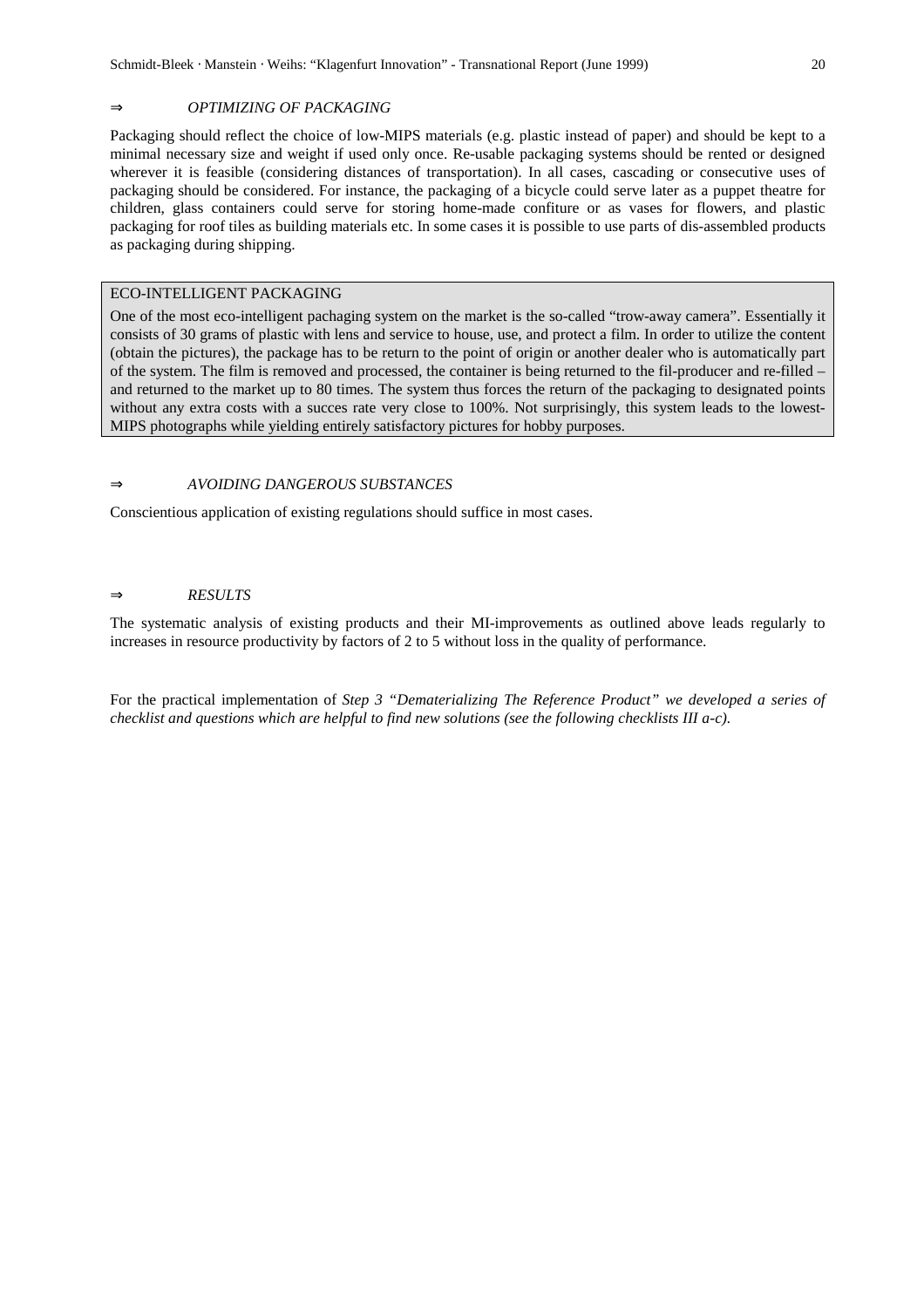# **"KLAGENFURT INNOVATION" CHECKLIST III.A: DEMATERIALIZATION QUESTIONS TO THE MANUFACTURER ACHIEVABLE ? PROFITABLE ? Minimizing material intensity:** Yes Check No Shortterm Medium/long  $-\text{term}$  Check 1. Is it possible to substitute components with a high ecological rucksack factor? 2. Have the materials/substances/products been manufactured taking into account their ecological rucksack factors? 3. Is the manufacturing method as simple as possible? 4. Is the material composition as simple as possible? 5. Are all materials marked/known? 6. Is the weight as low as possible? 7. Is the size/volume of the product as small as possible? 8. Are the product's space requirements as small as possible? 9. Can the rejection rates be further reduced and the throughput rates in internal circuits minimized? 10. Can productivity, exploitation be further improved? 11. Is the design (particularly for leasing products) sufficiently simple and the product sufficiently robust? 12. Can product-accompanying information systems be integrated? 13. Is the material expenditure of the works plant itself and the machine park optimized? **Minimizing energy intensity:** Yes Check No Shortterm Medium/long  $\left| \begin{array}{c} \text{thech} \\ \text{thech} \end{array} \right|$ 14. Is the use of energy in production itself optimized? 15. Are forms of energy with small ecological rucksack factors used? 16. Can (additional) automatic "sleep" or "power down" functions be integrated into the product? 17. Can the drives for products be optimized? (Low ecological rucksack factor)? 18. Can drive units for options be avoided? Can "external" drives be used? 19. Can product-accompanying information systems be integrated? 20. Can the energy in the factory building be subject to multiple use e.g. in cascades? 21. Is the energy expenditure of the works plant itself and the machine park optimized?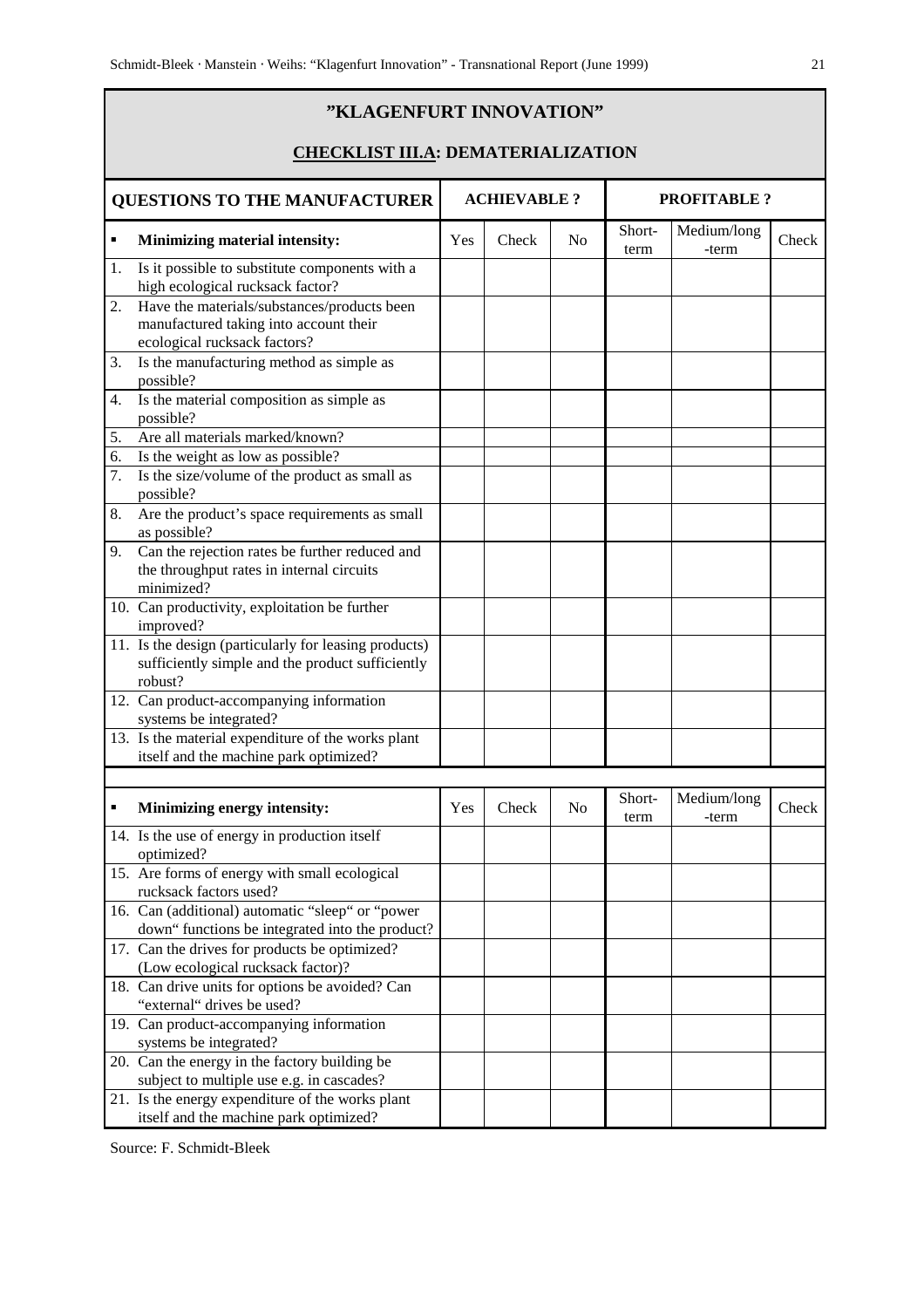|   | "KLAGENFURT INNOVATION"<br><b>CHECKLIST III.B: DEMATERIALIZATION</b>                                                                                                                                                   |     |       |                |                |                      |       |
|---|------------------------------------------------------------------------------------------------------------------------------------------------------------------------------------------------------------------------|-----|-------|----------------|----------------|----------------------|-------|
|   | <b>QUESTIONS TO THE MANUFACTURER</b><br><b>ACHIEVABLE?</b><br><b>PROFITABLE?</b>                                                                                                                                       |     |       |                |                |                      |       |
| ٠ | Avoiding or reducing waste:                                                                                                                                                                                            | Yes | Check | N <sub>0</sub> | Short-<br>term | Medium/long<br>-term | Check |
|   | 22. Have provisions been made for returning the<br>products by the end-use (by the manufacturer)?<br>23. Can materials be reused within the plant<br>(packaging, waste, water, solvents, energy)?                      |     |       |                |                |                      |       |
|   | 24. Is the design as simple as possible? How can<br>packaging and packaging systems be made<br>reusable (no laminates in packaging, marking,<br>considerations whether the goods can be<br>stacked without packaging)? |     |       |                |                |                      |       |
|   |                                                                                                                                                                                                                        |     |       |                | Short-         | Medium/long          |       |
|   | <b>Reduction of transport intensity:</b>                                                                                                                                                                               | Yes | Check | N <sub>0</sub> | term           | -term                | Check |
|   | 25. Have transport alternatives with minimum<br>resource requirements been considered?                                                                                                                                 |     |       |                |                |                      |       |
|   | 26. Can internal transport distances be reduced?                                                                                                                                                                       |     |       |                |                |                      |       |
|   | 27. Can the transport distances from suppliers be<br>reduced?                                                                                                                                                          |     |       |                |                |                      |       |
|   | 28. Can the average transport distances to the<br>dealers be reduced?                                                                                                                                                  |     |       |                |                |                      |       |
|   | 29. Can the average transport distances to the end<br>user be reduced?                                                                                                                                                 |     |       |                |                |                      |       |
|   | 30. Can the transport distances to recycling<br>enterprises be reduced?                                                                                                                                                |     |       |                |                |                      |       |
|   | 31. Can local products be given priority?                                                                                                                                                                              |     |       |                |                |                      |       |
|   |                                                                                                                                                                                                                        |     |       |                |                |                      |       |
| ٠ | <b>Avoiding hazardous materials:</b>                                                                                                                                                                                   | Yes | Check | No             | Short-<br>term | Medium/long<br>-term | Check |
|   | 32. Has account been taken of the fact that all<br>hazardous materials regulated by the law must<br>be avoided?                                                                                                        |     |       |                |                |                      |       |
|   | 33. Has account been taken of the fact that there<br>should be no problems caused by halogenated<br>materials (chlorine, bromine) occur where the<br>development of fumes (fires etc.) can endanger<br>human beings?   |     |       |                |                |                      |       |
|   | 34. Has account been taken of the use of materials<br>that do no develop toxic material in the event<br>of fire or contact with water?                                                                                 |     |       |                |                |                      |       |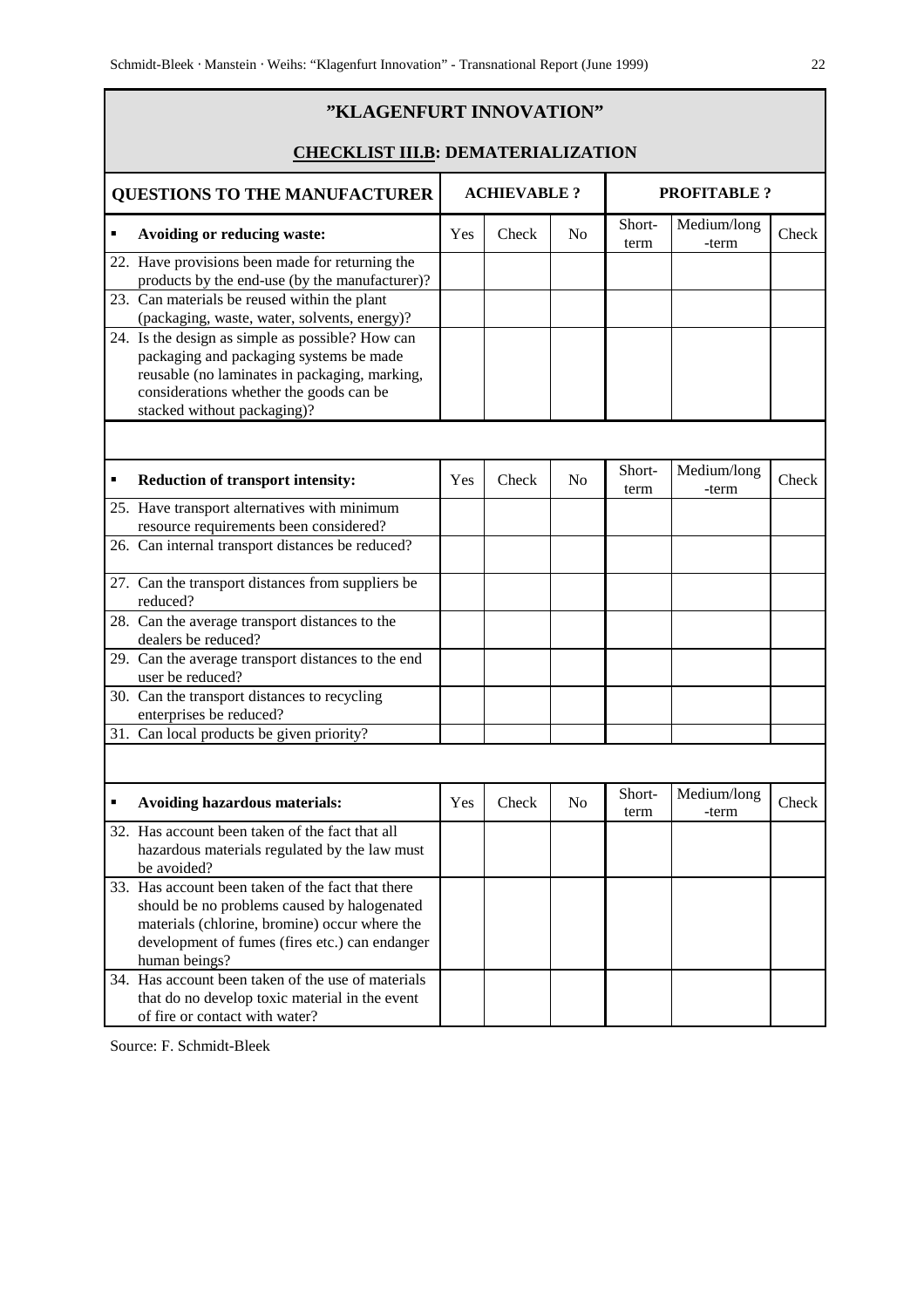|   | "KLAGENFURT INNOVATION"                                                                                                                                                  |                     |       |                |                    |                      |       |
|---|--------------------------------------------------------------------------------------------------------------------------------------------------------------------------|---------------------|-------|----------------|--------------------|----------------------|-------|
|   | <b>CHECKLIST III.C: DEMATERIALIZATION</b>                                                                                                                                |                     |       |                |                    |                      |       |
|   | <b>QUESTIONS TO THE SUPPLIER</b>                                                                                                                                         | <b>ACHIEVABLE ?</b> |       |                | <b>PROFITABLE?</b> |                      |       |
|   | On the use of materials                                                                                                                                                  | Yes                 | Check | No             | Short-<br>term     | Medium/long<br>-term | Check |
|   | 35. Have the materials/substances/products been<br>manufactured taking into account their<br>ecological rucksack factors?<br>36. Are the raw materials and supplies, the |                     |       |                |                    |                      |       |
|   | fabricated materials and spare parts available<br>for many years?                                                                                                        |                     |       |                |                    |                      |       |
|   | (Where fabricated materials are supplied, all the<br>above listed relevant characteristics should be<br>questioned)                                                      |                     |       |                |                    |                      |       |
|   |                                                                                                                                                                          |                     |       |                |                    |                      |       |
| п | On the use of energy                                                                                                                                                     | Yes                 | Check | N <sub>o</sub> | Short-<br>term     | Medium/long<br>-term | Check |
|   | 37. Were the energy media selected after a<br>comparison of rucksack factors?                                                                                            |                     |       |                |                    |                      |       |
|   | 38. If electricity is needed, can the method of<br>generation be chosen that uses the smallest<br>possible rucksack factor?                                              |                     |       |                |                    |                      |       |
|   | (Where fabricated materials are supplied, all the<br>above listed relevant characteristics should be<br>questioned)                                                      |                     |       |                |                    |                      |       |
|   |                                                                                                                                                                          |                     |       |                |                    |                      |       |
| ٠ | On transport costs:                                                                                                                                                      | Yes                 | Check | N <sub>o</sub> | Short-<br>term     | Medium/long<br>-term | Check |
|   | 39. Has the solution with the most favorable<br>resources been selected?                                                                                                 |                     |       |                |                    |                      |       |
|   | 40. Can internal transport distances at the<br>supplier's facility be optimized?                                                                                         |                     |       |                |                    |                      |       |
|   | 41. Can transport distances to the supplier be<br>reduced? (e.g. supply of raw materials from<br>abroad)                                                                 |                     |       |                |                    |                      |       |
|   |                                                                                                                                                                          |                     |       |                |                    |                      |       |
| ٠ | On the creation of waste                                                                                                                                                 | Yes                 | Check | N <sub>o</sub> | Short-<br>term     | Medium/long<br>-term | Check |
|   | 42. Can the waste created at the suppliers' plan in<br>connection with the deliveries be reduced?                                                                        |                     |       |                |                    |                      |       |
|   | 43. Does the supplier take back parts supplied from<br>the manufacturer (end-user)?                                                                                      |                     |       |                |                    |                      |       |
|   | 44. Does the supplier pay attention to the<br>recyclability of the packaging and packaging<br>systems?                                                                   |                     |       |                |                    |                      |       |
|   |                                                                                                                                                                          |                     |       |                |                    |                      |       |
| ٠ | On the avoidance of hazardous materials:                                                                                                                                 | Yes                 | Check | No             | Short-<br>term     | Medium/long<br>-term | Check |
|   | 45. Are all the hazardous materials regulated by<br>law dealt with in accordance with regulations?                                                                       |                     |       |                |                    |                      |       |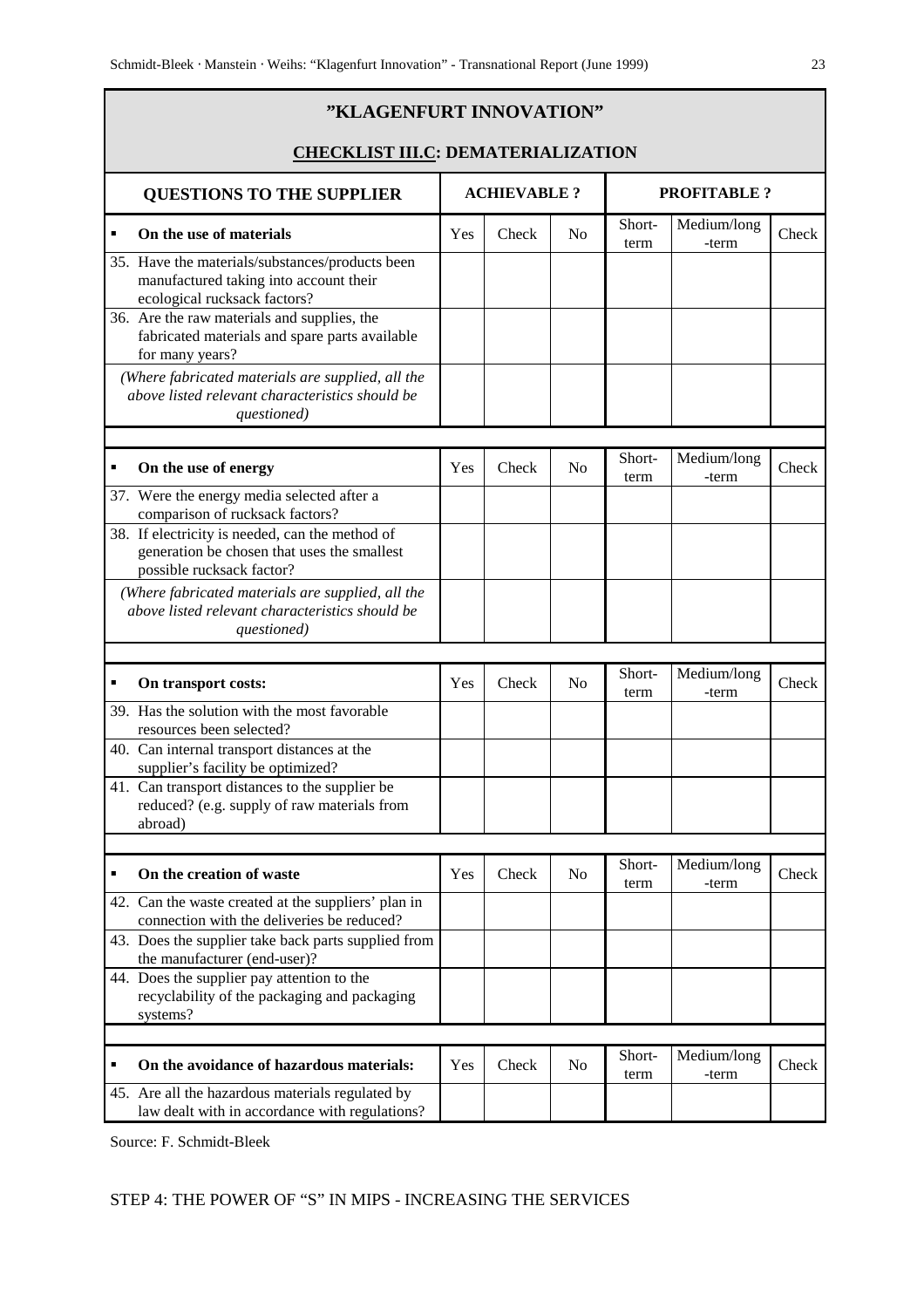Prof. Klaus Steilmann (Major enterpreneur)

As we have seen earlier, S cannot be measured. However, it can be defined and then related to measurable quantities like a price or the MI (the rucksack) in order to compare the "price" for getting the desired results from one or the other machine which can deliver the utility.

What is new within the MIPS and Factor 10 Concept is that the utility of a product replaces the product itself in relative importance. Realistically priced access to products and their use as "service delivers machines" moves into center court and goods become mere technical artifacts to make services available. We have just described the essence in moving from a material throughput economy to a knowledge based service society. This is the core of the future knowledge driven customized economy! (Lehner, 1999) Here, the continued manufacturing of new products is replaced to a considerable degree by a decentralized labor intensive systems maintenance.

In the future accessibility to desired services could be described as the basis of the wealth of people. The totality of accessible services within a country would then be a proxy of the wealth of this nation.

The foremost task for anyone involved in the design, production, packaging, transporting, marketing, storing, and even in financing future products is to invent reliable and compatibly priced products which provide the principal utility - and as many additional ones as desired by end users - with the least quantity of natural material, energy, and are requirement for the complete life span and for the longest possible time.

This of course, is nothing new to manufacturers in principle. One only has to replace the words "material", "energy" and "area" with the single word "money" in the above sentence in order to see the point. However, resources are so cheap today that saving them makes little difference to the bottom line of manufacturers or consumers.

Whenever cost cutting becomes crucial much more efficient for producers to release labor than saving kilowatt hours or cutting down on material use. This circumstance is frequently blamed on the so called globalization. In reality it is primarily the consequence of political signals to the market which have deliberately undervalued natural resources for many years through policies of taxation, privileges and subsidies.

As we have noted before:

There are *two basic strategies* for improving the "S" in MIPS: (1) Extending the lifetime of use, and (2) increasing the number of service units by making the product "multifunctional"

One example for combining both approaches is a new concept for an office desk which the carpenter Kapeller developed (he was a participant in the project "Innovation Klagenfurt"). After calculating the Rucksack for an existing desk, Kapeller developed a new concept for a long life and multifunctional office desk called "AVENA". This desk consists on massive wood and has a natural surface. The design is simple, therefore the desk is expandable and can be adapted to different uses. And: Kapeller offers a guarantee for about 30 years !

Checklist IV is developed with questions concerning the service improvement of any product.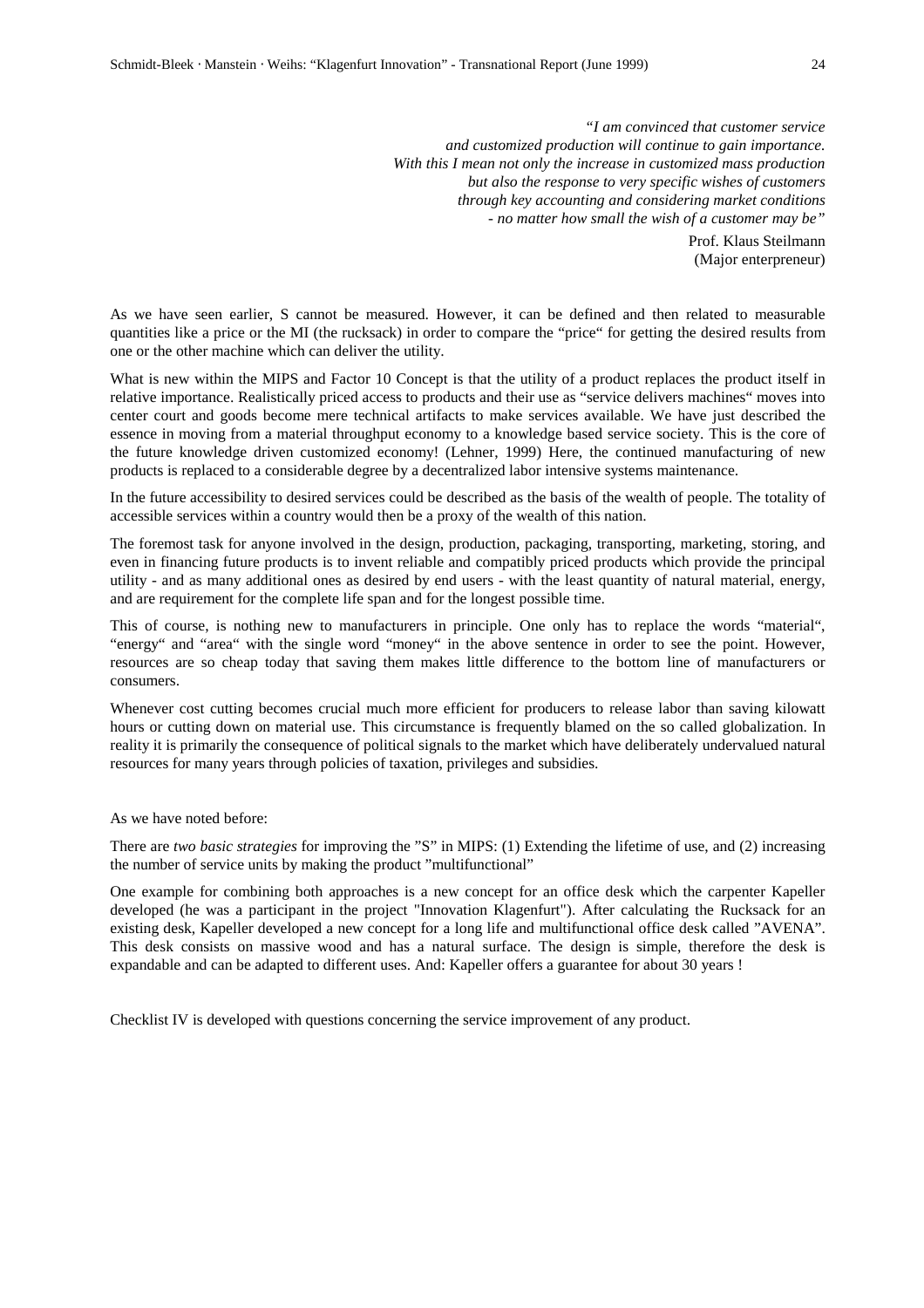# **"KLAGENFURT INNOVATION"**

# **CHECKLIST IV: IMPROVING THE SERVICE**

|           |                                                                                                                                                                            |     | <b>ACHIEVABLE?</b> |                | <b>PROFITABLE ?</b> |                      |       |
|-----------|----------------------------------------------------------------------------------------------------------------------------------------------------------------------------|-----|--------------------|----------------|---------------------|----------------------|-------|
|           |                                                                                                                                                                            | Yes | Check              | N <sub>0</sub> | Short-<br>term      | Medium/long<br>-term | Check |
| time?     | 46. Are spare parts available over a long                                                                                                                                  |     |                    |                |                     |                      |       |
| friendly? | 47. Can the device be made more user-                                                                                                                                      |     |                    |                |                     |                      |       |
|           | 48. Can a timeless appearance be designed<br>("manufacturing antiquities")?                                                                                                |     |                    |                |                     |                      |       |
|           | 49. Can automatic functions be built into the<br>product in order to reduce material<br>consumption during use?                                                            |     |                    |                |                     |                      |       |
|           | 50. Is the nature of the surface optimized<br>(corrosion resistant, weather resistance,<br>washable)?                                                                      |     |                    |                |                     |                      |       |
|           | 51. Can cleaning be made easier for the end user of<br>the product?                                                                                                        |     |                    |                |                     |                      |       |
|           | 52. Is a modular structure possible, so as to permit<br>the product to be dismantled, repaired, and<br>subsequently upgraded simply, quickly and<br>without special tools? |     |                    |                |                     |                      |       |
|           | 53. Can maintenance be made easier?                                                                                                                                        |     |                    |                |                     |                      |       |
|           | 54. Can reliability be further improved?                                                                                                                                   |     |                    |                |                     |                      |       |
|           | 55. Can the product be made more robust?                                                                                                                                   |     |                    |                |                     |                      |       |
|           | 56. Can premature wear and tear of individual parts<br>be avoided?                                                                                                         |     |                    |                |                     |                      |       |
|           | 57. Can important components be standardized to<br>make them compatible with components in<br>rival products?                                                              |     |                    |                |                     |                      |       |
| products? | 58. Can the product be combined with other                                                                                                                                 |     |                    |                |                     |                      |       |
| purposes? | 59. Can the product be used for a variety of                                                                                                                               |     |                    |                |                     |                      |       |
|           | 60. Is the design of the reusable components<br>optimum? (Subcomponents, casing, etc.)?                                                                                    |     |                    |                |                     |                      |       |
|           | 61. Can the product be used for other purposes<br>after the end of its original use (cascade use)?                                                                         |     |                    |                |                     |                      |       |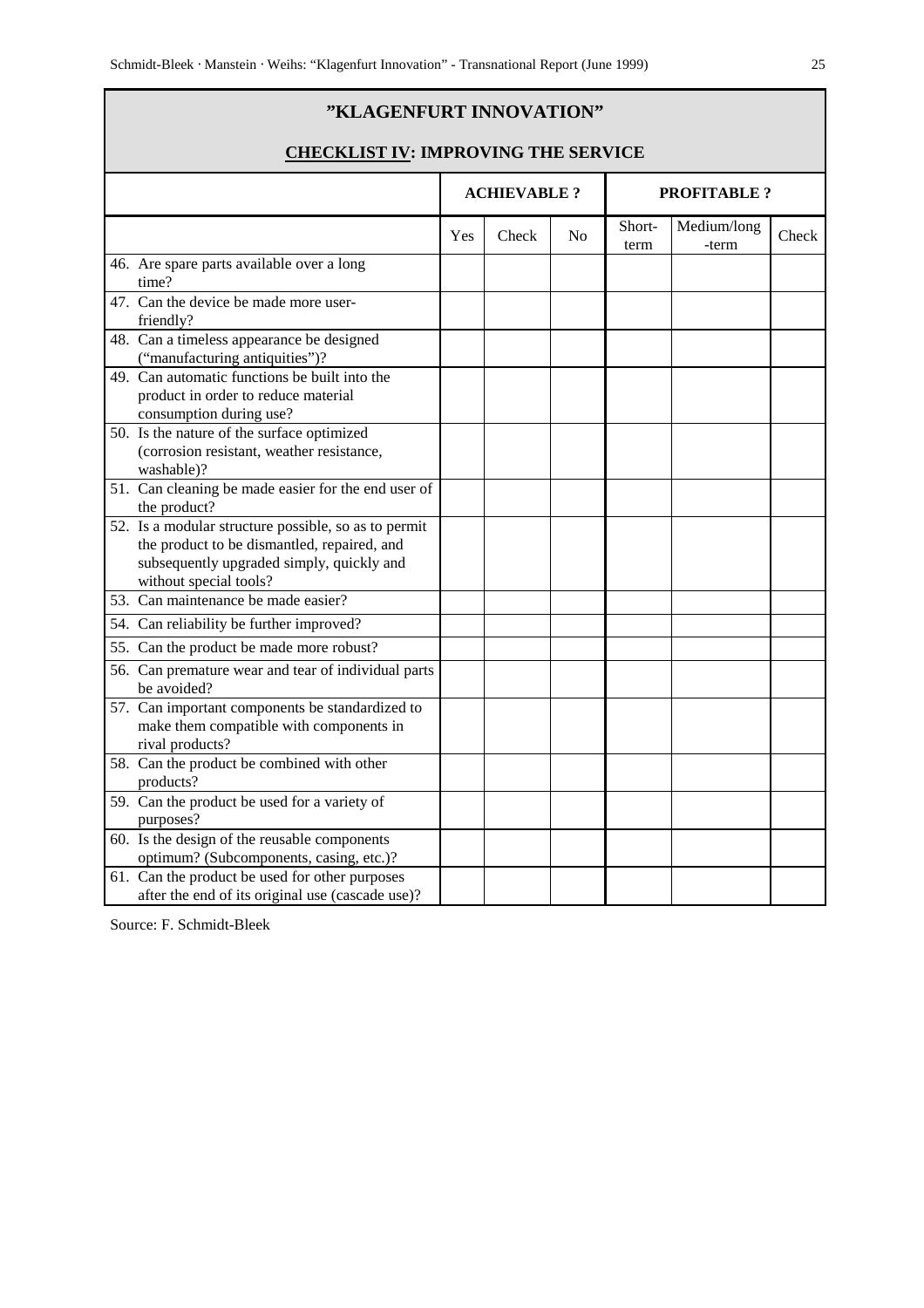#### STEP 5: DESIGNING NEW ECO-INTELLIGENT THINGS –"LEAN PRODUCTS"

While the improvement of existing "service delivery machines" is the preferred approach in most cases, far better results in saving resources may be obtained by leaving known technical solutions behind and starting a new design. The first step is taken by carefully defining the principal service that the product is to deliver. Based on serious dialogues with end-users, a bundle of additional conditions and expectations must be noted and added together as an overall goal statement. The task is then to design and construct the future product which is to yield *maximum possible utility at competitive prices for the longest possible time, with a minimum of natural material, energy, surface coverage and dispersion of toxic substances - from cradle to grave.*

Having determined the service bundle expected by the end-user, the designer (engineer) proceeds to design a "service delivery machine" showing the highest possible resource productivity - from cradle to grave - without at first regarding already existing technical solutions (Schmidt-Bleek, 1995). Only materials with the lowest possible rucksack factors will be considered unless very special material requirements must be met, longevity will be one of the outstanding features as well as modular design for allowing easy repair and up-grading. The "machine" will have a minimum requirement of materials, energy, and surface area during its entire life time. A considerable number of additional points must be considered, as is customary when new constructions are being considered (Schmidt-Bleek, 1998).

In summary, the following steps are important when creating new dematerialized products:

# IMPORTANT STEPS FOR DEMATERIALIZED PRODUCTS

- 1. Determination and definition of the "Service-bundle" of the product
- 2. Search of dematerialized solutions. Conception, planing, draft.
- 3. First assessment of the results from an ergonomic, hygienic, and manufacturing point of view. Consideration of laws and standards.
- 4. Selection of the "best" solution. Examination with a view toward the previously determined "Service-bundle" as well as with the help of the attached list (part C) with ecological questions.
- 5. MIPS-comparison of the solution with previous reference product or with other similar competition-products.
- 6. Examination of the economic consequences (including marketing) of the new solution under consideration of the availability of the materials and possibilities to produce.
- 7. Carrying out of necessary adaptations and repeating to steps 2,3,4,5 and 6
- 8. Realization.

*Source: Schmidt-Bleek, 1995*

To illustrate this eco-design approach, here is a practical example. Ursula Tischner has designed a new type of refrigerator at the Wuppertal Institute. Instead of re-designing the usual stand-alone piece of equipment, she elected to propose a sophisticated insert for a hole in the wall that uses cold air from the outside during winter and provides heat for pre-heating water while in operation. The cooling machine is housed separately and can be serviced or replaced by the company that produced it and continues to own it. Since an air stream is built into the refrigerator can also be used, in part or in total, as a normal storage place in the kitchen without cooling. The resulting dematerialization, even without selecting materials with low rucksack factors, amounted to a factor of ca. 8 (Schmidt-Bleek, 1995).

From this rough comparison it becomes obvious that reducing for instance merely the fuel consumption of passenger cars would only take advantage of a (relatively small) part of the overall opportunities to provide more Eco-intelligent automotive services in cities.

One can also deduce that one is not really arriving at an environmentally friendly car by merely switching from a gasoline engine to a battery driven vehicle. In fact, batteries have an enormous rucksack and thus worsen the situation when considering the stability of the ecosphere rather than the health of people in a city.

It is furthermore obvious that regulations, taxes, and special incentives (e.g. free parking and easy access to rentals for special occasions) be essential in order to support the move toward a systems change.

The new "Smart" by Mercedes Benz fulfills already some of the conditions outlined above. In addition, the Smart dealers offer free service to hire or lease other cars for Smart owners when need arises. Beyond this, the sale rooms for Smarts are "low FIPS": 8 cars are housed in a tower above each other.

A number of publications exist today that contain many practical examples, demonstrating the opportunities of technical dematerializations in all areas of life (Stahel, 1995; Schmidt-Bleek, 1999; Schmidt-Bleek/Manstein, 1999/2). Additional publications are in preparation, in particular in the USA and Europe. A recent fair in Klagenfurt, Austria, assembled close to 100 exhibits of producers and institutions under the heading "Factor 4 +".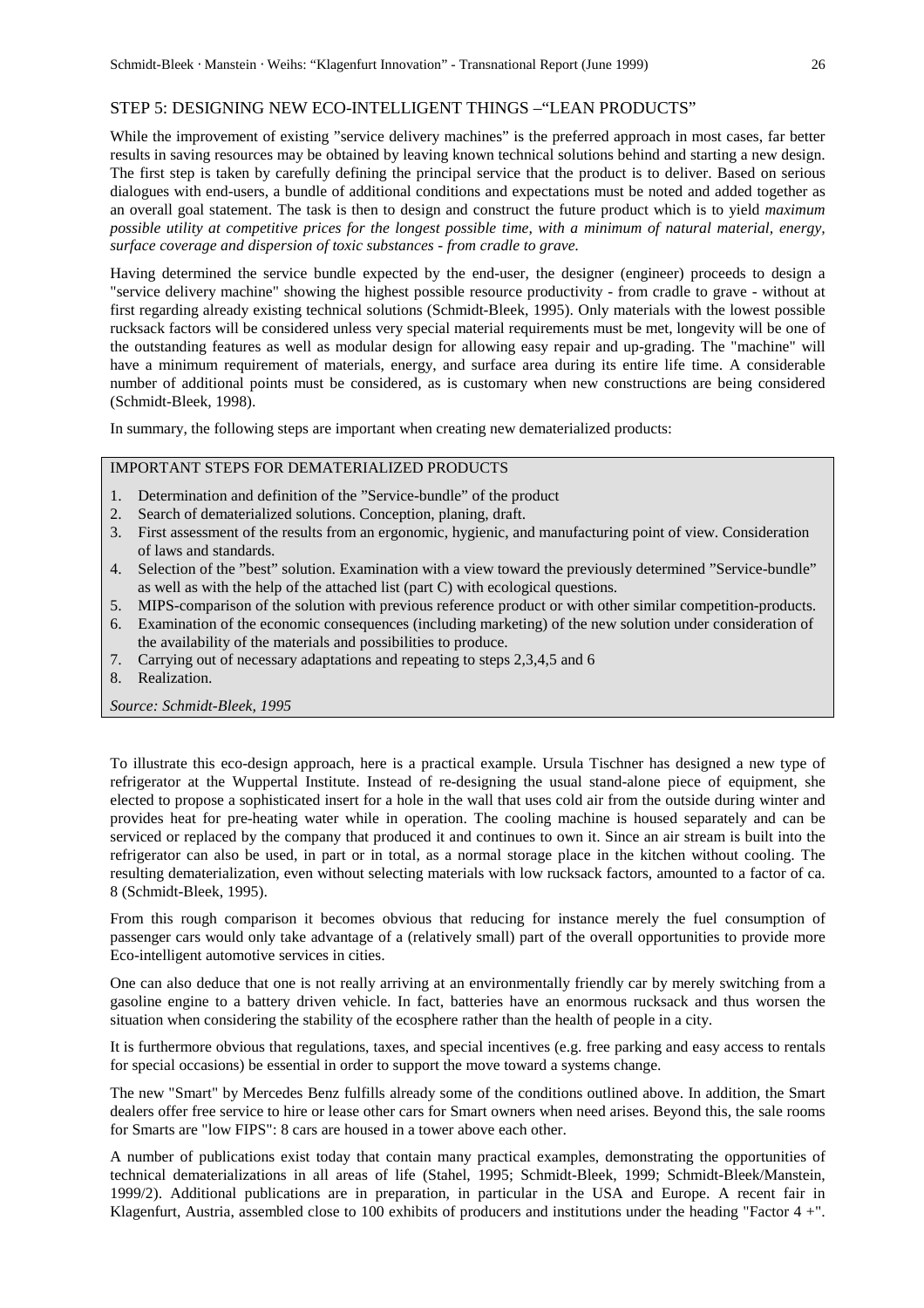It is to be repeated in October, 1999. MITI of Japan and NIKKEI Tokyo are planning a trade fair for "low-MIPS" products and services in late 1999 in Tokyo. Also the Düsseldorf Trade Fair Organization in Germany, which is organizing the most important trade fair on environmental technology in Europe, the EVITEC, is intending to focus the next event in 2000 on the topic eco-efficiency.

#### SELECTING PROFITABLE DESIGN OPTIONS

When discussing technical options and management opportunities for dematerializing existing products, or for designing entirely new technical solutions for rendering services in more sustainable fashions, a whole range of possibilities can usually be identified.

These options are then systematically reviewed and prioritized with respect to their potential of increasing the overall resource productivity, S/MI.

As a next step, these options are displayed against the probably least costs - or highest potential for economic gains - if implementation of these options would proceed. In this fashion, the most attractive opportunities appear in the upper right hand corner when displaying increasingly effective dematerialization actions on the vertical axis, and increasing potentials for financial gains on the horizontal axis.

Different time horizons for various options may lead to additional sequencing their implementation.

Three to five realistic and apparently profitable options usually result during these procedures discussions that can lead to substantial increases in resource productivity while offering the chance of short term pay-backs of investments or even immediate additional profits (see also Schmidt-Bleek, 1999).

# PURCHASING FOR SUSTAINABILITY

At this time, many purchasing agents show already a remarkable sensitivity to environmental concerns. The MIPS and Factor 10 Concepts add an essential new dimension to the parameters which are already considered on a routine basis today.

Obviously, the ecological rucksacks along with the longevity (as maintenance free as possible) of industrial products are key properties when attempting to make the investment of natural materials and energy count most. However, at this time, many industrial goods are far from being optimized for long useful lives. In saturated markets, companies normally believe they could hardly afford otherwise.

As market prices of products are usually stated in costs per unit product at the point of sale, it is frequently quite easy to mislead customers into believing that they save money by purchasing less expensive merchandise. In particular, public authorities frequently opt for accepting the lowest bids in terms of cost per unit product, without adequately considering follow-up costs which can easily multiply the real costs per unit service *- COPS*. Were all prices for goods be stated in COPS, competition would center on maximizing utility offered and societies would move more readily in the direction of sustainable knowledge based economies (Lehner, 1999).

Nevertheless, there are already important sectors of the economy where long lived products are offered to customers on a routine basis, usually through leasing contracts. The air line industry and the truckloaning arm "Charterway" of Mercedes Benz are examples.

# 5 GOLDEN RULES FOR AN ECOLOGICAL PURCHASE

- 1. If possible the potential of the pollution of products should be known "from cradle to grave".
- 2. The efficiency of the transport should be as good as possible and should last as long as possible
- 3. The necessary material and energy usage per Service Unit (MIPS) should remain as small as possible during the whole life-cycle and the quality of the service should be very high. This is also valid for the transport, packaging and recycling - and means optimizing the resource productivity.
- 4. The need of space of the product should be very small, that is also valid for production and sale.
- 5. The emission of harmful materials should be very small, the emission of toxic materials must be excluded.

Source: Schmidt-Bleek, 1999

# MARKETING ECO-INTELLIGENT LEAN PRODUCTS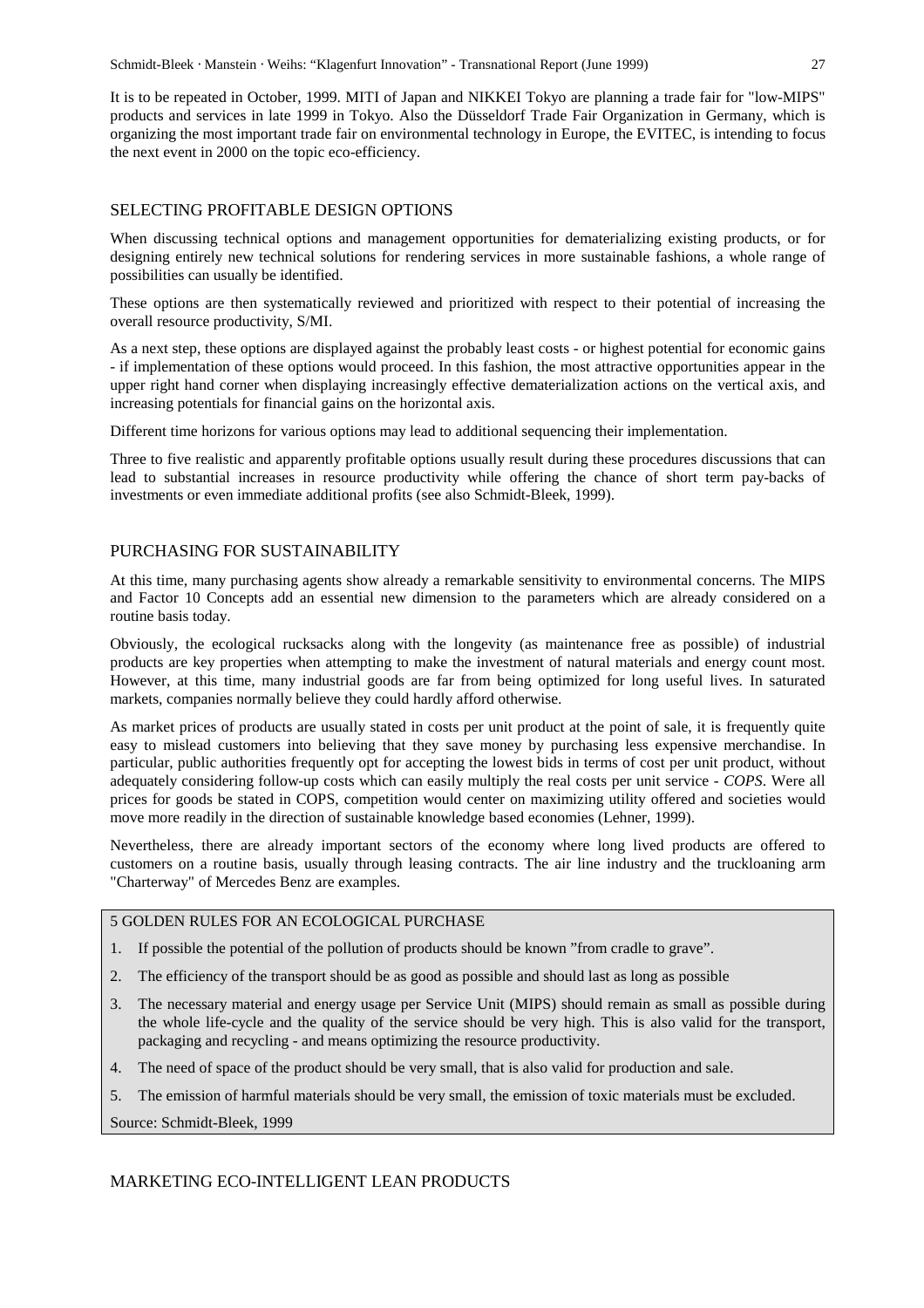Experience shows that environmental labels - even official environmental prices for excellence - do no longer enhance substantially the chances for marketing goods on the market in Europe. In part this is certainly due to the flood of environmental labels presented today - officially sanctioned or not. Customers seem to find it difficult to understand most of these labels, or even mistrust them. For instance, on every packaging of imports to France from China, the "Green Point" appears today. This practice not only devalues its original meaning, but is blatantly misleading and even fraudulent.

Labels indicating that food stuff consists of crops raised under "biological conditions" (whether true or not) are still considered seriously by customers, probably because this information relates to health concerns. In this case, customers are apparently willing to pay even considerably higher prices.

MIPS labels for all industrial goods could be developed and assigned internationally and would probably be helpful as a reliable indication for the specific natural resource consumption associated with various products.

When considering marketing strategies for products with high resource productivity, there are several additional opportunities that can be exploited.

For instance, manufacturers can point to the longevity of their products and the price advantages associated with gaining better returns (more service for a longer time period) from robust, high quality products. In a sense, they offer "future antiquities" for sale. Advantages on a per unit utility basis could even be expressed in COPS - COsts Per unit Service - and compared to like products from competitors.

Long term guarantees should underpin claims of longevity. Take-back guarantees should be offered wherever possible. Merck and Co offers even a money-back guarantee on its cholesterol-reducing drug Zocor on the US market. There are several manufacturers on the market today that offer life-time guarantee for their wares (Eddie Bauer, for instance), or open-ended take-back guarantee.

Manufacturers can also consider to begin switching from selling products to selling services, e.g. offering their own products for lease or rent on the market. A member of the board of Daimler Benz recently stated that within 20 years his company will no longer sell cars but mobility services instead. Expensive equipment, such as harvesting combines, planes, trucks, and yachts have always been available under such conditions. There are signs that many more types of industrial products could be for hire in the future, supported by information systems that make leasing or hiring arrangements much easier than may be the case today.

Manufacturers, in cooperation with department stores or through their own outlets, can also offer combinationpackages for leasing, take-back, repair, and maintenance services for high quality products.

Manufacturers serving certain groups of customers, like babies, toddlers, or the elders, can combine their efforts and sell in common outlets. Clothes, baby carriages, furniture, shoes, toys, games and food for instance could be offered for babies in such places, together with leasing, repair and take-back services.

And finally, manufacturers can influence public officials responsible for the contents of requests for tender to incorporate within the requests proof of high resource productivity.

#### THREE STEPS FOR A SUCCESS IN MARKETING

1. To make analysis - The first step for a successful marketing is to find out the wishes and ideas of the consumers. The analysis should also help us to find out how and with which products the consumers are served by at the moment as well as the ways of transport, storekeeping, the available structures of the sale (including the willingness of the trade to take back or repair products). Questions could be: Is "my" market able to learn? Is it willing to learn? What should happen that it learns? Which colleagues can help me to bring my message on the market? Associations? Public authorities? Schools? Youth groups? Associations for housewives? Churches? Parties? Green Peace? And: Which are those who maybe have disadvantages because of my success?

2. To determine aims - The second step should help us to find out following questions: Where do I have to go and what do I want? Which group of people should be my clients? Who not? Is it for me more important to earn money and finding out gaps in the market or is it more important to help certain people or to do something especially for the environment? What can my ecological point of view contribute to reach my determined aims?

3. Realization - Before a company takes a risk with a completely new direction of business it should talk first with consumers (Prosumers) about what would happen and how the consumers would react.....?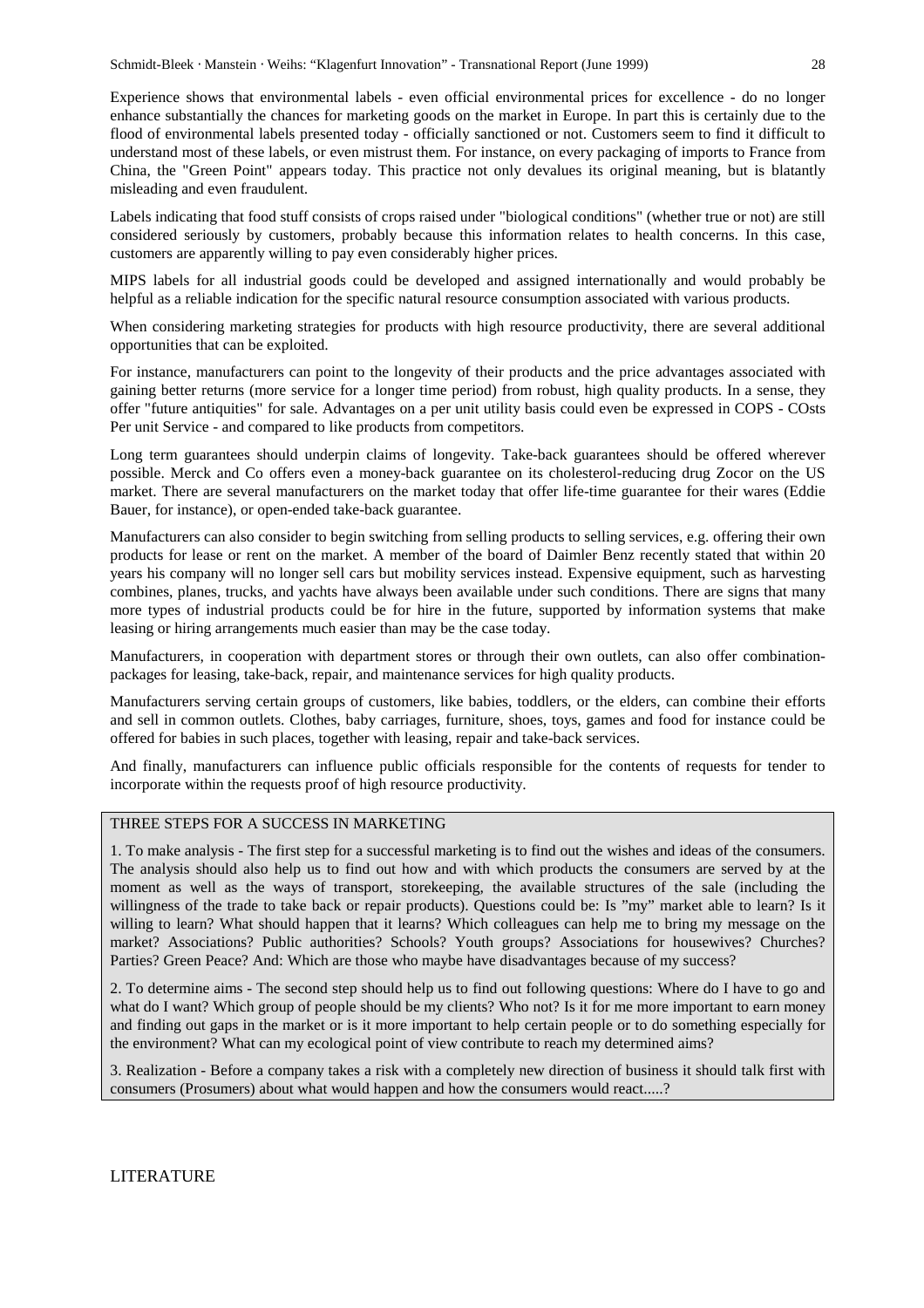(Lehner, 1999): F. Lehner and F. Schmidt-Bleek: "Die Wachstumsmaschine - der ökonomische Charm der Ökologie", Droemer, München, 1999.

(Manstein, 1999), C. Manstein: Material Input Calculation MIC: This new software can be ordered: Society Factor4+ Klagenfurt, Messepaltz 1, A-9021 Klagenfurt/Austria.

(Nikkei Journal, 1998) The Nikkei Journal (Tokyo) has reported several times and extensively about the Factor 10 and MIPS Concept during October/November, 1998. A special issue of "CHUOKORON", written and edited by Editor in Chief Mme Yukawa, is to appear early in 1999. A fair in Tokyo, sponsored by Nikkei and MITI, is to exhibit dematerialized products in December, 1999.

(Pauli, 1996): G. Pauli, "Breakthoughts", Tokyo, 1996.

(Schmidt-Bleek, 1995): F. Schmidt-Bleek, U. Tischner, "Produktentwicklung, Nutzen Gestalten, Natur Schonen", WIFI Brochure No. 270, Wirtschaftskammer, Vienna, 1995.

(Schmidt-Bleek, 1998): F. Schmidt-Bleek, "Das MIPS Konzept - Faktor 10", Droemer Knaur, Muenchen, 1998.

(Schmidt-Bleek, 1998/2): F. Schmidt-Bleek and Co-workers, "MAIA, Einführung in die Material-Intensitäts-Analyse nach dem MIPS-Konzept", Birkhaeuser, Basel, Boston, Berlin, 1998.

(Schmidt-Bleek, 1999): F. Schmidt-Bleek, "Öko-Design, vom Produkt zur Dienstleistungserfüllunsmaschine", Wirtschaftskammer - WIFI - Oesterreich, Wien, 1998.

(Schmidt-Bleek/Manstein, 1999/2): F. Schmidt-Bleek, C. Manstein, Klagenfurt Innovation, Ein EU-Projekt zur umweltgerechten Produktgestaltung mit 50 kleinen und mittleren Unternehmen aus Kärnten/Österreich, Alekto Verlag, Klagenfurt, 1999.

(Stahel, 1995): W. Stahel, "Handbuch Abfall 1, Allgemeine Kreislauf- und Rueckstandswirtschaft, Intelligente Produktionsweisen und Nutzungskonzepte", Umweltministerium Baden-Württemberg, 1995.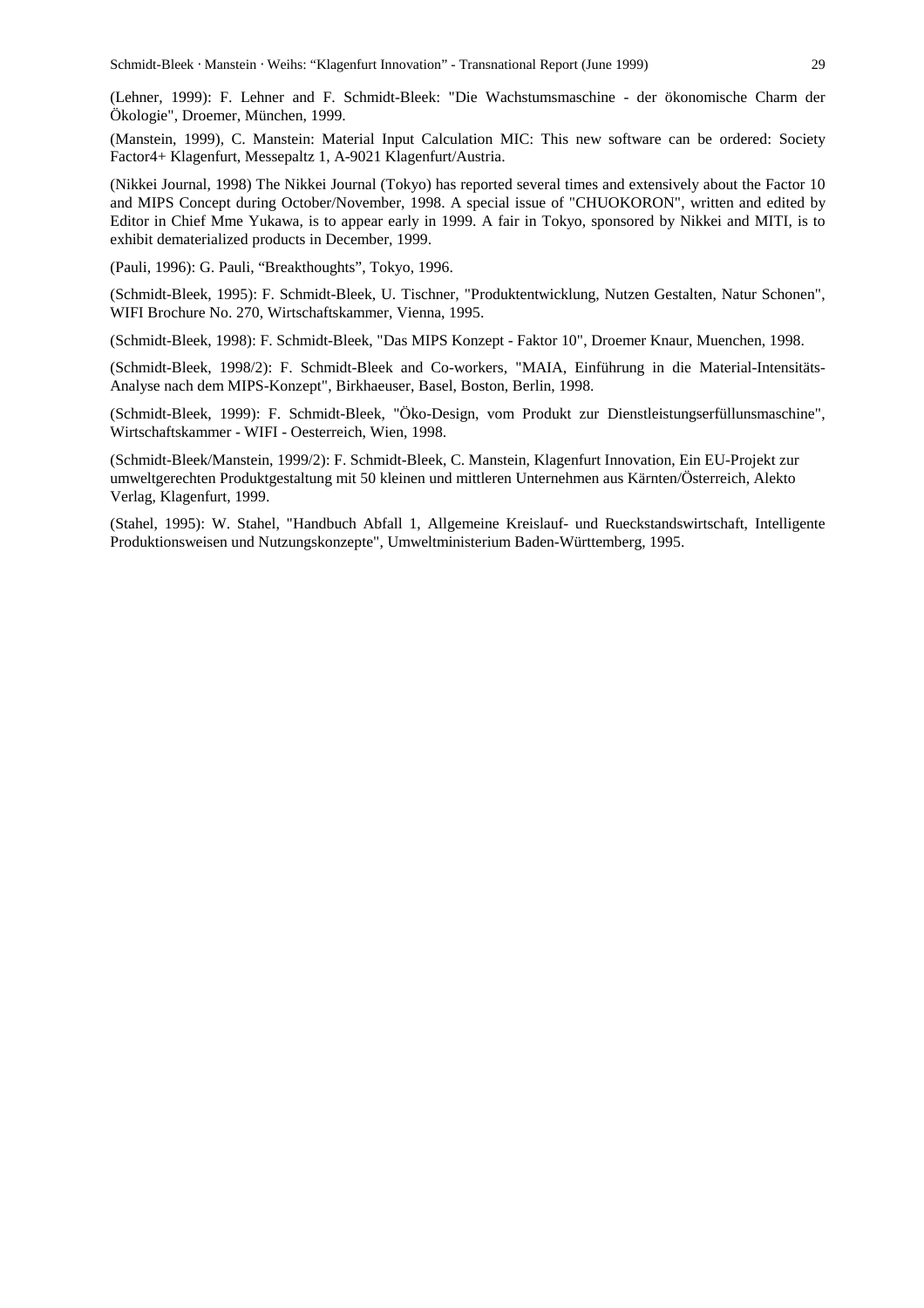| Project No. 1: "Skin-friendly watchband with reduced ecological rucksack" |                              |                                                             |                   |  |  |  |
|---------------------------------------------------------------------------|------------------------------|-------------------------------------------------------------|-------------------|--|--|--|
| Company name:                                                             | <b>Branch:</b>               | <b>Products/Services:</b>                                   | <b>Employees:</b> |  |  |  |
| Hirsch Armbänder,<br>Klagenfurt                                           | Watchband leather processing | Watchbands made of leather,<br>synthetic material and metal | 320               |  |  |  |

The aim of this project was to develop a new watchband made of a skin-friendly material, with a "3-D design" and the possibility of different metal and synthetic paddings. The requirements to be met by the production method were "small series" and "flexible production".

A prototype was developed on the basis of polyurethane (previously: PVC), and a new production method ("vacuum method") was elaborated within the framework of this project.

A MIPS analysis was carried out for the production phase (for material components, packaging, energy consumption and transport) and revealed possibilities of reducing the ecological rucksack by varying the metal and synthetic paddings within the watchband.

| Project No. 2: "Application of the MIPS concept in make-to-order manufacturing" |                       |                                                                                                                         |                   |  |  |  |
|---------------------------------------------------------------------------------|-----------------------|-------------------------------------------------------------------------------------------------------------------------|-------------------|--|--|--|
| Company name:                                                                   | <b>Branch:</b>        | <b>Products/Services:</b>                                                                                               | <b>Employees:</b> |  |  |  |
| Wild Austria.<br>Völkermarkt                                                    | Precision engineering | Components and systems for<br>precision engineering, surface<br>finishing, laser technology, test<br>device calibration | 120               |  |  |  |

#### **Project work/Brief description:**

It is difficult to apply the MIPS concept to make-to-order manufacturing. Precise specifications by Wild's customers or by the legislation such as in the military field, American standards and CE regulations only offer a limited scope for the application of the "step-by-step concept" for the production of new products. New solutions can only be designed for products designed by the company itself.

| Project No. 3: "Application of the MIPS concept in the production of abrasives" |                |                           |                   |  |  |  |
|---------------------------------------------------------------------------------|----------------|---------------------------|-------------------|--|--|--|
| Company name:                                                                   | <b>Branch:</b> | <b>Products/Services:</b> | <b>Employees:</b> |  |  |  |
| Hermes Schleifmittel, Stone & ceramics<br>Bad St. Leonhard                      |                | Different abrasives       | 250               |  |  |  |
|                                                                                 |                |                           |                   |  |  |  |

## **Project work/Brief description:**

Measures were elaborated which result in a clear reduction of production wastes (and thus costs) in the production of abrasives. Efficiency gains can be achieved by optimising production runs and by varying the storage system, but may only be implemented to a limited extent by Hermes due to customer specifications.

| Project No. 4: "MIPS analysis of reusable textiles for operating rooms" |                             |                                                                                                |                   |
|-------------------------------------------------------------------------|-----------------------------|------------------------------------------------------------------------------------------------|-------------------|
| Company name:                                                           | <b>Branch:</b>              | <b>Products/Services:</b>                                                                      | <b>Employees:</b> |
| <b>Umlauft Textil</b><br>Service, Klagenfurt                            | Textile supply and cleaning | Cleaning of working clothes,<br>disposable and reusable operation<br>equipment, linen for rent | 135               |

### **Project work/Brief description:**

An analysis of the MIPS value of textiles for operating rooms at hospitals was carried out. Umlauft Textile Service offers a service concept for high-quality reusable textiles in this field which can be used for operations up to 70 times following intense cleaning.

The MIPS calculations revealed the following: related to resource consumption during production, including resources consumed during washing, Umlauft's textile service concept is superior to a conventional "single-use concept" by a factor of about 12.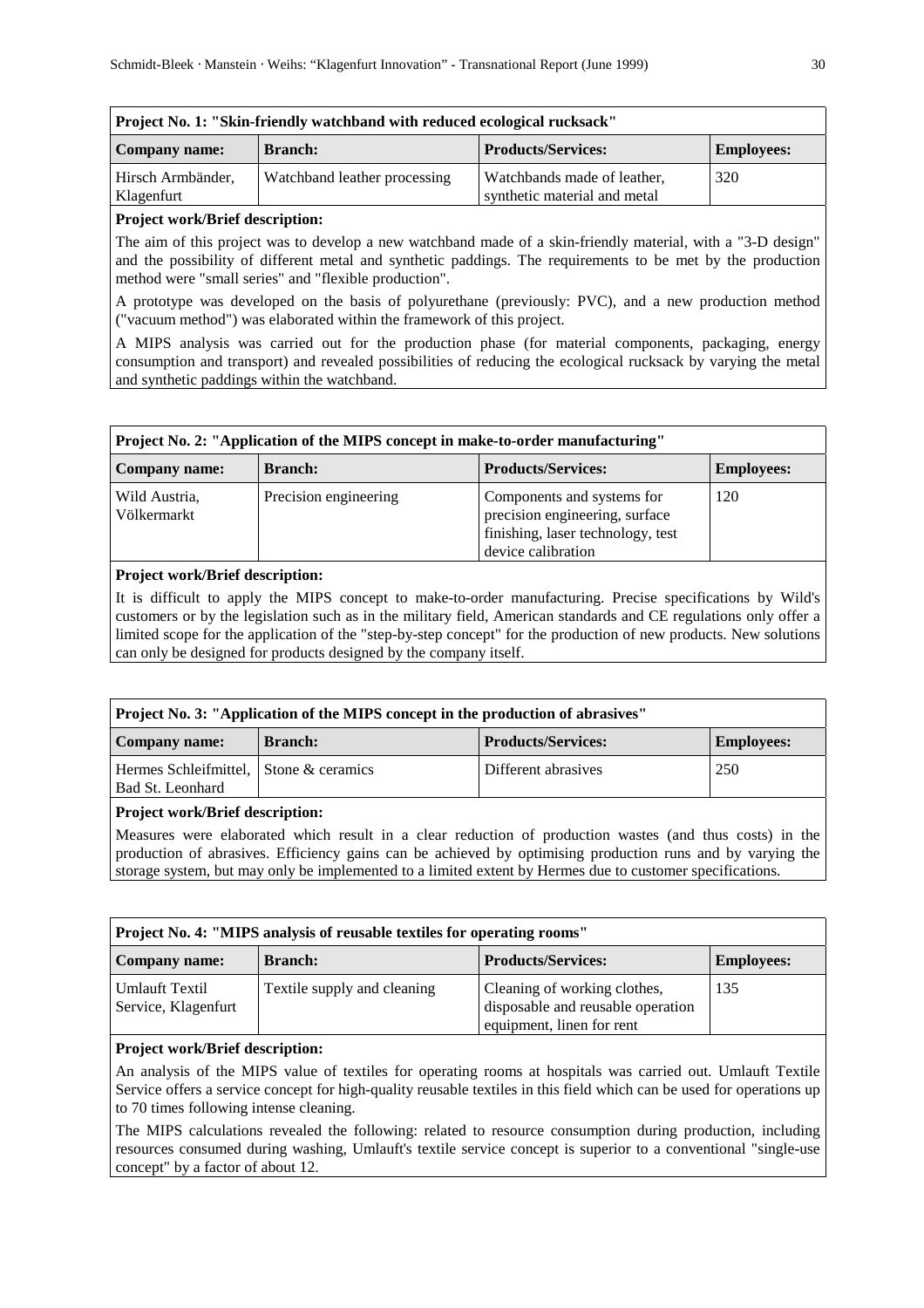| Company name:   | <b>Branch:</b>           | <b>Products/Services:</b> | <b>Employees:</b> |
|-----------------|--------------------------|---------------------------|-------------------|
| R&D Consulting. | Research and development | Research, development and |                   |
| Klagenfurt      |                          | consultancy               |                   |

A prototype of a new type of "Homann elevator" was developed. The Homann elevator is an instrument for orthopaedic surgery which is normally made of chromium and nickel alloy stainless steels and has the disadvantage of not being radiolucent during operations.

A radiolucent elevator consisting of a carbon rod coated with polyurethane was developed within the framework of the project. As far as the ecological rucksack of production is concerned, the Homann elevator made of carbon and polyurethane has a clear advantage as high alloyed stainless steels are much more material-intensive during production. Moreover, the new Homann elevator can be used up to 500 times.

| Project No. 6: "Savings of more than one million Schillings due to a new washing machine" |                                                       |                           |                   |  |
|-------------------------------------------------------------------------------------------|-------------------------------------------------------|---------------------------|-------------------|--|
| Company name:                                                                             | <b>Branch:</b>                                        | <b>Products/Services:</b> | <b>Employees:</b> |  |
| PAGO Fruchtsäfte,<br>Klagenfurt                                                           | Food and beverages, semi-luxury Fruit juices<br>foods |                           | 250               |  |

# **Project work/Brief description:**

Pago is one of Europe's largest fruit juice manufacturers. The fruit juices are bottled in both non-returnable and returnable bottles.

Changes in the process design for the first cleaning of non-returnable bottles were implemented in the context of this project. Among other things, analyses revealed the following notable efficiency gains: a reduction of water consumption by 90%, a reduction of heat consumption by 90% and a reduction of mass flow by 90%.

By using the new process design, more than 1 million Schillings (about Euro 70,000) can be saved annually.

| Company name:            | <b>Branch:</b> | <b>Products/Services:</b>                     | <b>Employees:</b> |
|--------------------------|----------------|-----------------------------------------------|-------------------|
| <b>KELAG, Klagenfurt</b> | Energy supply  | Electricity, natural gas, district<br>heating | 1.400             |

#### **Project work/Brief description:**

A comparison of different heating systems for an average detached family house with a living space of 150 m<sup>2</sup> was carried out on the basis of the MIPS concept. Both the installation of the heating systems and their operation, i.e. the thermal energy specifically consumed by each facility, were considered in the analyses.

The analyses revealed that heating systems based on heat pump technology yield the most favourable results. Over a period of 20 years, including installation of the system, heat pump systems consume fewer resources (abiotic materials) by a factor of 3 than, for example, conventional oil heating systems yet provide the same energy service.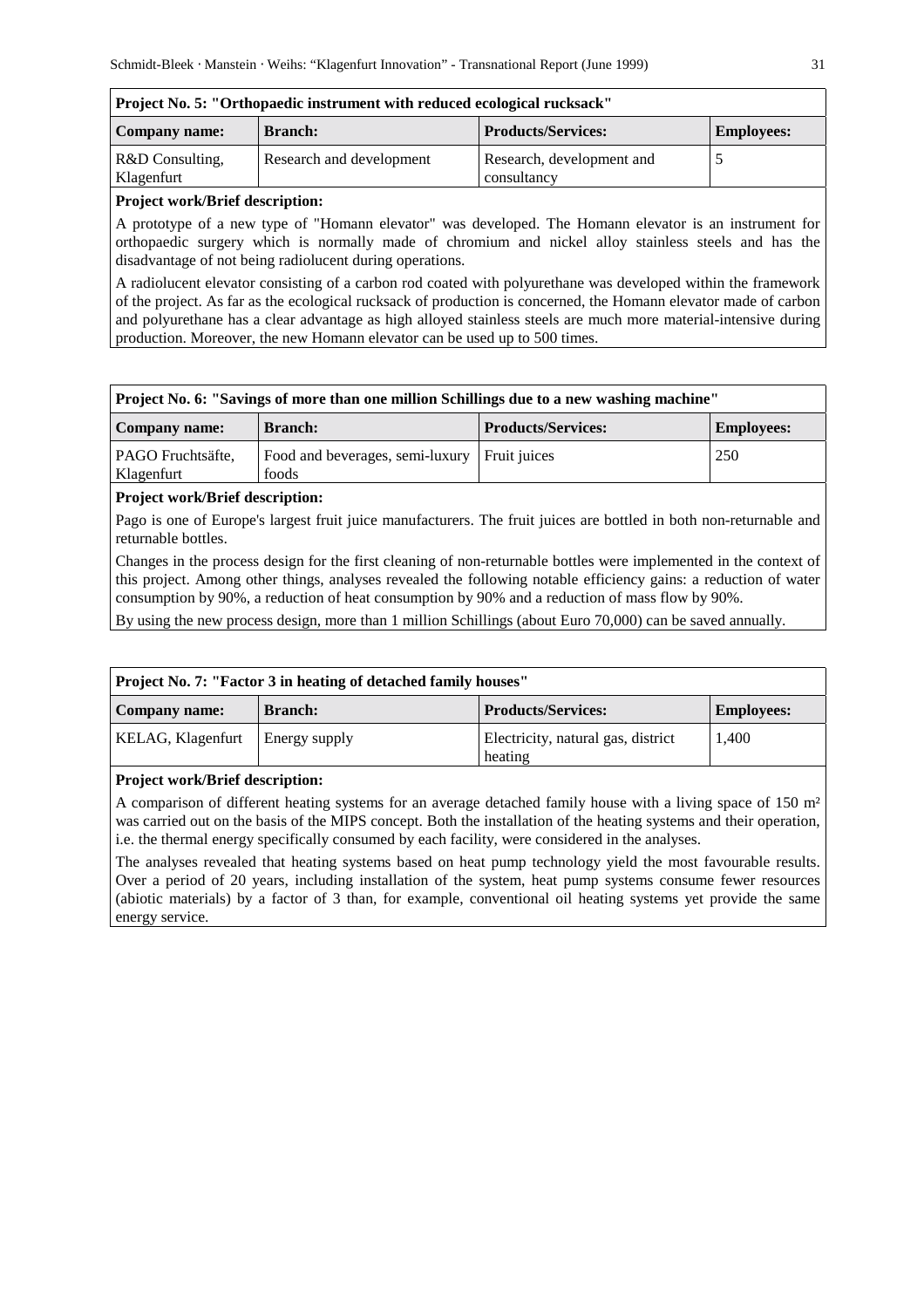| Project No. 8: "Material intensity of construction materials" |                          |                                                                           |                   |  |
|---------------------------------------------------------------|--------------------------|---------------------------------------------------------------------------|-------------------|--|
| Company name:                                                 | <b>Branch:</b>           | <b>Products/Services:</b>                                                 | <b>Employees:</b> |  |
| Stoissner $\&$<br>Wolschner,<br>Klagenfurt                    | Environmental technology | Construction materials, rainwater<br>utilisation systems, sewer pipelines | 90                |  |

A thorough MI analysis of S & W's so-called "wood-concrete lining stone" was carried out. Result: the "ecological rucksack" of this construction material is about 20% and is thus very small. Compared with similar construction materials (e.g. brick), the production of this material is more resource-efficient by a factor of about 1.8.

Apart from the calculations, other measures were analysed which might further improve the production of this construction material by a factor of 1.9.

Furthermore, new applications of this lining stone on the market were investigated and were found particularly in the field of noise prevention measures.

| Project No. 9: "Centralised heating of several residential units" |                                                               |                                                        |                   |  |
|-------------------------------------------------------------------|---------------------------------------------------------------|--------------------------------------------------------|-------------------|--|
| <b>Company names:</b>                                             | <b>Branch:</b>                                                | <b>Products/Services:</b>                              | <b>Employees:</b> |  |
| Herz<br>Feuerungstechnik,<br>Sebersdorf                           | Steel construction industry,<br>heating and firing technology | Biomass heating systems, pellet<br>heating systems etc | 60                |  |
| Architekten Justin &<br>Keckstein, Seeboden                       | Planning                                                      | Architecture, urban development                        | 14                |  |

#### **Project work/Brief description:**

The aim of the project was to compare the resource efficiency of centralised heating (district heating) of 7 detached family houses with that of decentralised heating (individual central heating) of the houses. The installation of a pellet heating system was considered as an example in the analysis.

The calculations revealed that the installation of a decentralised heating system can save resources by a factor of 1.2 already during the installation phase, irrespective of heat consumption.

Further reductions up to a factor of 2 may be achieved by a reduced use of copper pipes.

| Project No. 10: "Controlled living space ventilation" |                                            |                           |                   |
|-------------------------------------------------------|--------------------------------------------|---------------------------|-------------------|
| Company name:                                         | <b>Branch:</b>                             | <b>Products/Services:</b> | <b>Employees:</b> |
| Pichler Lufttechnik.<br>Klagenfurt                    | Home automation, ventilation<br>technology | Ventilation systems       | 80                |

## **Project work/Brief description:**

The aim of this project was to examine the material intensity of the installation and operation of controlled living space ventilation in a detached family house. In this heating system, a heat exchanger withdraws usable thermal energy from outgoing stale air and transfers it to incoming fresh air.

Related to one kilowatt hour of thermal energy, resource efficiency varied by up to a factor of 4, depending on the heating system used and the heat pump with which it was combined.

The most favourable values were achieved by the following systems: "water heat pump", "solar water heat pump" and "wood pellet heating system with afterheating".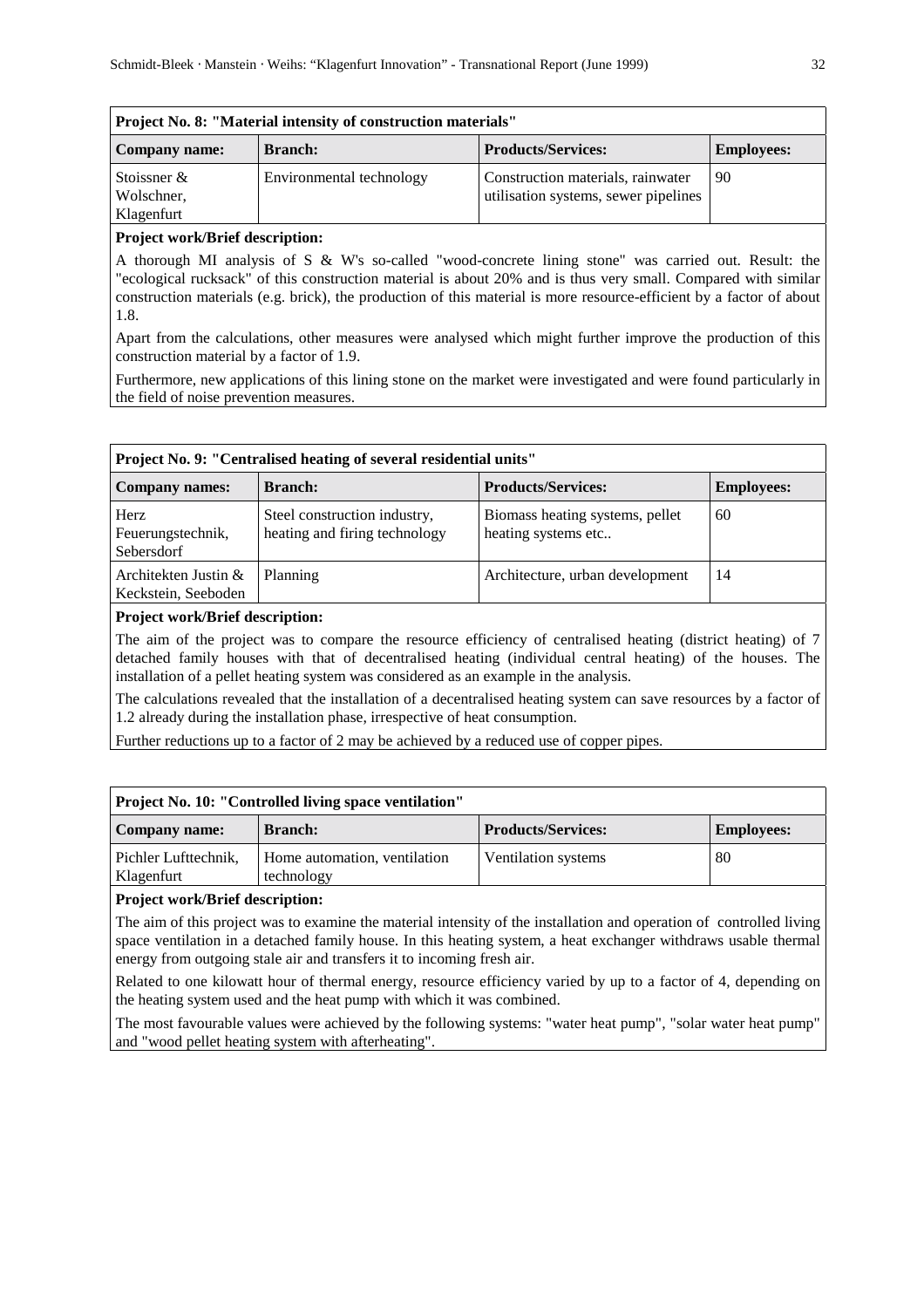| Project No. 11: "Gas burner technology" |                                              |                                                        |                   |
|-----------------------------------------|----------------------------------------------|--------------------------------------------------------|-------------------|
| Company name:                           | <b>Branch:</b>                               | <b>Products/Services:</b>                              | <b>Employees:</b> |
| Kraus Haustechnik,<br>Wolfsberg         | Heating, ventilation, sanitary<br>facilities | Heat pumps, oil firing equipment,<br>energy consulting | 19                |

In this project, the so-called gas burner technology was examined using both a wall-hung appliance and a floor mounted appliance. Factors considered were the installation of the heating system (appliance, underfloor heating, fire-place) and the operation of the heating system over a period of 20 years.

The analyses revealed that, apart from the actual consumption of natural gas over a period of 20 years, the installation of the heating systems (appliance, underfloor heating, fire-place) already required 40 to 45% of the overall resources consumed (installation and operation).

There is only a relatively small difference between the two types of appliance with regard to installation and operation: 0.16 and 0.17 kg natural resources per kWh energy service, respectively.

| Project No. 12: "A resource-efficient factor 5 kindergarten" |                                                               |                                                         |                   |  |
|--------------------------------------------------------------|---------------------------------------------------------------|---------------------------------------------------------|-------------------|--|
| <b>Company names:</b>                                        | <b>Branch:</b>                                                | <b>Products/Services:</b>                               | <b>Employees:</b> |  |
| Herz<br>Feuerungstechnik,<br>Sebersdorf                      | Steel construction industry,<br>heating and firing technology | Biomass heating systems, pellet<br>heating systems etc. | 60                |  |
| Architekten Justin &<br>Keckstein, Seeboden                  | Planning                                                      | Architecture, urban development                         | 14                |  |
|                                                              | Heraklith AG, Fürnitz   Construction material industry        | Insulating materials                                    | approx. $1,000$   |  |

### **Project work/Brief description:**

In this joint project, different individual works from other projects were combined into a major project - the construction of a kindergarten - and were supplemented with detailed analyses of the construction design.

A total of 9 different wall constructions and different heating systems were compared with each other on the basis of the MIPS concept.

Compared with a typical modern wall construction combined with an oil heating system ("reference product"), a light-weight timber post and beam construction combined with a pellet heating system results in a resource efficiency gain by a factor of 5.

| Project No. 13: "Consumption of natural resources by municipal infrastructure"            |                                            |                                 |    |  |
|-------------------------------------------------------------------------------------------|--------------------------------------------|---------------------------------|----|--|
| <b>Products/Services:</b><br><b>Branch:</b><br><b>Company names:</b><br><b>Employees:</b> |                                            |                                 |    |  |
| Architekten Justin &<br>Keckstein, Seeboden                                               | Planning                                   | Architecture, urban development | 14 |  |
| TB Verfahrens-<br>technik, Bodendorf                                                      | Environmental and life-cycle<br>management | Planning, process design        |    |  |

#### **Project work/Brief description:**

Several municipalities in Upper Carinthia were used as examples to examine how many natural resources are consumed for the construction of a typical municipal road.

According to the calculations, an average of 3,280 tons of solid natural resources are consumed for 100 m of estate road. About 1,000 tons are locally consumed solid natural resources (net weight) and about 2,280 tons solid materials used in preliminary processes (ecological rucksacks). The figures include resources consumed for the construction of the road as such, for road lighting, sewers, pavement, etc.

Based on these calculations, various types of settlement (detached family house, group residential buildings, etc.) located along the estate road were analysed and compared with each other.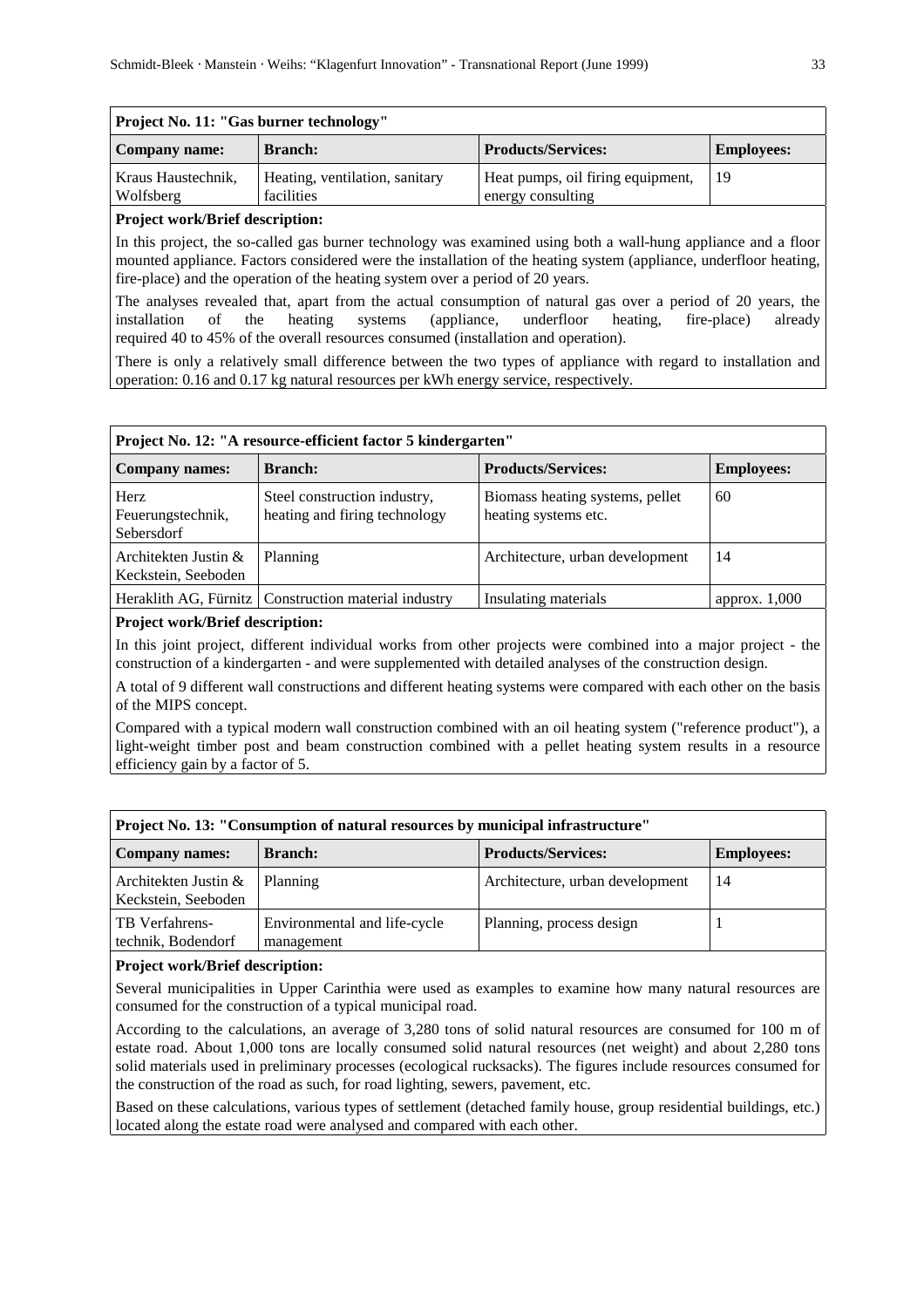| Project No. 14: "Factor 3 multifunctional partition wall" |                |                           |                   |
|-----------------------------------------------------------|----------------|---------------------------|-------------------|
| Company name:                                             | <b>Branch:</b> | <b>Products/Services:</b> | <b>Employees:</b> |
| H. Guggenberger,<br>Kötschach-M.                          | Cabinet-making | Furniture                 |                   |

A new fitted cupboard which simultaneously serves as a multifunctional partition wall was developed.

Contrary to rigid partition walls, e.g. partition walls made of light brick, this flexible wall facilitates a new division or separation of larger living or office spaces at any time without any destruction and without loss of the sound insulation properties, which was an important criterion in this project.

Apart from this great flexibility, MIPS analysis also revealed great advantages of the multifunctional partition wall. Related to resource consumption during manufacturing, the resource input is about 2,700 kg. This means that the material intensity of this partition wall is better by a factor of 3 than that of a conventional light brick wall.

| Project No. 15: "Evaluation of different surface finishing methods" |                   |                                                                            |                   |
|---------------------------------------------------------------------|-------------------|----------------------------------------------------------------------------|-------------------|
| <b>Company names:</b>                                               | <b>Branch:</b>    | <b>Products/Services:</b>                                                  | <b>Employees:</b> |
| BIGU, Althofen                                                      | Cabinet-making    | Furniture                                                                  | 30                |
| Bistum Gurk,<br>Althofen                                            | Diocese, Saw mill | Wood blocks, round timber,<br>square-cut timber and construction<br>timber | 50                |

#### **Project work/Brief description:**

In this joint project, the 8 most commonly used surface finishing methods were analysed and compared with each other based on the MIPS concept. Apart from surfactants, the respective machine equipment (belt sander, grinding belt, veneer press) and waste material were taken into account.

The results had a variation of a factor of 8, with material intensities ranging between 0.7 kg per m² and 5.6 kg per m². The most favourable results were achieved by unfinished, waxed and stained surfaces, while the least favourable values were found in veneered and glazed surfaces.

| Project No. 16: "Factor 4 to 10 residential building" |                                                       |                           |                   |
|-------------------------------------------------------|-------------------------------------------------------|---------------------------|-------------------|
| Company name:                                         | <b>Branch:</b>                                        | <b>Products/Services:</b> | <b>Employees:</b> |
| Planungsbüro<br>Dobernig & Ried-<br>mann, Klagenfurt  | Planning Office, Civil<br>engineering, product design | Planning, design          |                   |

# **Project work/Brief description:**

The aim of the project was to develop for the first time a residential building with a low-energy building design fulfilling the factor four criterion, i.e. requiring four times less energy during utilisation than a conventional residential building.

Furthermore, strategies and concepts were developed within the framework of the project which facilitate a further development of the implemented factor 4+ residential building into a factor 10 residential building. Moreover, a detailed material flow analysis of the construction was carried out.

The Federal Province of Carinthia subsidises residential buildings designed in accordance with the factor 4+ principle with a special grant of ATS 50,000 (approx. Euro 3,500).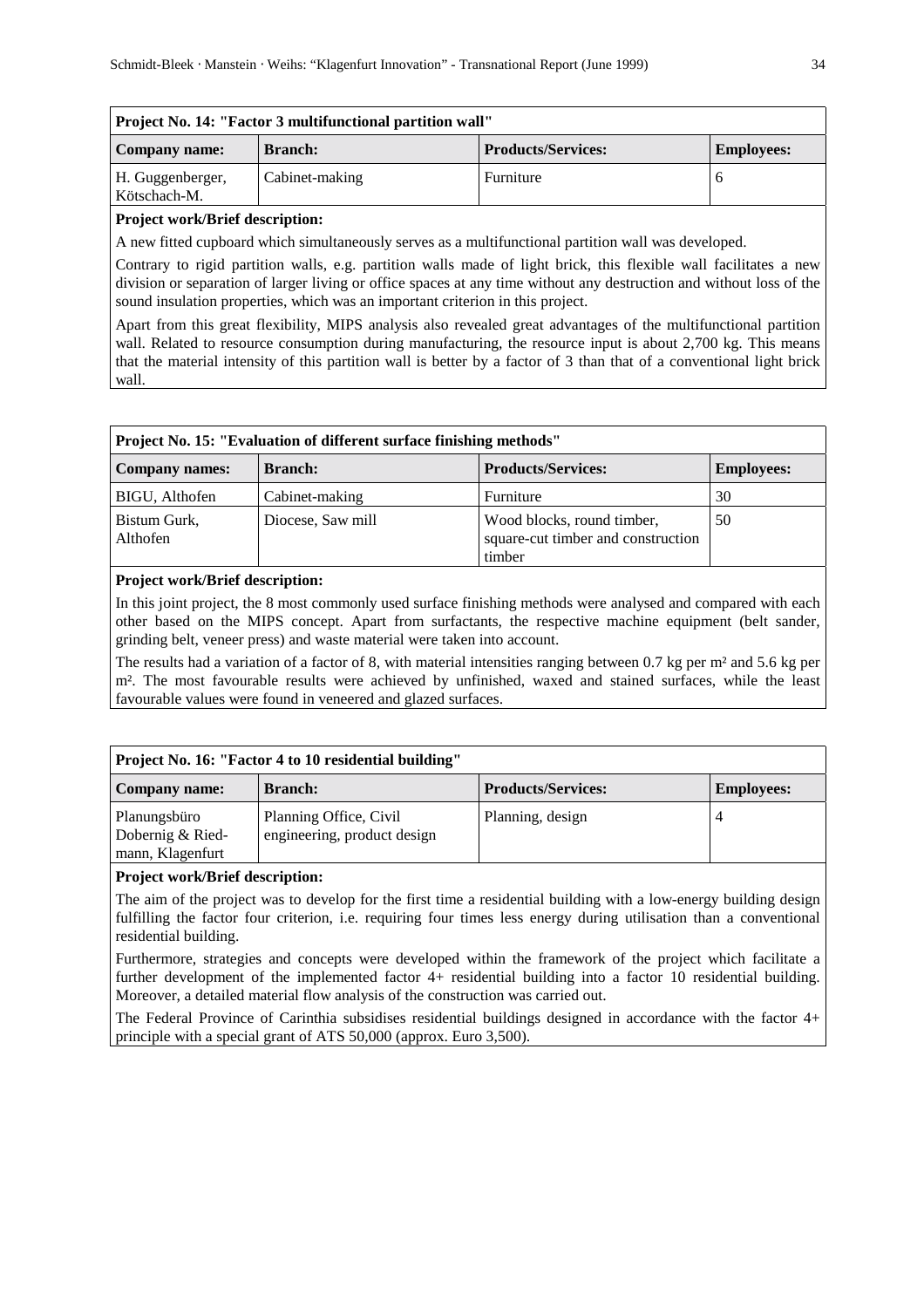| Project No. 17: "A new factor 8 solar collector" |                |                              |                   |
|--------------------------------------------------|----------------|------------------------------|-------------------|
| Company name:                                    | <b>Branch:</b> | <b>Products/Services:</b>    | <b>Employees:</b> |
| Greeneonetec-<br>Kanduth, Ebental                | Solar industry | Solar collectors/accessories | 60                |

The aim of the project was to develop a new dematerialised solar collector. A new concept was developed on the basis of the instruction material and a prototype was built.

MIPS analyses revealed that the assembly of the new solar collector is more resource-efficient by a factor of about 8. Related to an entire solar energy system, the new collector still results in an efficiency gain by a factor of 4.

Test measurements showed that the efficiency of the new collector model is only slightly below that of standard collectors despite the use of a completely new material and that it can even be further improved through appropriate modifications in the collector assembly.

| Project No. 18: "Power source St. Georgen" |                |                           |                   |
|--------------------------------------------|----------------|---------------------------|-------------------|
| Company name:                              | <b>Branch:</b> | <b>Products/Services:</b> | <b>Employees:</b> |
| Gemeinde St.<br>Georgen                    | Municipality   | Administration, tourism   | 20                |

#### **Project work/Brief description:**

The aim of the project was to develop and to introduce a low-impact resource- and energy-efficient as well as sustainable tourism and economic concept in the municipality of St. Georgen im Lavanttal.

The project is based on the municipality's strengths - sun, water, wood and healthy foodstuffs - and integrates both the population and commercial and agricultural enterprises of the municipality.

## **Project No. 19: "Office furniture made of metal with a long service life"**

| Company name: | <b>Branch:</b>                               | <b>Products/Services:</b>          | <b>Employees:</b> |
|---------------|----------------------------------------------|------------------------------------|-------------------|
|               | Ortner Lüftungen und   Clean room technology | Ventilation and air conditioning   | -50               |
| Klimaanlagen  |                                              | systems, furniture for clean rooms |                   |

#### **Project work/Brief description:**

The aim of the project was to develop a "healthy" office desk consisting mainly of metal, with a long service life. Design details were implemented in such a way that the desk can be easily cleaned and is suitable for persons suffering from allergies, for example.

Among other things, the office desk's long service life is guaranteed by the metal combination.

A detailed MIPS analysis was carried out in order to optimise the material composition.

| Project No. 20: "Material intensities of wall constructions for prefabricated houses"                                                                                   |                |                                               |                   |  |
|-------------------------------------------------------------------------------------------------------------------------------------------------------------------------|----------------|-----------------------------------------------|-------------------|--|
| Company name:                                                                                                                                                           | <b>Branch:</b> | <b>Products/Services:</b>                     | <b>Employees:</b> |  |
| Puschnig Häuser,<br>Kühnsdorf                                                                                                                                           | Timber branch  | Prefabricated and log cabins, roof<br>trusses | -15               |  |
| <b>Project work/Brief description:</b>                                                                                                                                  |                |                                               |                   |  |
| The aim of the project was to assess the MIPS of wall constructions used for prefabricated houses.                                                                      |                |                                               |                   |  |
| The calculations revealed the following material intensities for the production of $1 \text{ m}^2$ of wall construction:                                                |                |                                               |                   |  |
| external walls: 188 kg/m <sup>2</sup> ; suspended floors: 887 kg/m <sup>2</sup> ; sloping tops: 116 kg/m <sup>2</sup> ; upper floor<br>ceilings: $150 \text{ kg/m}^2$ . |                |                                               |                   |  |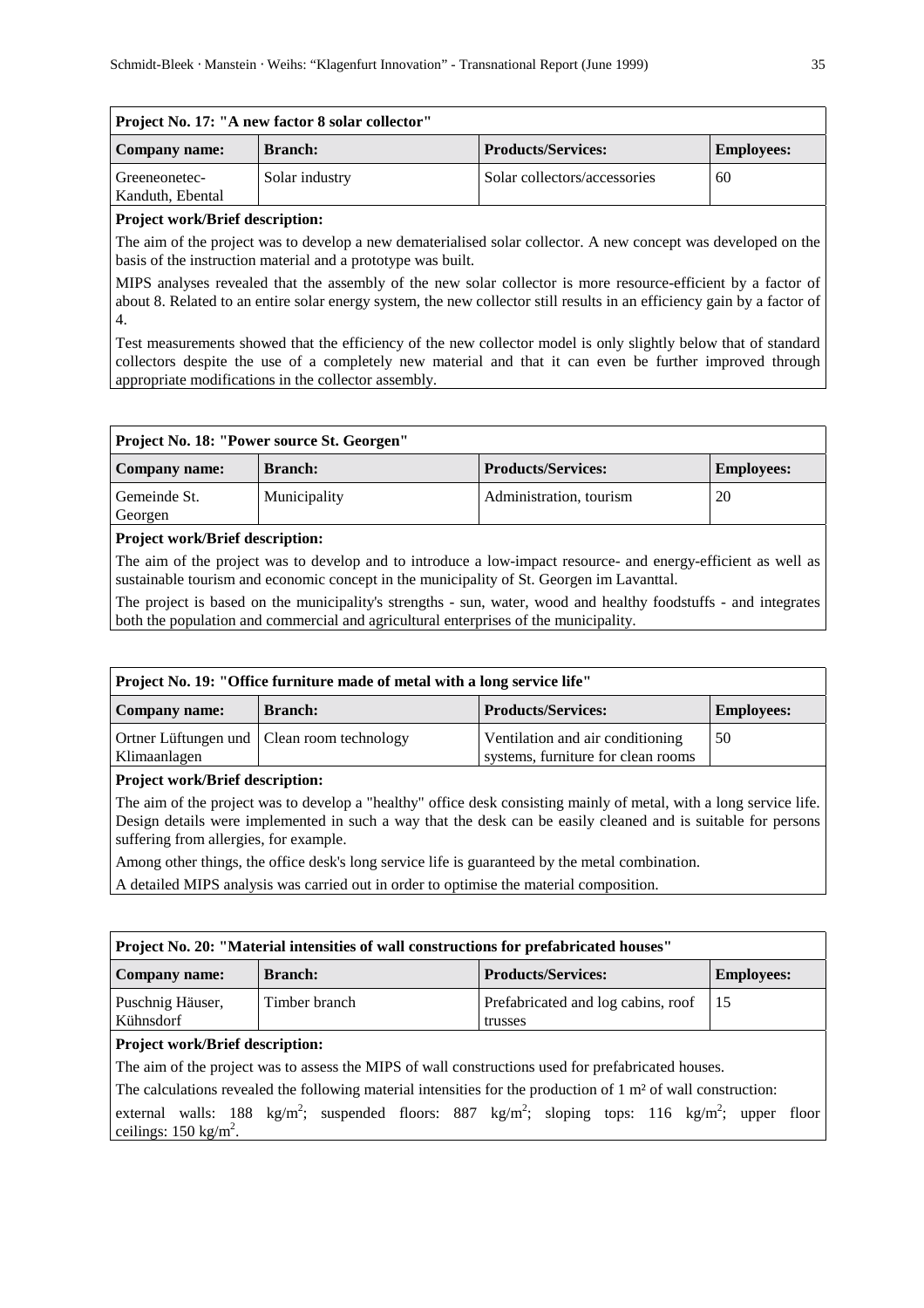| Project No. 21: "Material intensities of eco-friendly lightweight concrete"       |                                |                      |  |  |
|-----------------------------------------------------------------------------------|--------------------------------|----------------------|--|--|
| <b>Products/Services:</b><br><b>Employees:</b><br><b>Branch:</b><br>Company name: |                                |                      |  |  |
| Sevalite, Klagenfurt                                                              | Construction material industry | Polystyrene concrete |  |  |
|                                                                                   |                                |                      |  |  |

Sevalite produces concrete construction materials consisting of cement and polystyrene which are used as insulating system in floor constructions for both new buildings and restoration of old buildings. The typical Sevalite construction materials were analysed within the framework of this project and were evaluated by means of a material intensity analysis.

Furthermore, first attempts were made to develop a new recipe for concretes. Further improvements of the "ecofriendly lightweight concrete" can be achieved by means of by-products from stack gas cleaning in particular.

| Project No. 22: "Multi-media desk with a 30 year guarantee" |                                                                           |                           |                   |
|-------------------------------------------------------------|---------------------------------------------------------------------------|---------------------------|-------------------|
| Company name:                                               | <b>Branch:</b>                                                            | <b>Products/Services:</b> | <b>Employees:</b> |
| Klagenfurt                                                  | Tischlerei Kappeller, Cabinet-making, furniture branch   Wooden furniture |                           |                   |

# **Project work/Brief description:**

A multi-media desk made of solid wood with 30 years' guarantee was developed within the framework of this project.

During the design process, special importance was attached to durability. The portion of non-renewable primary resources was minimised (only small connection elements made of metal); the desk was designed in modular mode, i.e. it is suitable for multifunctional use and can easily be disassembled and repaired. The surface (beech or alder) is left unfinished.

Kappeller grants a 30 year guarantee on this high-quality piece of furniture.

This new desk named "Avena" is to have a significant impact on Kappeller's product range in the future.

| Project No. 23: "Wooden linen cupboard with a 100 year service life" |                             |                           |                   |
|----------------------------------------------------------------------|-----------------------------|---------------------------|-------------------|
| Company name:                                                        | <b>Branch:</b>              | <b>Products/Services:</b> | <b>Employees:</b> |
| Tischlerei Wech,<br>Wolfsberg                                        | Cabinet-making, restoration | Furniture, restorations   |                   |

## **Project work/Brief description:**

The aim of the project was to carry out a feasibility study for the development of a multifunctional cupboard with a service life of 100 years.

For this purpose, profitability, marketing goals and risks were analysed and an implementation scheme was developed.

The concept provides for a cupboard made of solid wood which offers a high level of multifunctionality by variation of internal and external elements. Furthermore, the design of the connection elements ensures that the cupboard can be easily disassembled.

The company will apply for a patent for this new product.